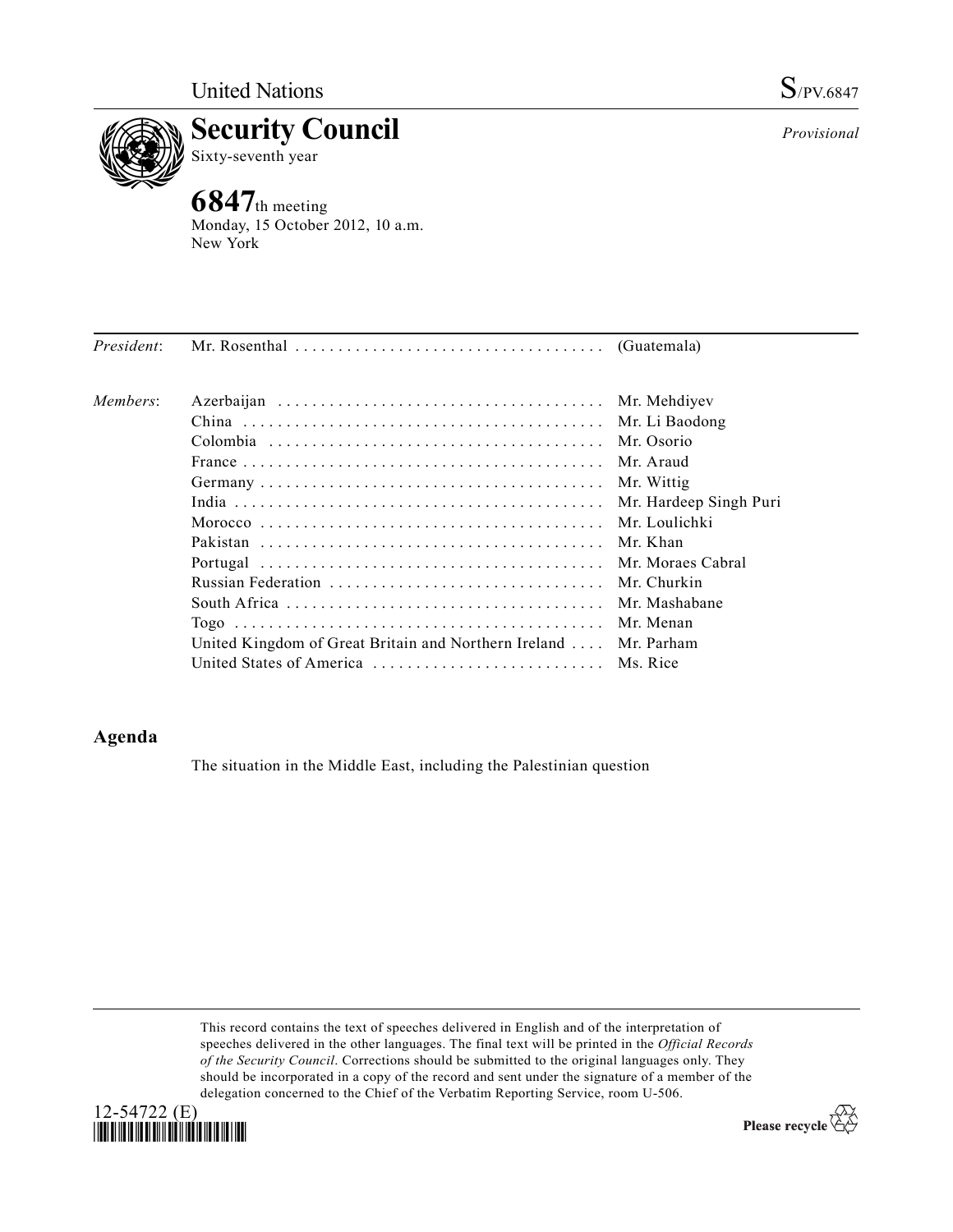*The meeting was called to order at 10.05 a.m.*

## **Adoption of the agenda**

*The agenda was adopted.*

## **The situation in the Middle East, including the Palestinian question**

**The President** (*spoke in Spanish*): Under rule 37 of the Council's provisional rules of procedure, I invite the representatives of Bangladesh, Brazil, Canada, Ecuador, Egypt, Iceland, Indonesia, the Islamic Republic of Iran, Israel, Japan, Jordan, Kazakhstan, Kyrgyzstan, Lebanon, Malaysia, Norway, Qatar, Saudi Arabia, Sri Lanka, the Syrian Arab Republic, Tunisia, Turkey, the United Arab Emirates, the Bolivarian Republic of Venezuela and Viet Nam to participate in this meeting.

I should like to inform the Council that I have received a letter dated 12 October 2012 from the Permanent Observer of Palestine to the United Nations, which will be issued as document S/2012/762 and which reads as follows:

"I have the honour to request that, in accordance with its previous practice, the Security Council invite the Permanent Observer of Palestine to the United Nations to participate in the meeting of the Security Council which will be held on Monday, 15 October 2012, on the situation in the Middle East, including the Palestinian question."

I propose, with the consent of the Council, to invite the Permanent Observer of Palestine to participate in the meeting in accordance with the rules of procedure and the previous practice in this regard.

In accordance with rule 39 of the Council's provisional rules of procedure, I invite Mr. Jeffrey Feltman, Under-Secretary-General for Political Affairs, to participate in this meeting.

Under rule 39 of the Council's provisional rules of procedure, I invite His Excellency Mr. Abdou Salam Diallo, Chairman of the Committee on the Exercise of the Inalienable Rights of the Palestinian People, to participate in this meeting.

Under rule 39 of the Council's provisional rules of procedure, I invite His Excellency Mr. Thomas Mayr-Harting, Head of the Delegation of the European Union to the United Nations, to participate in this meeting.

The Security Council will now begin its consideration of the item on its agenda.

I give the floor to Mr. Feltman.

**Mr. Feltman**: While the world's gaze of concern points elsewhere in the Middle East, the Israeli-Palestinian conflict drifts dangerously in a direction that must be avoided. Both sides maintain their rhetorical commitment to a negotiated peace; however, the creeping realities on the ground and the stalemated diplomacy portray a more worrying situation. Stated intentions to adhere to a two-State solution are not translating into meaningful steps to renewed dialogue on the core issues to be resolved, and this should be a matter of great concern to the Council.

We heard a restatement of these intentions during the speeches of both Prime Minister Netanyahu and President Abbas to the General Assembly on 27 September (see A/67/PV.12). At the same time, citing the absence of a political process, President Abbas announced his intention and initial consultations to seek an upgrade of Palestine to non-member State observer status — a move that Israel rejects as unilateral and an impediment to resuming negotiations. We hope that this development can be addressed in a constructive manner, and we remind everyone that a negotiated two-State solution, to which both leaders are committed, must remain the highest priority. We fear, however, that the door for such a solution may be closing before our eyes.

The Ad Hoc Liaison Committee for the Coordination of International Assistance to Palestinians (AHLC) meeting of 23 September brought into sharp focus the severe financial crisis that the Palestinian Authority is experiencing as a result of combined shortfalls in domestic revenue, tax income and donor contributions. In his message, the Secretary-General reiterated the United Nations view that the vision of the two-State solution and the institutional achievements of the Palestinian Authority are key elements of stability. Let me repeat today his call for preserving those achievements and for ensuring the Palestinian Authority's fiscal viability by helping to bridge its immediate funding gap. As we have said before, all those States that verbally support the Palestinian people can demonstrate their commitment in a tangible way by offering financial help that provides the Palestinian people with jobs, services and security.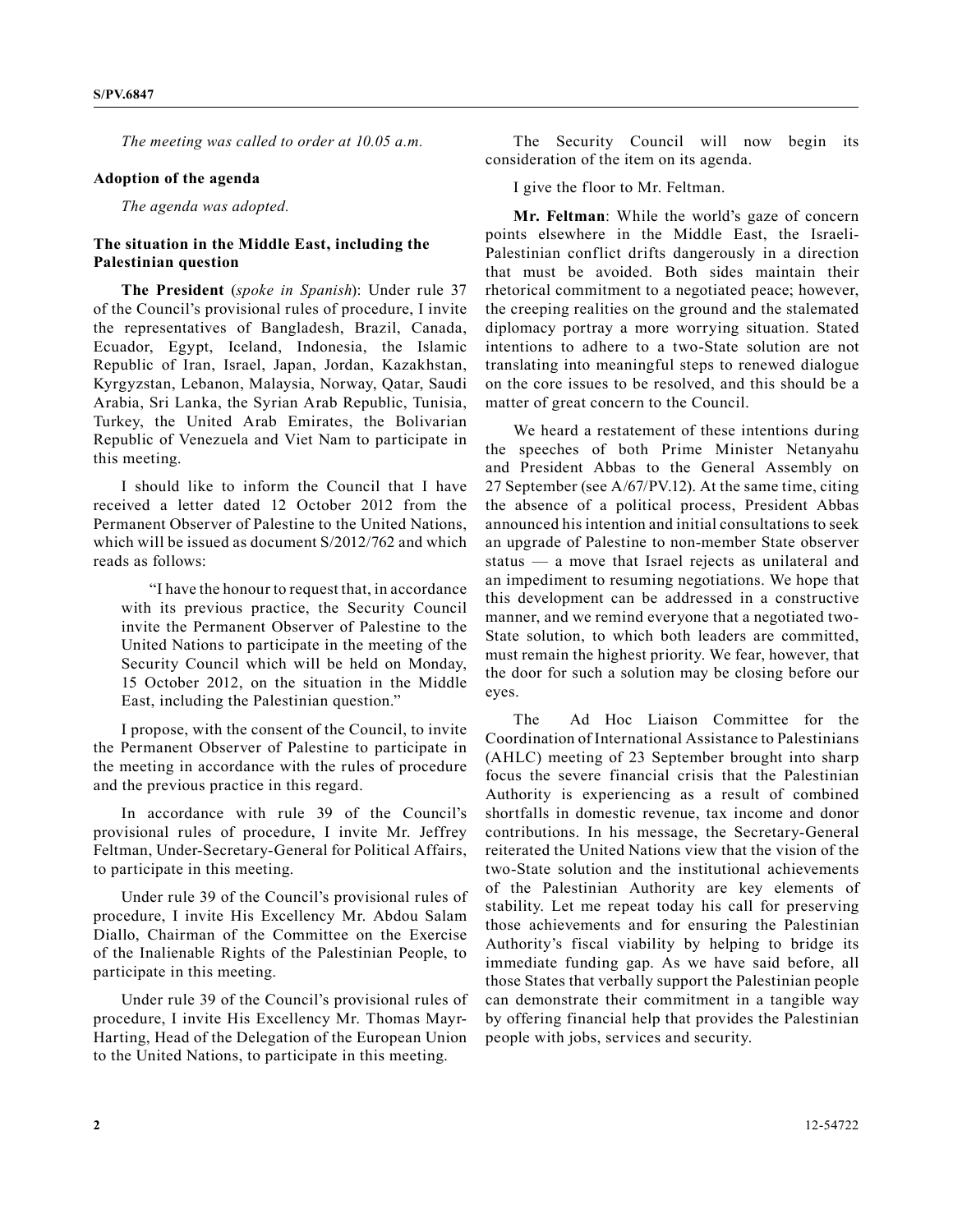The figures speak for themselves. As of 11 October, the Palestinian Authority had not yet set a date for the payment of Government employees' salaries for the month of September. While recent contributions from Iraq, Saudi Arabia, Japan, the Netherlands and France are welcome, they do not suffice. A predictable and immediate injection of new funds is required in order to finance the deficit, which is currently projected to reach \$1.3 billion by the end of the year.

The AHLC also called upon Israel to help facilitate the sustainable growth of the Palestinian economy by taking further steps to improve the movement of people and goods, development and trade and exports in Gaza and the West Bank, including in Area C and East Jerusalem. Such steps ought to include measures to address the lack of adequate planning for Palestinian communities, as well as measures to develop socioeconomic infrastructure, such as support to the agricultural sector in Area C — an area fundamental to the contiguity of the West Bank and the viability of a future Palestinian State.

The United Nations welcomes the recent approval by the Government of Israel of 15 schools and health centres in Area C, and hopes to see similar action in the processing of the 32 master plans submitted to the Israeli authorities. Indications that plans for six Palestinian localities may soon be published for ultimate approval are also encouraging. Yet further progress to address the planning needs of over 200 Palestinian communities in Area C remains essential.

Violence and other sources of tension on the ground make it all the more difficult to overcome the political stalemate. We remain concerned about security in the West Bank. Twenty-nine incidents involving settler violence resulted in injuries to 10 Palestinians, as well as damage to property. The Dormition Abbey in East Jerusalem was desecrated with graffiti on 2 October as part of so-called price tag activities.

The annual olive harvest, which has just begun, is an important economic, social and cultural event for Palestinians. However, in recent years, the Israeli military has limited access of Palestinian farmers to their olive groves next to settlements to mitigate the risk of violence. In a particularly disturbing development, approximately 7,000 Palestinian-owned olive trees have been destroyed, damaged or harvested by Israeli settlers since the beginning of 2012. We note that on 4 October, the Israeli police arrested three settlers allegedly involved in so-called price tag activities.

We urge the Government of Israel to take effective measures to curtail such acts in the lead up to the harvest season and, more generally, to hold accountable those responsible for violence.

Settlement activity continued. Of note, the outpost of Migron was evacuated to a nearby settlement and the outpost is now used by the Israeli Defence Forces. The United Nations position remains that settlement construction in the occupied Palestinian territory, including East Jerusalem, whether on private land or elsewhere, is illegal under international law and contrary to Israel's obligations under the Road Map, and should be put to a halt.

On five occasions between 27 September and 7 October, Israeli extremists entered the Temple Mount/ Haram al-Sharif compound, intending to perform religious rituals. Clashes with Muslim worshippers resulted in injuries to five Palestinians, while Israeli forces arrested a number of Palestinians and Israelis for violation of visiting regulations and disturbance of public order. Also, on 4 October over 1,000 Israelis entered Joseph's Tomb near the city of Nablus to perform religious rituals. Despite prior coordination, this move resulted in clashes with Palestinians. The status of Jerusalem and the religious sites are sensitive issues that will be fully resolved only in final status negotiations. In the meantime, we strongly urge all sides to exercise restraint and safeguard the sanctity of religious sites.

Palestinian attacks against Israelis were, comparatively speaking, on the rise during the reporting period. Four Israelis were injured and material damage was caused. Incidents of stone and Molotov-cocktail throwing at Israeli vehicles travelling in the West Bank were recorded on four occasions. On 10 October, an Israeli was stabbed and injured near the Gush Etzion settlement by a Palestinian, who was subsequently arrested by the Israeli Defense Forces (IDF).

Citing security concerns, the Israeli Defense Forces had conducted 226 operations in the occupied West Bank as of 9 October, which resulted in 87 Palestinians being injured and 182 arrested. On 25 September, Israeli forces uncovered a weapons cache near Hebron. Almost daily clashes were reported between Israeli forces and Palestinians at the Qalandiya checkpoint. Most injuries took place during Palestinian demonstrations, including against the barrier, which deviates from the Green Line in contravention to the advisory opinion of the International Court of Justice (see A/ES-10/273).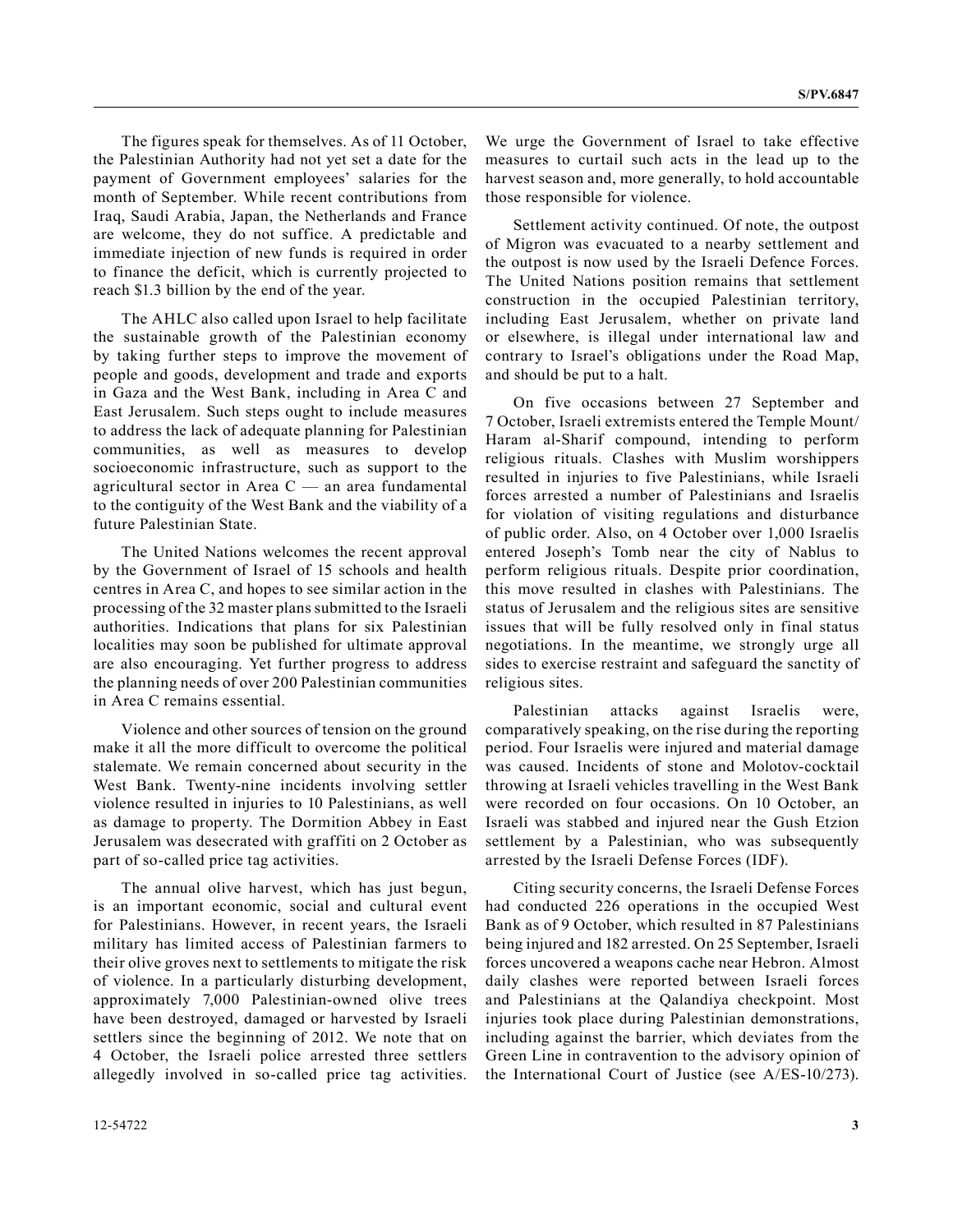Allow me to say that the right of peaceful protest must be upheld and that all protests should be kept strictly non-violent.

Demonstrations also took place on 2 October to protest the plight of Palestinian hunger strikers in Israeli jails. The United Nations continues to call for a reasonable resolution to those cases and recalls its position that the use of administrative detention must be exceptional and of short duration.

Palestinian security forces continued their efforts to preserve law and order in the West Bank. Between 18 and 19 September, they arrested 57 militants affiliated with Hamas throughout the West Bank, which led to the discovery, on 23 September, of a Hamas underground bunker in the village of Urif, near Nablus.

Palestinian local elections are on schedule for 20 October. The Palestinian Central Elections Commission has been carrying out preparations in accordance with the local electoral law and calendar. Some 4,700 candidates were nominated, nearly a fourth of them women, and electoral campaigning commenced on 6 October. Elections will take place in the West Bank only, as the de facto authorities in Gaza have not allowed the Central Elections Commission to proceed with voter registration and related electoral preparations in Gaza. Meanwhile, in Israel, Prime Minister Netanyahu recently announced that he will be presenting a bill to dissolve the Knesset in preparation for early elections.

Turning to Gaza, sporadic eruptions of violence were recorded during the reporting period. A serious escalation occurred when, on 7 October, an Israeli air strike killed an alleged militant and seriously injured another, as well as eight civilians. Some 50 rockets and mortars were fired from Gaza into Israel the following day. Another serious escalation took place this past weekend when, on 13 October, an Israeli air strike killed a Salafi leader and his assistant, while two civilians were injured. Yesterday, two Israeli air strikes resulted in three Palestinian militants killed and three injured, including two critically. Overall for the reporting period, a total of 72 rockets and mortars were fired into Israel, resulting in some material damage.

During the same period, Israeli forces conducted three incursions and 11 strikes into Gaza, resulting in the death of 8 alleged Palestinian militants and 1 civilian, as well as injuries to 5 Palestinian militants and 17 civilians, including 4 children. That latest episode demonstrates the continuing fragility of the situation in Gaza and highlights the vulnerability of the civilian population. We continue to condemn all rocket attacks from Gaza into Israel. The de facto authorities have the responsibility to prevent and stop all such attacks. We also urge Israel to show maximum restraint.

We must all work to ensure that calm is realized, the closure regime is lifted and the Palestinian divide ends. Regrettably, there is no new progress to report in ending that divide.

Lifting the closure regime in accordance with resolution 1860 (2009) and Gaza's recovery and longterm economic growth remain fundamental objectives of the United Nations. In that regard, we note the recent transfer of an order of school furniture from Gaza to the West Bank commissioned by the Palestinian Authority. On 19 September, the World Food Programme (WFP) transported 1.2 million fortified date bars produced in Gaza to its West Bank school meals initiative. That WFP initiative was the first such delivery from Gaza to the West bank in five years. Those are positive steps towards reinstating commercial transfers to the West Bank. However, much more is required. Lifting restrictions on the entry of aggregate, iron bar and cement would not only enable the growth of private sector but also provide an additional source of revenue for the Palestinian Authority.

In the meantime, a steady flow of approvals for works involving dual-use material should be maintained. We welcome the recent approval by the Government of Israel of an additional \$38 million worth of project work, including schools, shelters and solidwaste treatment infrastructure, raising the value of United Nations implemented works involving material subject to approval to approximately \$400 million since May 2010.

Turning to the region, tensions on the border between Israel and Egypt raised concern when, on 21 September, three terrorists attacked an IDF position on the Sinai border, and were killed in the ensuing exchange of fire. One IDF soldier was also killed, and another seriously wounded.

A worrying development took place on 6 October, when a drone penetrated Israeli airspace in the northern Negev before being shot down by Israeli forces. Hizbullah Secretary-General Nasrallah has since claimed responsibility for that incident. We note that, in comments reported in the Lebanese media, Lebanese Foreign Minister Adnan Mansour stated that "Lebanon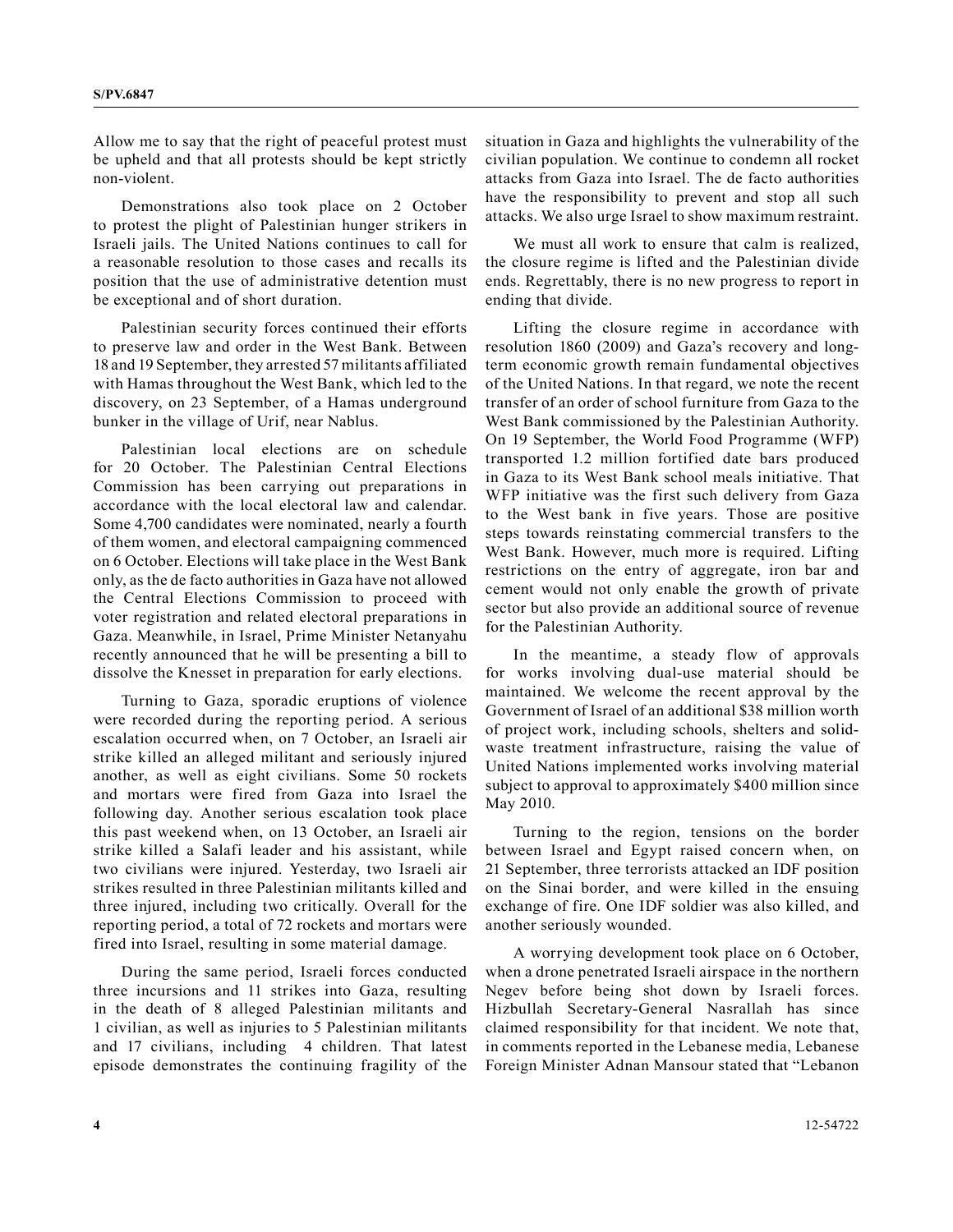will definitely assume responsibility for Hizbullah's recent action, because the country is in a confrontation with Israel".

The conflict in Syria, now entering its twentieth month, has reached new and appalling heights of brutality and violence. Available estimates, which the United Nations is not in a position to verify, put the number of people killed at more than 30,000. Syrian cities and villages — some of which are part of our world's heritage — are turning into ruins, and archaeological treasures have been looted and destroyed. Such violence is creating fertile ground for terrorism and criminal actions of all kinds. Human rights abuses, including arbitrary detentions, torture and summary executions, continue unabated. That includes the continued captivity by the armed opposition of Iranian pilgrims abducted in August. The voices of the peaceful protests that emerged so proudly last year have receded in the tremor of fighting.

Long-standing predictions of the conflict spiralling beyond its borders are coming true, as illustrated by the recent escalation along the Syrian-Turkish border, rounds of small arms fire in the occupied Golan, exchanges of fire into northern Lebanon, as well as a surge in belligerent rhetoric. The Secretary-General has expressed his alarm at the heightened tension between Syria and Turkey following a wave of crossborder shelling that resulted in the death of several Turkish nationals, including children. He has called on the Syrian Government to respect fully the territorial integrity of its neighbours, as well as on all concerned to abandon the use of violence and exercise the maximum restraint.

The Secretary-General has expressed his utmost concern at the continuing militarization of the conflict. He has urged the Syrian Government to declare a ceasefire, to be reciprocated by the opposition armed groups. To succeed, that must be a collective effort by all inside Syria, in the region and beyond. All Governments should desist from supplying arms and military assistance to any party in the conflict, some of which may violate Security Council resolution 1747 (2007). After all the deaths and destruction Syria has suffered, it is plain to see that the conflict cannot be won militarily. And if it were, it would be at an excruciating cost unlikely to lead to a lasting solution that respects the will of the Syrian people.

Our priority remains a political solution, and that is what Joint Special Representative Lakhdar Brahimi is trying to help bring about. The Council heard his assessment three weeks ago. He is back in the region as we speak, continuing his discussions with a great sense of urgency and trying to identify the path to a political solution. In his current trip, which has taken him so far to Egypt, Saudi Arabia, Turkey, Iraq and Iran, he is reiterating the Secretary-General's call for a ceasefire and an end to arms transfers to all parties.

Despite growing insecurity and significant challenges on the ground, the United Nations continues to expand aid deliveries. We must press all parties to allow unhindered humanitarian access. As winter approaches, we are very concerned at the continued shortfalls in our appeals for funding. As of 11 October, the \$348 million United Nations revised humanitarian plan for Syria was only 40 per cent funded. We urge donors to contribute more generously to address the growing needs of over 2.5 million civilians inside Syria, including over 1.2 million internally displaced persons. Those numbers are increasing by the day. Resources are also urgently required to assist the over 330,000 refugees in Turkey, Jordan, Lebanon and Iraq.

It is important to preserve calm in the United Nations Disengagement Observer Force (UNDOF) area of operations, where there is a risk of increased tensions, as illustrated by several security incidents since our last briefing. UNDOF observed an exchange of weapons between groups crossing the border into Syria from Lebanon on 27 September. Deadly incidents involving armed elements from Lebanon and Syrian security forces were also observed by UNDOF in its area of operations on 20 and 29 September.

Finally, on 9 October, soldiers from the Syrian Arab Armed Forces fired shots at two members of Observer Group Golan in a clearly marked United Nations vehicle in the northern part of the area of limitation. Syrian authorities were informed and are investigating the incident. Separately, while the situation in the occupied Syrian Golan has remained relatively stable, the Syrian Arab Republic has sent an official letter complaining about several incidents, including injuries sustained by Syrian children from a landmine explosion on 4 October.

Despite overcoming a spate of security incidents and tensions over the summer, Lebanon continues to be dangerously exposed to spillover from the conflict in Syria. Areas bordering Syria remain volatile, with regular cross-border shelling, including close to Lebanese villages in the northern region of Akkar,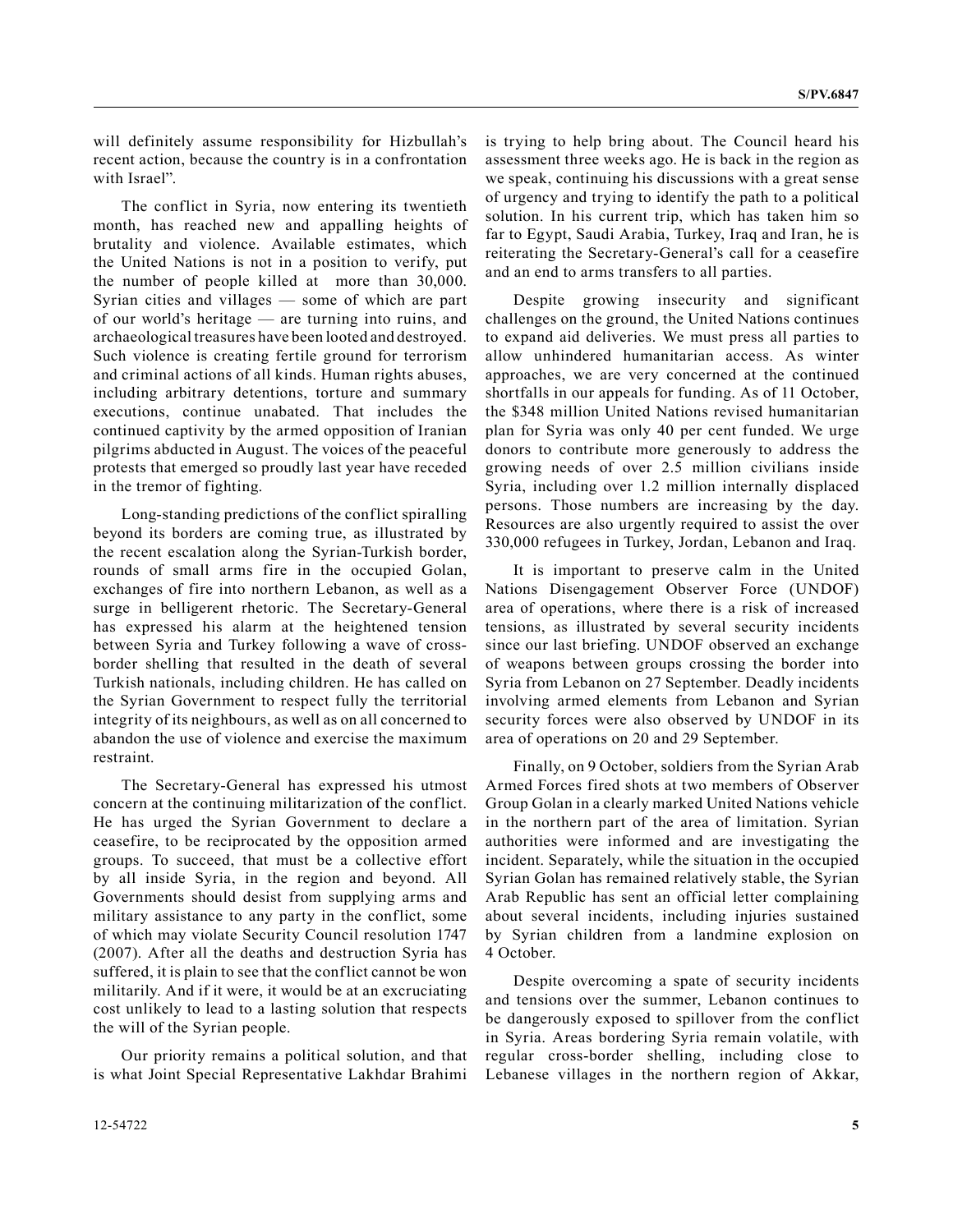some of them several kilometres from the border. The Lebanese Armed Forces stated that it would not allow any side to use Lebanese territory to draw Lebanon into neighbouring tensions, and reaffirmed its determination to confront any violations of Lebanese territory.

However, there continue to be reports of crossborder arms smuggling. On 25 September, for example, a truckload of weapons and military equipment was seized by the Lebanese Armed Forces en route to the Lebanese-Syrian border. After the release on 25 September of a second member of the group of Lebanese pilgrims abducted in Syria in May, nine still remain held.

Of great concern are fresh reports suggesting involvement by Lebanese political forces in support of the parties to the conflict in Syria. Moreover, the explosion on 3 October of an arms depot in the Beka'a Valley town of Al-Nabi Shayth, in which three Hizbullah militants were killed and several other people wounded, was also a reminder of the risk posed by the presence of arms held by non-State actors.

Lebanese public opinion is deeply polarized regarding developments in Syria. Against that backdrop, it is all the more important that the Lebanese Government and political leaders across the spectrum continue to work to preserve Lebanon's unity and stability. Prime Minister Mikati's reaffirmation on 27 September before the General Assembly of Lebanon's policy of disassociation was welcome (see A/67/PV.14). We hope that Hizbullah, too, will fully respect the disassociation policy of the Government in which Hizbullah participates.

We also welcome President Sleiman's initiative in the national dialogue on 20 September to present a first vision for a national defence strategy, including in respect of Hizbullah's arms, which participants agreed to consider as a basis of discussion. The next session of the national dialogue is set for November. We hope that all Lebanese leaders will seize the opportunity to overcome outstanding divergences with a view to realizing such a strategy in the national interest. In the current regional context, it is in the interest of Lebanon's continued stability that all Lebanese parties continue to exercise restraint and work cooperatively in preparation for the 2013 parliamentary elections.

In contrast with the ongoing volatility in the region, the United Nations Interim Force in Lebanon (UNIFIL) area of operations remained generally calm.

The number of air violations and mostly inadvertent ground violations of the Blue Line, however, remained relatively high. Despite the temporary redeployment of units of the Lebanese Armed Forces from the UNIFIL area of operations to address security requirements elsewhere in Lebanon, the level of cooperation between the two forces has remained broadly the same. Both parties have an interest in building on this period of calm to protect the achievements along the Blue Line from regional tensions and to take steps to strengthen the cessation of hostilities.

Let me conclude with a reminder that, amid the seismic shifts being felt throughout the Middle East, we cannot afford to be complacent to the persisting deadlock between the Israelis and Palestinians. Despite their apprehensions, understandable in part, neither the parties nor the Council can be impervious to the warning signs of a fading two-State solution. We were all sobered by last month's events in the West Bank. The window of opportunity for taking constructive action to preserve the two-State solution may now be becoming more limited. There is no alternative, sustainable and just solution to negotiated peace. We must therefore continue to make every effort to work towards the fundamental goal. We now collectively need to rediscover with the parties the determination to forge a credible political path forward. We must not let the urgency elude us.

**The President** (*spoke in Spanish*): I thank Mr. Feltman for his complete and worrying briefing.

I now give the floor to the Permanent Observer of Palestine.

**Mr. Mansour** (Palestine): I wish to begin by congratulating you, Sir, and your friendly country, Guatemala, on assuming the presidency of the Security Council for this month. I also express our appreciation to Germany for its wise stewardship of the Council last month.

I thank Under-Secretary-General Jeffrey Feltman for his briefing to the Council today and reiterate our appreciation to Mr. Robert Serry, United Nations Special Coordinator and Special Representative of the Secretary-General, for his briefing last month (see S/PV.6835) and for his efforts on the ground on behalf of the United Nations and within the Quartet.

Let me also add that we agree with the conclusion of the statement by Mr. Feltman.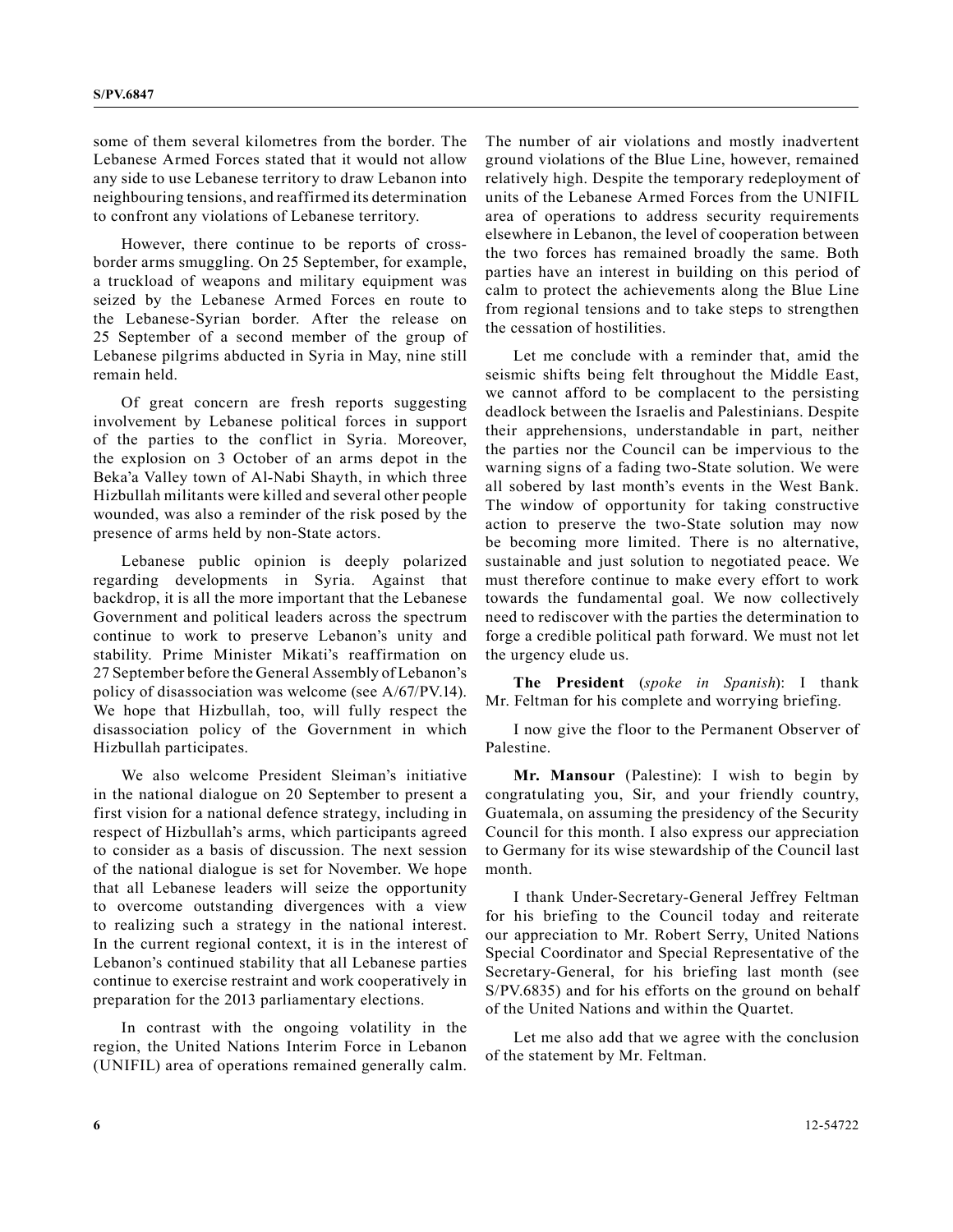Let me also welcome the new Ambassador of Pakistan among us, His Excellency Mr. Masood Khan.

We regret, once again, that we are unable to report any positive developments to the Security Council. Since our last open debate, in July (see S/PV.6816), the political process has remained deadlocked and the situation on the ground has sharply deteriorated. Israel's flagrant flouting of the law has obstructed the resumption of peace negotiations and intensified hardships for the Palestinian people in all aspects of life. It has also thwarted the Palestinian leadership's efforts to strengthen national institutions and realize the legitimate aspirations and rights of our people. That has, in turn, diminished hopes in the peace process and in the prospects for achieving the two-State solution, as indicated by Mr. Feltman, the physical and political viability of which is being severely, if not permanently, undermined by the illegal measures being carried out by Israel, the occupying Power, in the occupied Palestinian territory, including East Jerusalem.

Alarming developments in this period have sharply raised tensions and further destabilized the situation on the ground. Extremist Israeli settlers continue to wreak terror and destruction. Military attacks and raids by the Israeli occupying forces, in particular against the Gaza Strip, including over this past weekend, continue to cause civilian casualties and the destruction of property, threatening to fuel another deadly cycle of violence. Thousands of Palestinians remain captive in Israeli jails, subject to deplorable conditions and gross human rights violations, with recurring hunger strikes a matter of the utmost concern. All the while, Israel has continued its illegal colonization of the occupied Palestinian territory, further fragmenting its unity and contiguity and gravely impairing the efforts for socioeconomic rehabilitation and development, compounding the humanitarian crisis.

Despite all the appeals and demands by the international community, including by the Security Council in numerous resolutions and by the Quartet, for an immediate and complete halt to settlement activities, Israel has not only continued but intensified its expansionist, colonial drive in the occupied Palestinian territory, including in and around occupied East Jerusalem. In grave breach of numerous provisions of international humanitarian law, the occupying Power persists with its expansion of settlements and construction of so-called outposts, with thousands more units built and planned this year alone; its construction

of the wall, which is dissecting and isolating East Jerusalem and walling in Palestinian communities in separated enclaves; its confiscation of vast tracts of Palestinian land, especially fertile agricultural land and areas above water wells and basins; and its demolition of Palestinian homes and displacement of Palestinian families, in particular from East Jerusalem and other vulnerable communities, such as in the southern hills of Al-Khalil and villages in what is often referred to as Area C of the West Bank, including the Jordan Valley. That deliberate land grab continues, under the same old and some arrogant new, empty pretexts, all aimed at the de facto annexation of more Palestinian land and the further blurring and breaching of the pre-1967 borders, on which the two-State solution is founded.

Occupied East Jerusalem in particular remains a central target of that illegal settlement campaign, as the occupying Power persists with attempts to artificially and forcibly alter the natural demography, historic character, legal status and Palestinian-Arab identity of the city in order to cement its illegal de facto annexation, which remains unrecognized by the entire international community to this day. We reject all such illegal Israeli measures in the Holy City and demand their immediate cessation, while we reaffirm once again that East Jerusalem is an integral part of the Palestinian land occupied since June 1967 and is the heart and capital of the State of Palestine.

At the same time, we draw the Council's attention to the rising instability and pressure in occupied East Jerusalem following an escalation of attacks on Muslim and Christian holy places by Israeli settlers and other extremist Jewish groups. Recent months have witnessed repeated attempts by extremists to take over Al-Haram Al-Sharif, which houses the Al-Aqsa Mosque and the Dome of the Rock, as well as acts of violence and desecration against mosques and churches in the city. Those vile actions have led to several confrontations, including between Jewish extremists and Palestinian worshippers at Al-Haram Al-Sharif, raising alarm throughout the region and the Islamic world, as stressed by His Excellency President Mahmoud Abbas and His Majesty King Abdullah II of the Hashemite Kingdom of Jordan before the General Assembly. Those serious concerns have led the Palestinian leadership to call for an emergency high-level meeting of the Organization of Islamic Cooperation, as well as of the Al-Quds Committee, chaired by His Majesty King Mohammed VI of Morocco, to determine the necessary measures to address those deplorable actions and to protect the holy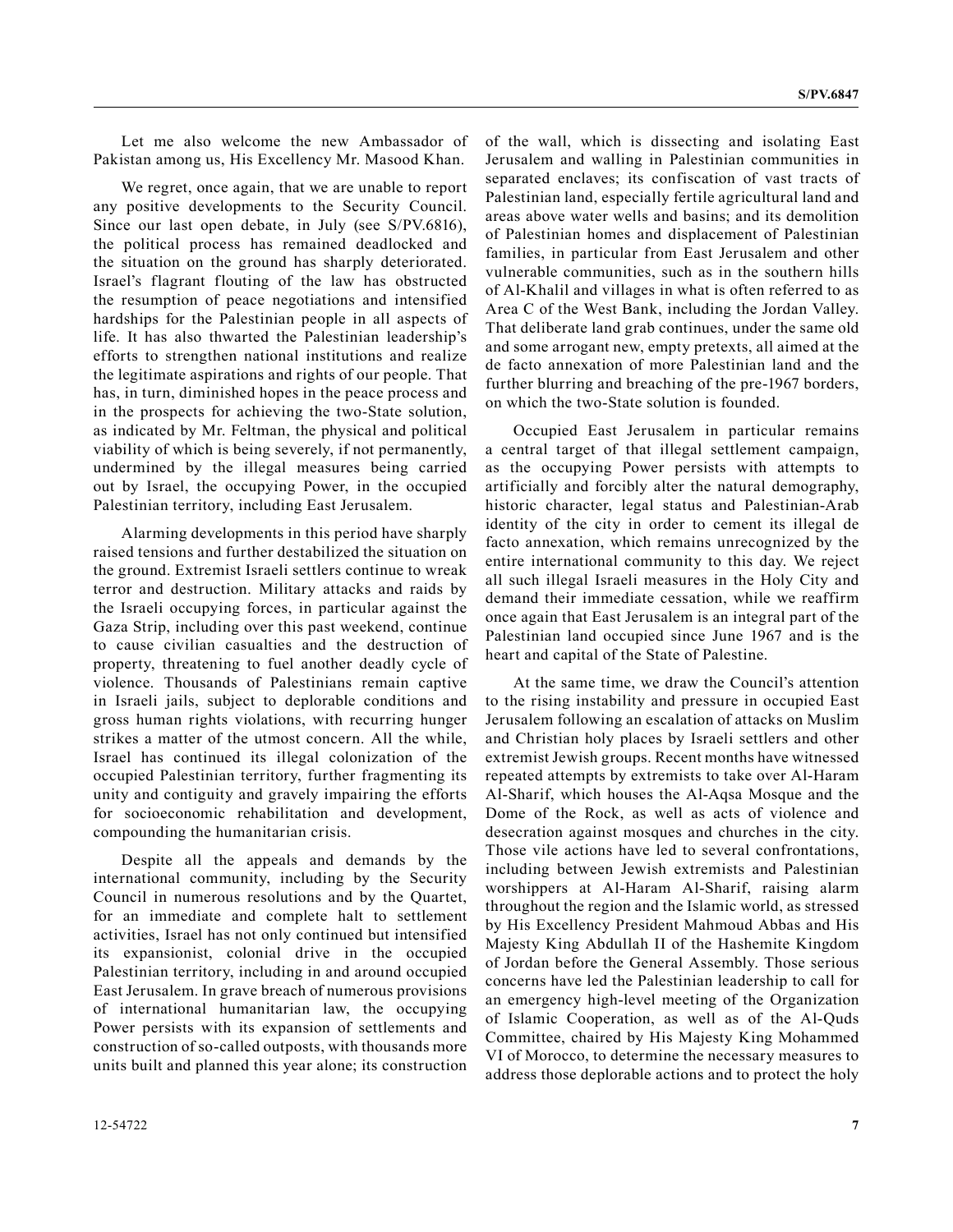sites in occupied East Jerusalem from acts of aggression by the occupying Power and its extremist settlers.

Illegal, destructive actions by the settlers have, of course, not been confined to occupied East Jerusalem. Regrettably, fanatical settlers also continue to rampage throughout the rest of the occupied Palestinian territory. They constantly terrorize and harass Palestinian civilians, including school children, elderly persons and farmers. They launch attacks against Palestinian property and agricultural land, with particular ferocity unleashed against olive groves and orchards, with hundreds upon hundreds of trees being torched and uprooted, destroying the livelihoods of thousands of families. Moreover, settlers continue to commit violent acts of desecration against mosques, churches and monasteries in our land, defiling those properties with racist, hateful and provocative slogans that are inflaming tensions and inciting religious enmity. The potential for an escalation of settler terror remains dangerously high, as Israel continues to provide excuses and protection for that depraved lawlessness, rarely holding settlers accountable for their vicious crimes.

The recent period has also witnessed another series of Israeli military assaults against the Gaza Strip. Missile airstrikes and artillery bombardment of Palestinian civilian areas have continued, killing and injuring dozens of people, including children and women, and destroying homes and infrastructure. Such attacks are traumatizing our people, who also continue to suffer the multitude of social, economic, humanitarian and psychological impacts stemming from the continuing illegal blockade and Israeli military aggression against Gaza. We reiterate our demands for the lifting of the inhumane Israeli siege on our people and for respect for international humanitarian and human rights law and the protection of the Palestinian civilian population.

In sum, the political, humanitarian and security situation being faced by the Palestinian people under Israeli occupation remains grave. We remain adherent to our conviction that action by the international community is imperative to preventing the crisis from deepening. Serious efforts must be made to overcome the paralysis in the international community, including in the Security Council, especially with regard to ending Israel's impunity and compelling its compliance with international law, including the Fourth Geneva Convention, and with the relevant United Nations resolutions. This is a matter of urgency because, in the midst of turbulent crises wracking the region

that are also affecting our refugees in the diaspora, the instability and steep decline of the situation in the occupied Palestinian territory, including East Jerusalem, portend an explosive situation that must be prevented at all costs.

On its part, the Palestinian leadership has continued to act with utmost responsibility to serve its people, uphold its legal obligations and international commitments, and preserve security and calm. It has consistently acted in good will for the sake of peace, repeatedly reaffirming its adherence to the longstanding parameters of the peace process embodied in Security Council resolutions, the Madrid principles, the Arab Peace Initiative and the Quartet Road Map, and to the two-State solution on the basis of the pre-1967 borders.

All of this has been steadily pursued despite the countless illegal actions to the contrary by Israel, the occupying Power, and the serious obstructions it has imposed. Those include Israeli actions that have debilitated economic activity and development, including continuing restrictions on the movement of persons, goods and commercial flows, which have undermined the Palestinian Authority's efforts on the ground, undermined donor support for crucial development projects, and contributed to the grave financial crisis we now face.

Indeed, despite all these challenges, as reaffirmed by President Abbas before the General Assembly (see A/67/PV.12), the Palestinian leadership remains committed to the pursuit of a just, lasting and comprehensive settlement by peaceful political, diplomatic and non-violent means. Thus, our efforts have continued to salvage the two-State solution and to create an environment conducive to the resumption of credible, fair negotiations between the two sides.

In early September, President Abbas once again met with Arab foreign ministers in Cairo to consult on the way forward. That resulted in Arab endorsement of Palestinian efforts to secure non-member State observer status for Palestine in the General Assembly during the sixty-seventh session as an interim step, in light of the obstacles before Palestine's application for full membership, due to the situation in the Security Council. We have now embarked on wide consultations towards that end, including the establishment of an Arab ministerial committee and a similar committee here in New York, to assist with consultations with the geopolitical groups.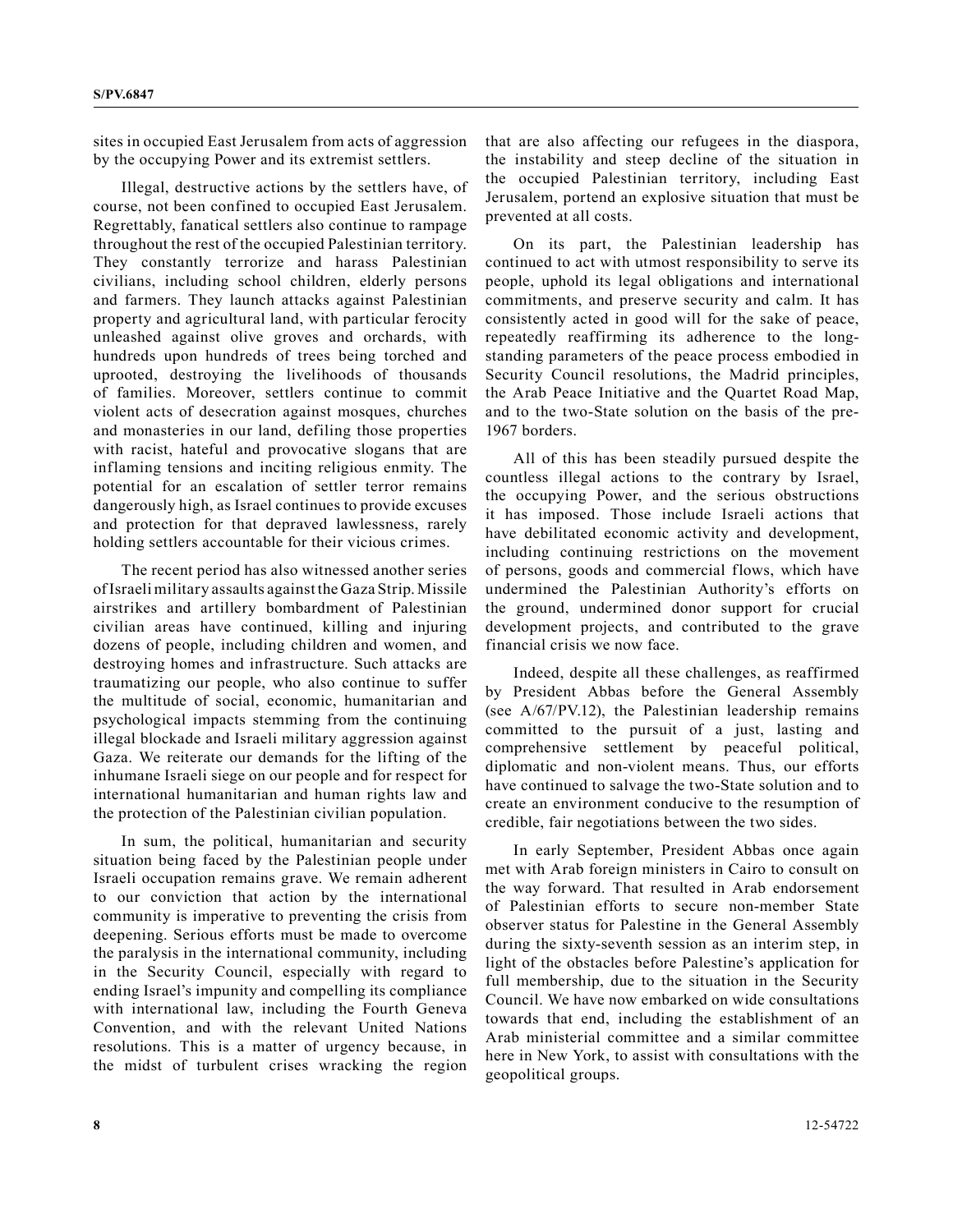It is our intention to engage all concerned Member States as we seek the broadest support for this important multilateral initiative, and we hope that it can be acted on by the Assembly as soon as possible. We believe that this effort is positive and constructive, in line with relevant General Assembly and Security Council resolutions and consistent with the goal of the peace process — that is, the two-State solution of Palestine and Israel living side by side in peace and security on the basis of the pre-1967 borders. In fact, we believe that this effort constitutes a significant contribution to actually preserving the two-State solution, at a time when Israel is incessantly and recklessly undermining that solution and the prospects for achieving a just peace.

Furthermore, we stress that this initiative is neither an alternative nor contradictory to the peace process, to which we remain committed. We believe that enhancement of the status of Palestine in the United Nations system is our right, consistent with the longstanding historic international covenant with Palestine. Yet, at the same time, we fully understand the need for, and remain ready for, negotiations between the two sides to achieve a just resolution of all final status issues, Jerusalem, the Palestine refugees, settlements, borders, security and water. Thus, last week President Abbas publicly declared the Palestinian leadership's readiness to proceed to peace negotiations with the Israeli Government immediately following the adoption of such a resolution by the General Assembly.

We therefore reiterate our call on the international community, including the Security Council, to do its part to uphold the Charter, to uphold international law, to uphold United Nations resolutions and to uphold the collective responsibility to Palestine. The Palestinian people continue to await justice and to seek their independence and freedom, the fulfillment of their inalienable human rights, and peace and security — the same desires shared by all peoples of our region and the world. At this very critical juncture, we renew our appeal to the international community to support our legitimate efforts to achieve the national rights of our people, including to self-determination and to return, and realize the independence of the State of Palestine, with East Jerusalem as its capital — achievements that will undoubtedly usher in a new era in a Middle East that has long sought peace, stability and security.

**The President**: I now give the floor to the representative of Israel.

**Mr. Prosor** (Israel): First Lady Eleanor Roosevelt, one of the architects and earliest champions of the United Nations, wrote, "One's philosophy is best expressed not in words, but in choices". Today, the Middle East is at a critical moment — a moment that calls for leadership. And history will judge today's leaders not by the words they speak but by the choices they make.

I am here today to issue a warning to the world. At this time of turmoil and transition for our region, the stakes are very high. The decisions that are made in these halls in the coming weeks could echo for years to come, well beyond the Middle East.

The duty is clear. It is to support democratic institutions and aspirations, to promote negotiation as the road to resolving conflict and to ensure that all in our region abide by the agreements that they have signed. These are founding principles of the United Nations — principles that are now being put to the test.

Today there is a clear choice between constructive solutions and destructive resolutions. In April, Israel put a serious and comprehensive proposal on the table before the Palestinians in Amman. We spelled out our position. Most people in this Chamber know that. The Palestinians never responded. They walked away, and the world said nothing. Many of the countries represented in this Chamber today did not utter a single word calling on the Palestinians to respond to Israel's offer. They have stood idle as that proposal gathers dust. Instead of sitting with Israel in direct negotiations, the Palestinian leadership is pursuing the path of unilateralism at the United Nations. This is no road to real statehood. It is a march of folly.

Peace must be negotiated. It cannot be imposed from the outside. There are no shortcuts, no quick fixes and no instant solutions. The Palestinians' unilateral actions are a clear breach of every agreement that they have signed with Israel, including the Oslo Accords, the interim agreements and the Paris Protocol. These agreements form the basis for 40 spheres of Israeli-Palestinian cooperation.

I know that some in this Chamber think that the Palestinians can breach these agreements with no consequences. Some think that, afterwards, we will be able to go back to business as usual. Well, they are mistaken. Every Member State that lends it hand to supporting Palestinian unilateralism at the United Nations will be responsible for the grave consequences that follow. How can Israel be expected to abide by the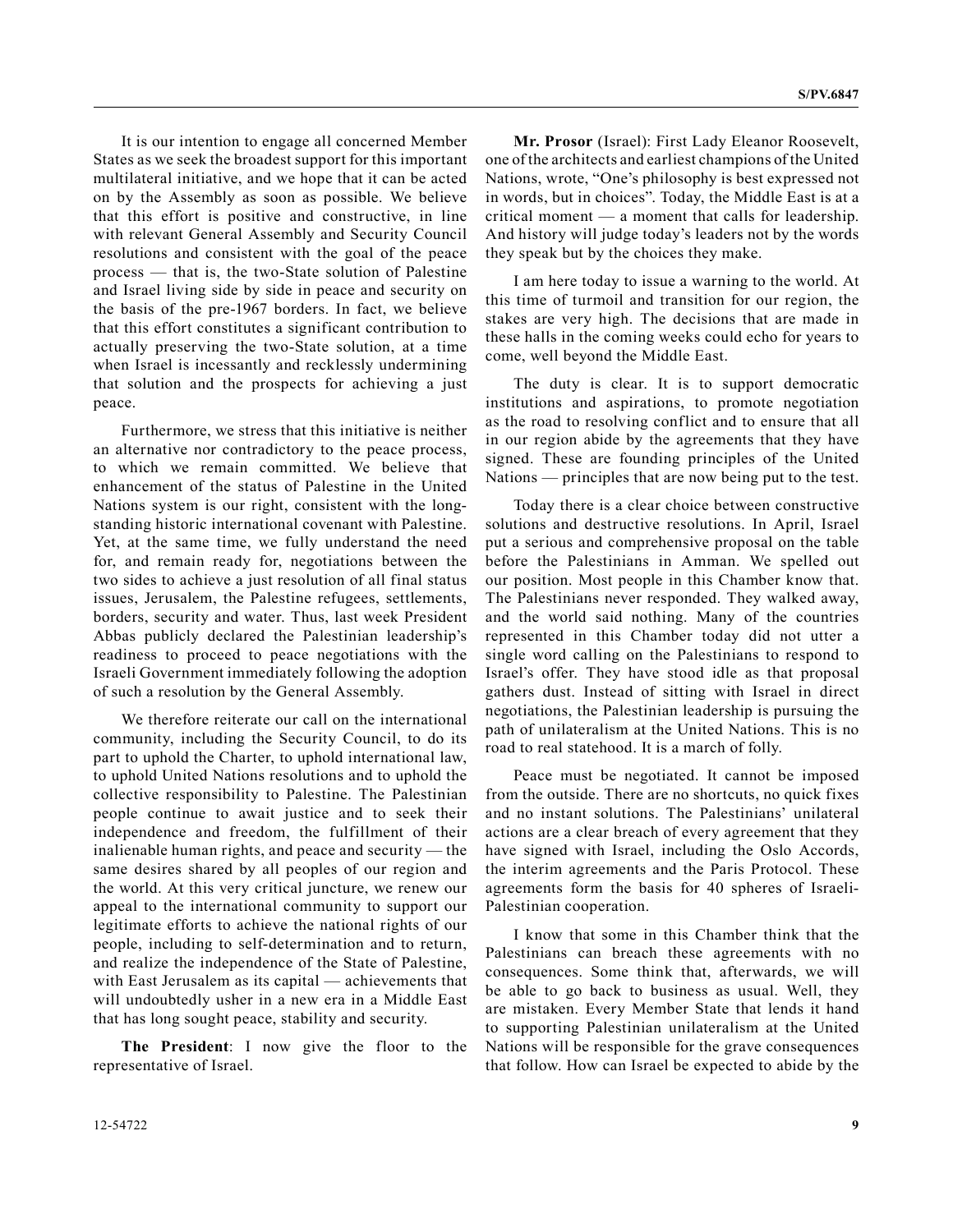same agreements that the Palestinian leadership ignores whenever it is convenient? How could anyone expect the Israeli public to trust this Palestinian leadership when it signs future agreements? Would anyone make painful sacrifices or give up tangibles in exchange for pieces of paper that the other side has proven more than willing to throw into the garbage?

Symbolic declarations will change nothing on the ground. They will only raise expectations that cannot be met. This is a recipe for instability and, potentially, violence. A General Assembly resolution will not pave the road to peace. No, it will encourage the Palestinians to drive recklessly towards conflict, with both feet on the gas, no hands on the wheel and no eyes on the road. Member States will not be planting the seeds of peace, but fanning the flames of conflict. They will be encouraging the Palestinian leadership to intoxicate its people with fantasy when it needs to sober them up with reality, inflating a dangerous bubble that will inevitably burst. They will be responsible for affixing a seal of approval onto an entity that does not meet the most basic requirements for statehood.

Make no mistake. We in Israel hope that the day will come when they meet those requirements. But let me be clear — today the Palestinians are a very long way from meeting the basic criteria for statehood.

The Palestinian Authority has absolutely zero authority in the Gaza Strip, an area where nearly half the population of the proposed State resides. President Abbas has not seen Gaza, even through binoculars, since 2007. The mandate for his presidency expired in 2009. Three years later, President Abbas continues to personally extend his term, with no regard for any democratic process.

I am sure that many people from the countries represented around this table might be just a little concerned if their politicians decided to personally extend their terms of office for years on end. Yet we do not hear the leaders of many great democracies — some of which are represented around this table — uttering a word publicly about the fact that the Palestinian people have not seen the inside of a voting booth since 2006.

Palestinian leaders claim that they are building the institutions of a modern and peace-loving State. Yet, these same leaders name public squares after suicide bombers, fill textbooks with incitement and seek unity with Hamas, an internationally recognized terrorist organization committed to Israel's destruction — the

same organization that fired 40 rockets into Israel in just the past week.

Now, the speakers in this debate thus far have forgotten to mention anything about a human rights report on Hamas abuses. I am sure that these omissions were accidental, mere oversights, but for the sake of clarity, I would like to highlight a few of the findings that were released just last week.

The human rights report documented how Hamas police arbitrarily arrest, torture and in some cases execute innocent people, with absolutely zero judicial protection. Indeed, the report documents 147 instances of torture by Hamas from just 2011. It makes clear that Hamas brutally subjugates anyone who dares to dissent from its extended political agenda: political opponents, human rights activists, criminal defence attorneys and women who go out in public unaccompanied by a man. The only crisis on the ground in Gaza is Hamas, a crisis that is too often overlooked in this Chamber.

The Palestinian Authority claims that it is peace-loving, but dedicates \$54 million in its annual budget to sponsor convicted terrorists and mass murderers with blood on their hands. This year, as the Palestinian Authority threatened to delay payroll for many employees, it tripled its monthly payments to convicted terrorists. Talk about priorities. The Palestinian Authority devotes 6 per cent of its budget to terrorist salaries and less than 1 per cent to higher education. What message does this send? Instead of investing in their children's future, they offer incentives for future terrorists. Instead of using their funds for nation-building, they use them for nation-sinking.

The money the Palestinian Authority lavishes on terrorists does not materialize from out of thin air. It comes from many donor countries that are represented in this Chamber. The European Union (EU) sends more than  $\epsilon$ 500 million in annual EU aid to the Palestinian Authority. How many taxpayers in London, Paris, Berlin and Lisbon know that some of their money is going to convicted terrorists with blood on their hands?

The unrestricted flood of international aid to the Palestinian Authority will not bring us any closer to peace as long as it is used to sponsor, encourage and elevate terrorists. It is time for the international community to finally speak publicly about this reality and to acknowledge the many unresolved questions about the future Palestinian State. These issues cannot be swept under the carpet. They go to the core of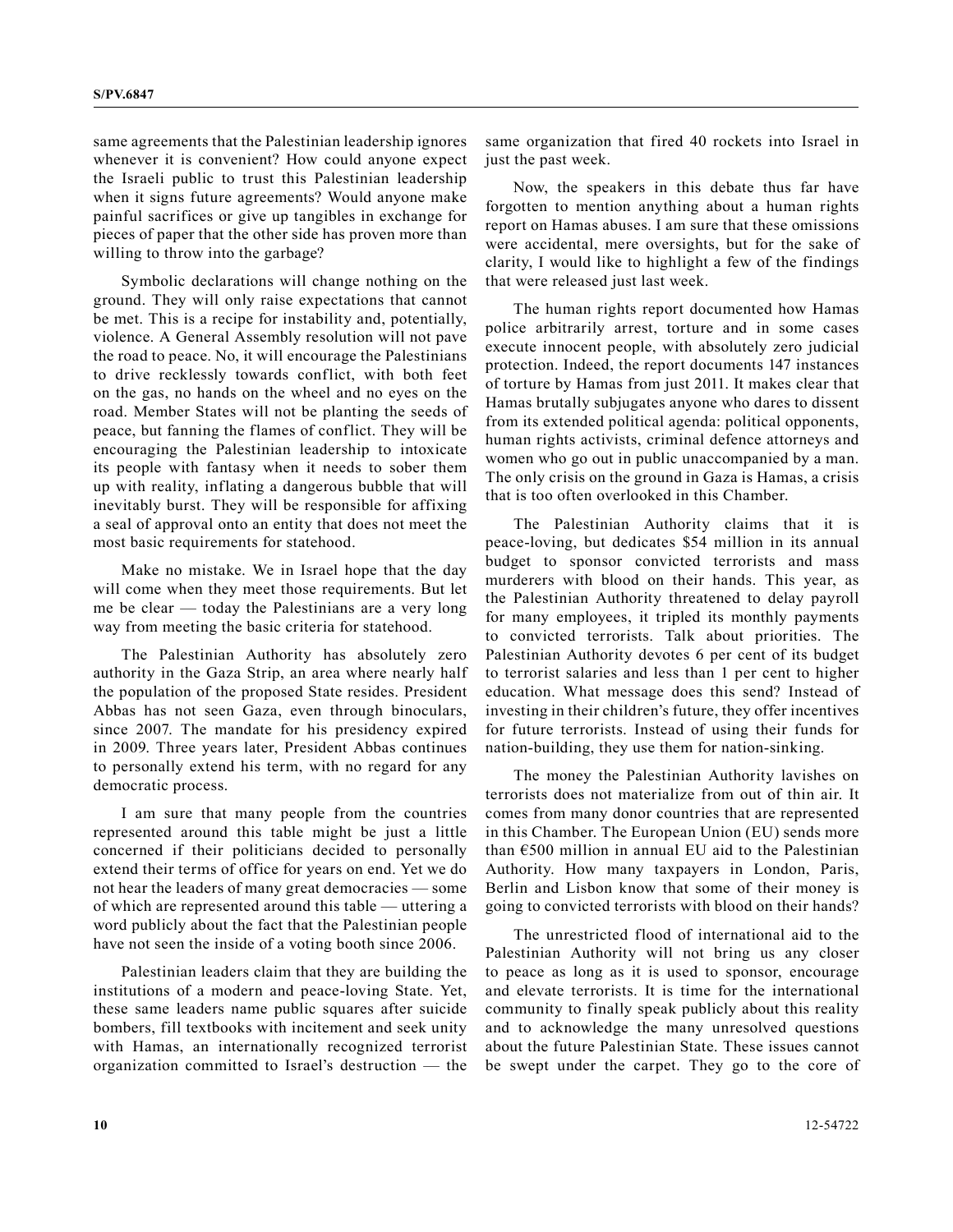resolving our conflict. They are critical to ensuring lasting peace.

Today, there is a clear choice in the Middle East between peace and conflict, between reconciliation and provocation. During the opening of the sixtyseventh session of the General Assembly, Israel's Prime Minister, Benjamin Netanyahu demonstrated once again that he chooses peace (see A/67/PV.12). He extended his hand to President Abbas. He reaffirmed Israel's desire to resume direct negotiations with the Palestinians, without preconditions and without delay. He reiterated his vision of two States for two peoples.

On the same stage, President Abbas made a very different choice. Once again, he used the platform of the United Nations to demonize the State of Israel and deny the Jewish people's historic connection to their ancient homeland. He said that the presence of Jews in Jerusalem is altering"the city's historic character and the glorious image of the Holy City as etched in the minds of humankind" (*A/67/PV.12, p 31*).

The truth is plain and simple. Jerusalem had a Jewish character long before most cities in the world had any character. It was the capital of the Jewish people long before Homer composed *The Iliad* before Romulus and Remus founded Rome, and before the armies of Alexander the Great swept through the Middle East. Jews have lived continuously in Jerusalem for 3,000 years, from the time that King David built his great palace in the city's rolling hills.

By denying the history of the Jewish people, the Palestinian leadership plants the seeds of intolerance in their next generation. They raise doubts about their commitment to peace. It is time for the international community to speak clearly, openly and publicly against this incitement. It is time for all in this Chamber to say that Israel is the nation-State of the Jewish people and Jerusalem, our capital, is its beating heart.

Mutual recognition is the key to securing lasting peace. I often point out during these debates that one will never, ever hear any Palestinian leader say "two States for two peoples". You will not hear them say "two States for two peoples" because today the Palestinian leadership is calling for an independent Palestinian State but wants millions of its people to flood the Jewish State. That would mean the destruction of Israel. No one who believes in peace could ever accept it. It is a non-starter.

Since the Palestinian leadership refuses to tell the Palestinian people the truth, the international community has the responsibility to tell them the truth. It has a duty to stand up and say that the so-called claim of return is a non-starter. Yet many who are so vocal in telling Israel what it needs to do for peace stutter, mumble and lose their voices when it comes time to tell the Palestinians this basic truth.

Today there is a clear choice between complacency and leadership. Over the past 30 years, the Hizbullah terrorist organization has killed tens of thousands of men, women and children in attacks spanning dozens of countries and five continents. Working with its Iranian patrons, Hizbullah has killed families on vacation, peacekeepers sleeping in their barracks and diplomats carrying out their official business.

Iran has provided Hizbullah with funds, training and advanced weapons to hijack the Lebanese State and transform it into an outpost for terror. Just last week, Hizbullah's leader, Hassan Nasrallah, publicly admitted that Iran had provided the military drone that his organization sent over Israel. One does not need any further evidence that Hizbullah is a direct proxy of the Iranian regime.

Hizbullah's continued provocations could have devastating consequences for the region.

I want to make this perfectly clear, so that no one in this Chamber can say that they did not hear me or did not understand me: Hizbullah's continued provocation and military buildup could have devastating consequences for the region.

Not all Lebanese are so happy that Hizbullah is using their country as its playground. As former Lebanese Prime Minister Saad Hariri said last week, Lebanon is not an unmanned drone. He reiterated "deep concerns over the uncalculated risks which Hezbollah wants to drag Lebanon into".

Nasrallah claims that he needs a private, independent army — with more missiles than many NATO members — to defend Lebanon against Israel. Today, on the streets of Homs, Hama and Damascus, we see that Hizbullah's army is far more preoccupied with butchering their Arab brothers and sisters in Syria.

Ahmadinejad and Nasrallah sit on Bashar Al-Assad's advisory board, offering the tyrant of Damascus guidance on how to butcher the Syrian people more efficiently. Together they form what I call a trio of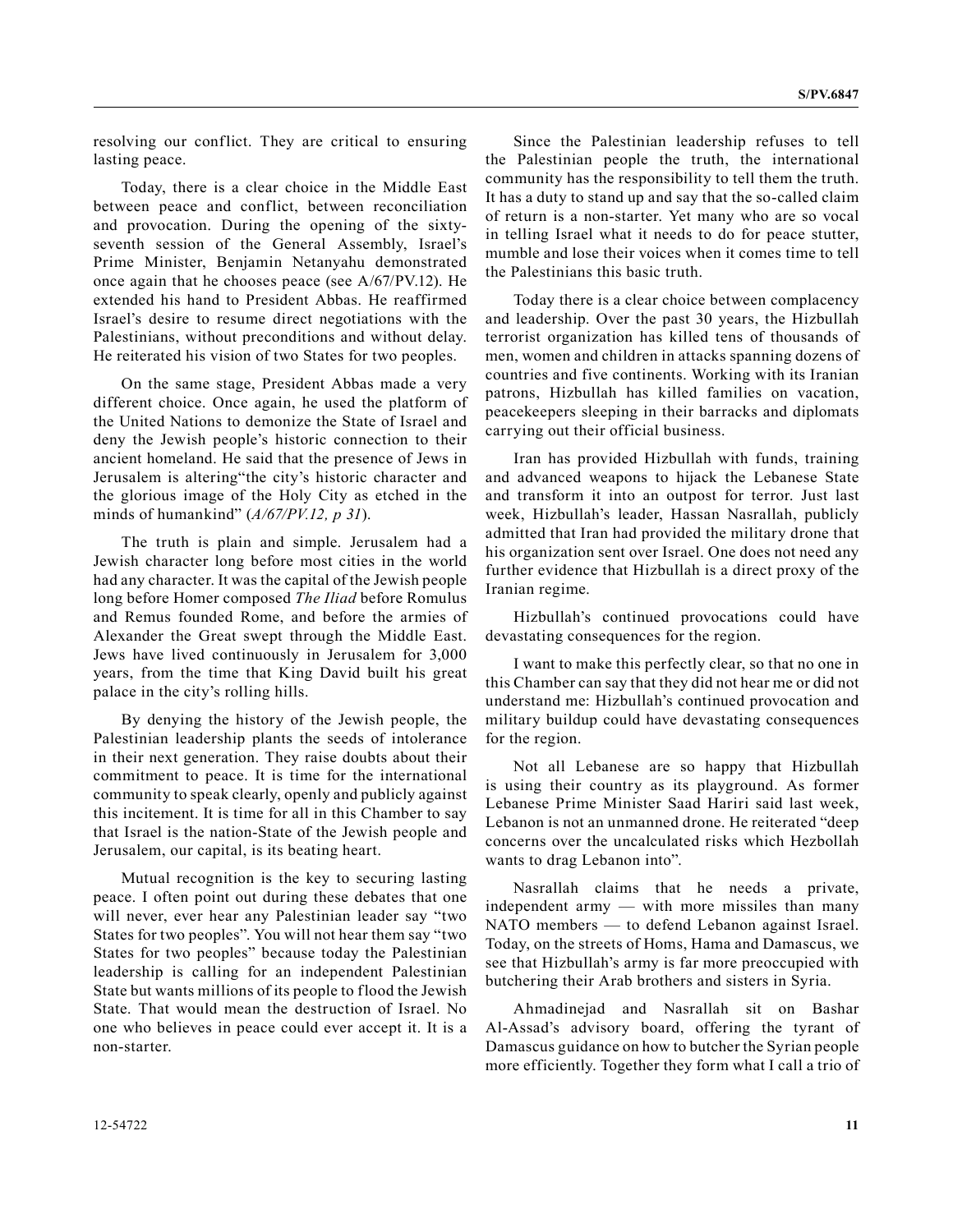terror. I know that there is no shortage of those willing to express their "commitment to Israel's security" in these halls. Yet such displays of commitment to Israel's security have been difficult to find over the past six years, as Hizbullah has turned southern Lebanon into a giant storage facility for 50,000 missiles.

Some countries around this table continue to define Hizbullah as a charitable and political group, not a terrorist organization. That is no less ridiculous than describing the Mafia as a gentleman's social club. In many European countries, Hizbullah is raising money from supporters as if it were the Red Cross. Nasrallah recently admitted that being placed on a European terrorist list would "destroy Hizbullah", drying up many sources of financial, political and moral support.

How much longer must this absurdity continue? How many more innocents must fall victim to Hizbullah's terror before Europe acts? It is time for all responsible nations to call Hizbullah exactly what it is: a global terrorist organization.

In this Chamber today, the need for leadership is clear. Later in this debate, Iran will speak on behalf of the Non-Aligned Movement. In other words, the world's greatest sponsor of terrorism will speak to the Security Council on behalf of roughly two thirds of the countries represented in the United Nations.

What a sham, and what a shame. It is time for all those Non-Aligned Movement countries that care about peace and security to realign the Movement. It is time for the international community to finally act to stop the Iranian regime from acquiring nuclear weapons. With every day that passes, the enriched uranium in Iran piles higher and higher.

One can only imagine what that ayatollah regime would do with the dangerous combination of extremist ideology, advanced missile technology and nuclear weapons. An Iranian nuclear bomb would be the mullahs' greatest dream and the world's worst nightmare. And with the very worst nightmares, sometimes the only way to stop them is to wake up.

The hour is getting very late. The red line is very clear. The world must stop Iran before it is too late.

For Israel, the lessons of history are very clear. Real security — and real peace — can be secured only in the real world, not in the fantasyland of vague statements and empty resolutions.

To those truly committed to the security of Israel and the Middle East, to those committed to a two-State solution, I say: act tangibly, speak out publicly and show us concretely. The choices are very clear. They can recognize Israel as the nation-State of the Jewish people, or allow the Palestinian leadership to deny our history without consequence.

They can work to end the Palestinian Authority's incitement and support for terrorists, or allow hate and extremism to take root for generations to come. They can say publicly that the so-called claim of return is a non-starter, or they can allow this claim to remain an obstacle on the road to peace.

They can choose to support direct negotiations and talks around the table or to undermine them with unilateral resolutions at the United Nations. They can choose to look the other way at Hizbullah's terror, or show the political courage to stop the organization in its tracks. They can choose to stand idle as an Iranian nuclear bomb becomes a reality in the Middle East, or they can take action before it is too late.

Today I say to the leaders of our region, to the members of the Council and to each and every Member of the United Nations: these choices are yours. The fate of the Middle East hangs in the balance. The time to act is now.

**The President**: I shall now give the floor to the members of the Security Council.

**Ms. Rice** (United States of America): I wish to thank Under-Secretary-General Feltman for his briefing.

I will begin with Syria, where the horrifying situation is getting worse. Escalating violence driven by the Al-Assad regime has killed tens of thousands and displaced millions of Syrians. There is no clearer demonstration of the situation's threat to regional peace and security than the Syrian Government's recent shelling of Akakali, which the Council rightfully condemned.

As the violence and atrocities mount, the United States will not wait for all members of the Council to get on the right side of history. Together with our allies, we are supporting the opposition as it moves towards an inclusive, democratic transition. We are further pressuring the regime and addressing the growing humanitarian needs in the region. At the same time, we continue to support the efforts of Joint Special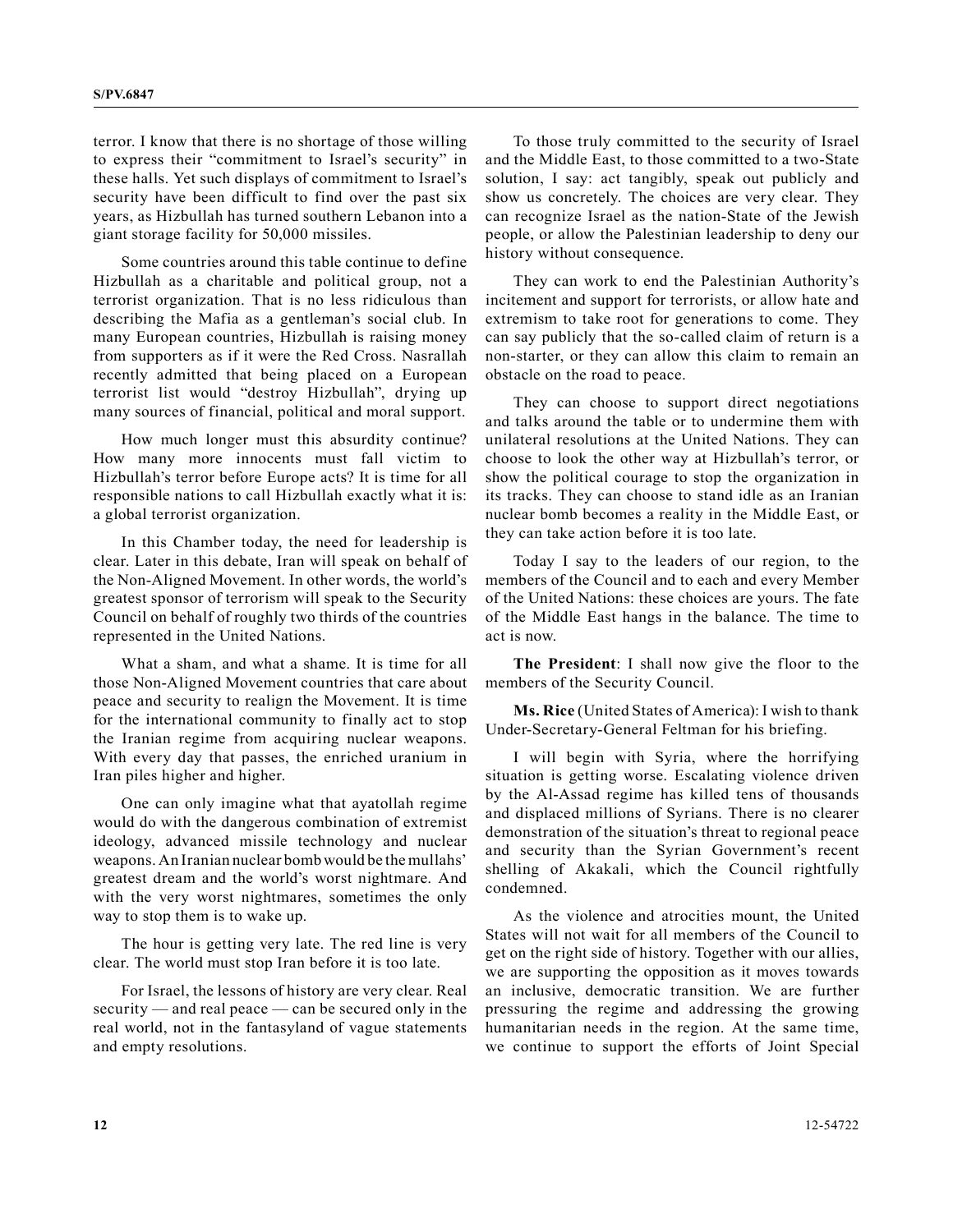Representative Brahimi to find a durable solution to the crisis.

As President Obama told the General Assembly last month, "the future must not belong to a dictator who massacres his people" (*A/67/PV.6, p. 14*). The regime of Bashar Al-Assad will come to an end. Indeed, that transition is not just inevitable; it has already begun. Al-Assad's merciless assault upon the Syrian people has not cowed them into submission; far from it. The opposition is getting stronger, and parts of Syria have slipped from the regime's control. In those areas, Syrian citizens are banding together to administer towns, reopen schools and rebuild their economy. The United States is helping them do so, providing the unarmed civilian opposition with help to organize in support of the transition plan agreed in Cairo last July, with its vision of a democratic, pluralistic Syria where all of its people have a say in how they are governed.

More than 1.5 million people have fled their homes either to neighbouring countries or to safer places within Syria. As the number of refugees grows, we commend Syria's neighbours, including Turkey, Jordan, Lebanon and Iraq, on their generosity and recognize their need for additional support. The United States has committed more than \$130 million in food, medical supplies and other life-saving assistance.

We encourage all Member States to respond to the needs identified in the United Nations Syria appeals and to coordinate closely with the United Nations in responding to the crisis. As the Syrians plan for transition, we are looking for additional ways to support Syrian efforts to document serious violations of international law, including the indiscriminate bombardment and deliberate targeting of civilians.

No one can deny that Al-Assad's war against the Syrian people now poses real challenges to all Syria's neighbours, including Lebanon. From deadly attacks by the Syrian regime across the border to tens of thousands of refugees, Lebanon is already suffering the consequences of the conflict. Hizbullah's active and growing support for Al-Assad's war exposes Hasan Nasrallah's claims of promoting Lebanon's national interest as nothing more than a deadly form of deception. The group's leaders may try to change the subject by invoking hollow rhetoric about a so-called resistance but the truth is plain to see. Nasrallah's fighters are now part of Al-Assad's killing machine and Hizbullah leaders continue to plot new measures to prop up a murderous and desperate dictator with Iran.

We encourage the international community to counter Hizbullah's terrorist activity and to do more to expose its deepening involvement in Al-Assad's war. We commend the Lebanese Government and the Lebanese Armed Forces, in particular, for maintaining stability and law and order at this critical juncture. We welcome the efforts of President Sleiman and others to promote dialogue, including with respect to the disarmament of illegal militias, as called for in resolution 1559 (2004). We reiterate our firm commitment to a stable, sovereign and independent Lebanon.

Turning to Middle East peace efforts, as President Obama said in his address before the General Assembly last month: "The road is hard, but the destination is clear: a secure, Jewish State of Israel and an independent, prosperous Palestine" (*ibid., p. 14*). We actively support the creation of a Palestinian State as part of a two-State solution as a result of direct negotiations, without preconditions, between the Israelis and the Palestinians. Unilateral actions, including initiatives to grant the Palestinian Authority non-member State observer status at the United Nations, would only jeopardize the peace process and complicate efforts to return the parties to direct negotiations. Any efforts to use international forums to prejudge final status issues, which can only be resolved directly by the parties, will neither improve the daily lives of Palestinians nor foster the trust essential to make progress towards a two-State solution.

We remain focused on helping Israelis and Palestinians to improve the environment between them and to address the Palestinian Authority's chronic fiscal crisis, in particular. We recognize the serious financial challenges facing the Palestinian Authority and its vital efforts to sustain the institutions of governance that it has built. The Palestinian leadership has taken several steps to address its financial challenges but it needs our help. We appreciate the support of Israel and of the wider donor community to provide the financial resources to meet the basic needs of the Palestinian people.

We all understand the severity of the current economic situation in the Palestinian territories and the consequences of inaction. In parallel, we urge continued international support to the United Nations Relief and Works Agency for Palestine Refugees in the Near East in order to further its efforts to provide the necessary assistance for Palestinian refugees in the West Bank,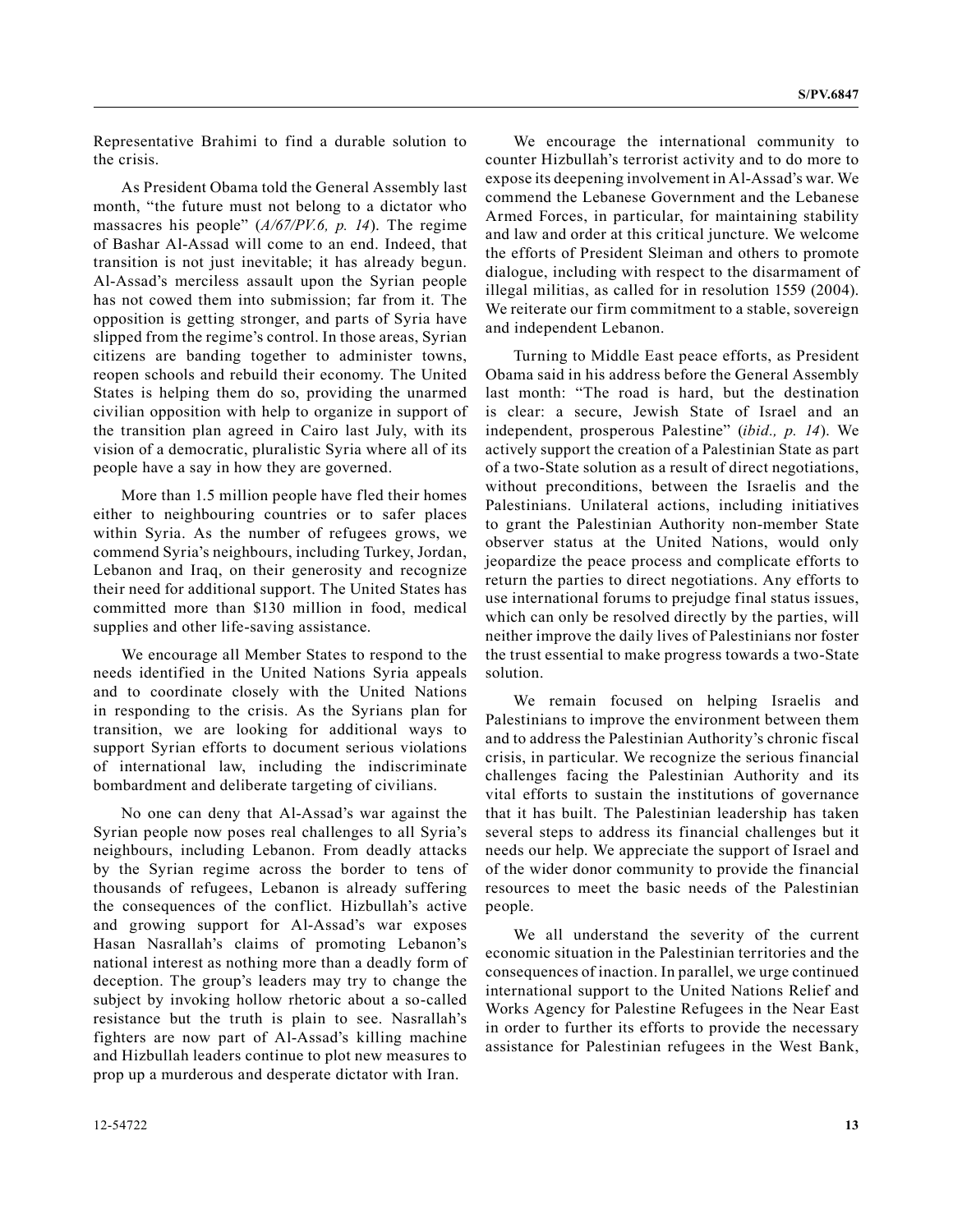Gaza and elsewhere until a final negotiated solution is reached.

Lasting peace between Palestinians and Israelis requires both parties to take meaningful steps. Palestinians should continue their security cooperation, further strengthen public institutions and end incitement. The onslaught of rockets fired by terrorists in Gaza must cease immediately. We condemn those attacks in the strongest terms. Israel should step up its efforts to deter, confront and prosecute anti-Palestinian violence and extremist hate crimes, including vandalism at religious sites. We agree with President Peres that "holy sites must not be harmed".

In the West Bank, the recent and repeated destruction of Palestinian olive groves, which are a critical source of income for the local population, is deplorable. We look to the Israeli authorities to act decisively to protect those resources and to investigate such acts.

Like every United States Administration for decades, we do not accept the legitimacy of continued Israeli settlement activity. We continue to oppose any efforts to legalize outposts. The fate of existing settlements must be dealt with by the parties, along with other permanent status issues.

Indeed, the road to peace is long and hard, but the United States remained fully committed to helping the parties to reach peace through a negotiated two-State solution.

**Mr. Li Baodong** (China) (*spoke in Chinese*): I thank Under-Secretary-General Feltman for his briefing. I also listened carefully to the statements made by the representatives of Palestine and Israel.

China is deeply concerned about the long-standing stalemate in the Palestinian-Israeli peace talks and the economic and humanitarian difficulties facing the people of Palestine. In September 2011, the Quartet set the end of this year as the deadline for reaching an agreement between Palestine and Israel. The Middle East peace process is now once again at a crucial crossroads. The question of Palestine has always remained the crux of the Middle East issue. The longstanding stagnation of the Middle East peace process is not conducive to peace and stability in that region. The regional turbulence should not divert the international community's attention from the Palestinian question.

China has always advocated that the parties concerned should, on the basis of the relevant United Nations resolutions, the principle of land for peace, the Arab Peace Initiative and the road map for peace in the Middle East, resolve their differences through dialogue and negotiation and achieve the ultimate goal of establishing an independent Palestinian State living side by side in peace with the State of Israel.

China urges the two sides to take practical steps to remove barriers to the peace talks in order to seek an early resumption of the peace talks and subsequent progress. Israel should assume the responsibility for taking the first step. We urge Israel to immediately stop the building of settlements, to lift the blockade on Gaza, to release Palestinian prisoners and to improve their living and medical conditions. We urge Israel to actively cooperate with the international community in such efforts towards peace in order to create the conditions for relaunching the peace talks with Palestine.

The international community should increase its sense of responsibility and urgency for advancing the Middle East peace process. It should work actively to bring the two sides back to the negotiating table and to promote measures by both sides to rebuild their mutual trust. China hopes that the Quarter will play an effective role and come up, as soon as possible, with a proposal for the resumption of the peace talks between Palestine and Israel.

China supports a greater role for the Council in helping to restart the Middle East peace process. We have always backed Palestine's just pursuit of the restoration of its legitimate rights as a nation and its establishment as an independent State with full sovereignty on the basis of the pre-1967 borders, with East Jerusalem as its capital. We also support Palestine's membership in the United Nations and other international organizations.

China is extremely worried about the continuing tension in Syria, as the Syrian issue has a bearing on peace and stability in the Middle East. Any solution to the question of Syria should be based on observation of the purposes and principles of the Charter and on the basic standards governing international relations. It should also be based on respect for Syria's sovereignty and territorial integrity and on continuing implementation of the relevant Security Council resolutions, Kofi Annan's six-point plan and the final communiqué of the Geneva meeting.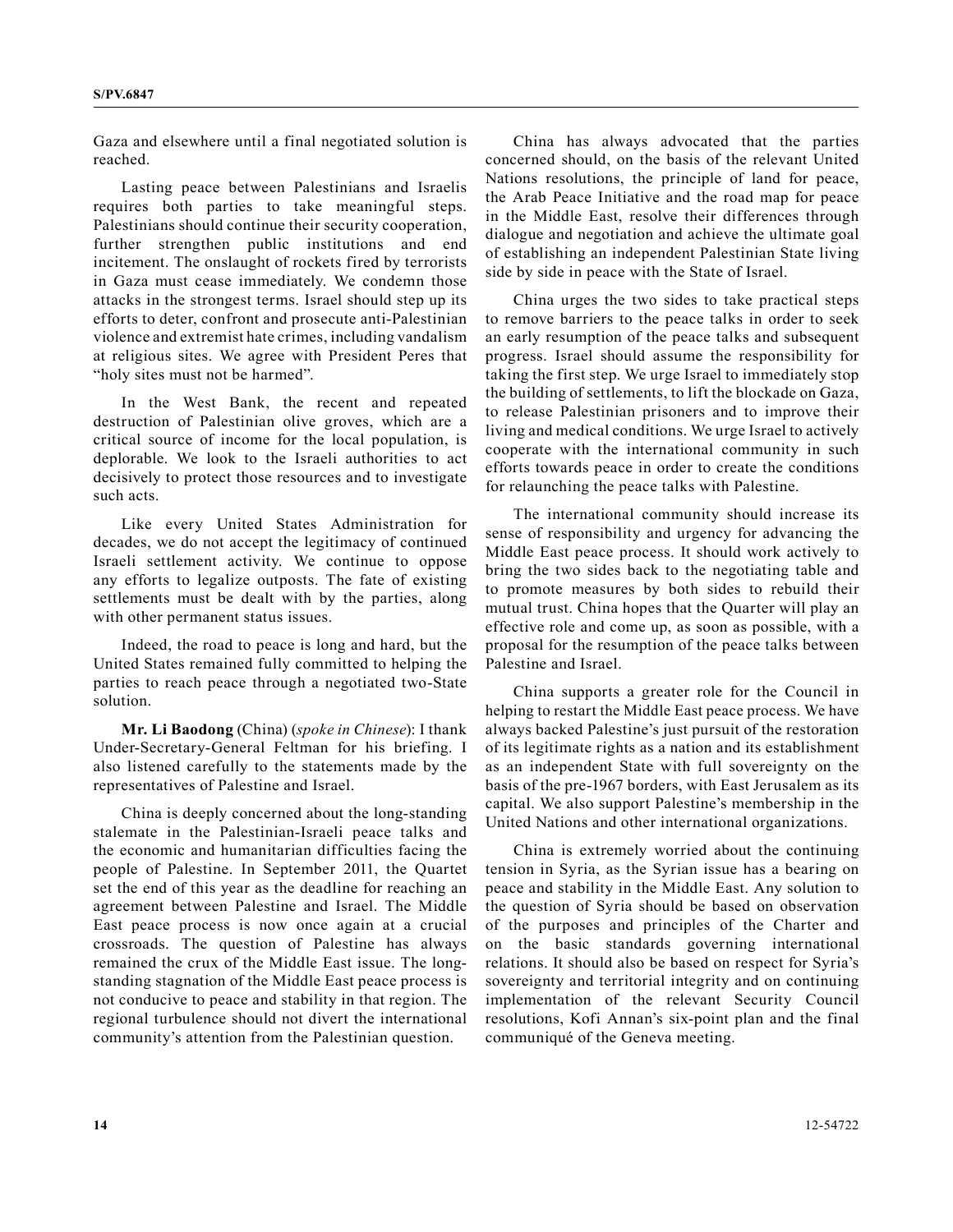China is against any external imposition of a settlement on Syria and any efforts towards so-called regime change. A political settlement is the sole viable way of defusing the crisis in Syria; military means would only lead to more pressure and greater conflict. It is urgent that all forms of terrorism or violent acts in Syria and any efforts to encourage or abet a resort to military means be halted forthwith and that a political transition, led by the people of Syria, be started instead. China calls on all of the parties in Syria and the international community to cooperate with and support Joint Special Representative Brahimi in performing his good offices in the effort to reach a political solution to the Syrian question.

China is concerned about the impact of the current Syrian situation on its neighbours. We call on the parties concerned to bear in mind the overall interest of regional peace and stability, to respect one another's sovereignty and territorial integrity, to continue to exercise restraint and to refrain from any action that could lead to an escalation of the situation, so that everyone can work together to maintain regional peace and stability.

**Mr. Churkin** (Russian Federation) (*spoke in Russian*): We are deeply disturbed by the present momentum of affairs in the Middle East peace process, or, rather, the lack of it. Trust between Palestinians and Israelis is close to zero. Israel's settlement activities are reaching alarming levels. Acts by Jewish extremists in the West Bank, including in East Jerusalem, are also intensifying. The desecration of both Christian and Islamic religious sites is unacceptable, especially under conditions where interreligious and intercultural relations in the region are already tense.

There are periodic rumblings around the Gaza Strip. We condemn the shelling of Israeli territory, which threatens the lives of the civilian population, as well as the actions from the Israeli side that injure peaceful Palestinians. Both sides must show restraint and respect the ceasefire. In such a fragile situation, when simply maintaining the status quo cannot prevent the eruption of new crises, the Palestinian-Israeli negotiations must be resumed.

In that regard and in close cooperation with the League of Arab States, the Quartet must step up its efforts. We believe it would be a mistake not to convene a ministerial meeting of that group on the sidelines of the general political discussion at the sixty-seventh

12-54722 **15**

session of the General Assembly. Another important aspect is the restoration of Palestinian unity. Without concluding that process, based on the platform of the Palestinian Liberation Organization, arriving at a full Palestinian-Israeli settlement, let alone putting it into practice, is impossible.

Our support for Palestine and its participation in the work of international organizations is well known. We therwfore believe that initiatives to gain broad international recognition of Palestinian statehood, including in the Security Council, the General Assembly and the specialized United Nations bodies, dhould be seen as complementing the efforts to achieve a negotiated solution to the conflict with Israel, rather than serving as an alternative. They should absolutely not be used by the Israeli side to turn the screws on the occupied territories or put any other pressure on the Palestinian Authority, and that call also applies to the other actors in the area of Israel and Palestine.

Alongside its political and diplomatic work, Russia will continue its efforts to provide the Palestinians with donor assistance. In the past few years Palestinians have received Russian humanitarian financial support for education and health amounting to three tranches of \$10 million each. We are continuing our tradition of financial assistance to the Palestinians in education, whereby Palestinian students receive 150 Government stipends annually. More than 500 students are currently studying in Russia. This year, we plan to open a middle school for Palestinians in Bethlehem. In addition, Russia is providing food aid to Palestine through the World Food Programme and in 2013 will make a one-time voluntary contribution of \$2 million to the budget of the United Nations Relief and Works Agency for Palestine Refugees in the Near East.

It has become a tradition during meetings on Middle Eastern issues to discuss the situation in and around Syria. We cannot but be perturbed by the unending bloodshed in that country. Among the armed opposition, the impact of those forces using the bloodiest means — acts of terror and attacks on peaceful citizens — grows ever louder and more frequent. The most recent examples are the terrorist acts in Aleppo on 3 October, in the suburbs of Damascus on 9 October, and the massacre of the civilian population in the villages of Al-Heydariya and Al-Hassaniya, near Homs. Support for the fighters from abroad is not only continuing but, based on everything we have heard, seems to be growing. Illegal shipments of arms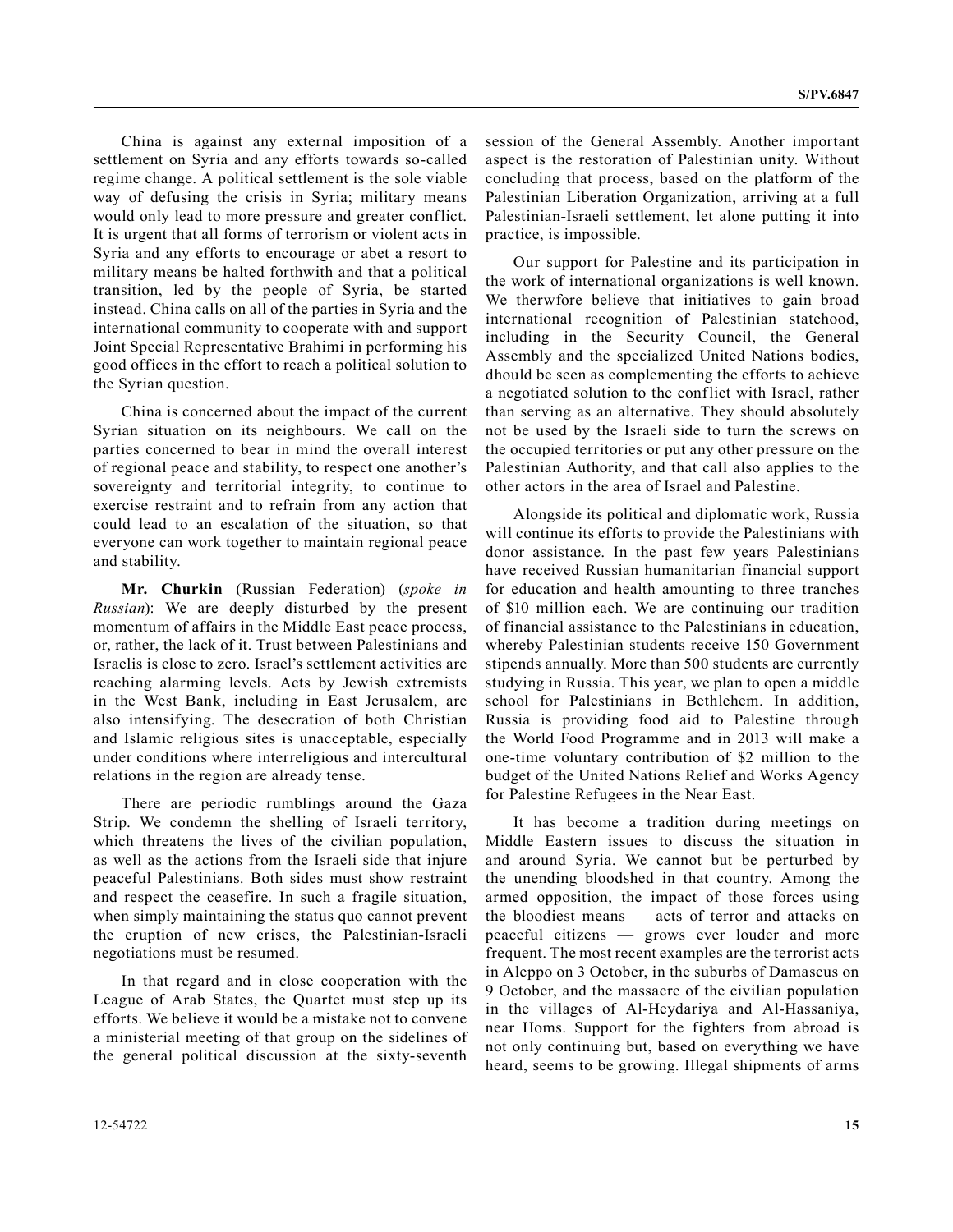have been sent, and the world media are increasingly talking about the presence, in the opposition's ranks, of mercenaries, trainers and jihadists linked to Al-Qaida and other international terrorist networks.

Russia's approach to dealing with Syria is unchanged. Violence, whatever its origins, must cease. The Action Group's Geneva communiqué remains current and necessary. We call on all clear-thinking parties to work together on the basis of consensus in order to arrive at a settlement without delay. The Syrian authorities have publicly voiced their support for the Geneva agreements and have appointed a negotiator. We await similar steps from the opposition. We expect that they will follow after the upcoming meeting in Doha. In that regard, our hopes lie with the mediation capabilities of Mr. Brahimi and his team, as well as the sincere, constructive involvement of regional and international actors in the quest for a rapid and unconditional end to the bloodshed in Syria. That is our shared and primary task.

**Mr. Mehdiyev** (Azerbaijan): I would like to begin by thanking you, Sir, for organizing this debate on a very important topic. We are also grateful to the Under-Secretary-General, Mr. Jeffrey Feltman, for his comprehensive and informative briefing.

We would like once again to express our profound concern about the lack of progress in the Middle East peace process. In spite of occasional contacts between the Israeli and Palestinian sides, the prospects for direct talks have so far been deadlocked. It is clear that there is no alternative to peaceful negotiations, and we call on the parties to create the conditions conducive to their resumption. Mutual confidence and continued dedication on the part of all the parties and international actors in the peace process are essential to achieving tangible results.

We know that the Middle East Quartet has been maintaining close contact with the parties in an attempt to bring them back to the negotiation table. However, we cannot remain oblivious to the fact that the current situation is going nowhere. In that regard, it is pertinent to remind the Council that responsibility for the stalemate and possible failure of the process rests not only with the parties concerned but, first and foremost, with the entire international community. It is clear that success depends on a number of critical factors, among them the need to ensure that the process and efforts are guided by the normative standards set by the Charter

and as well as by the goal of a comprehensive settlement based on international law.

We express our serious concern over the continuing settlement activities in the occupied Palestinian territories, which place a tremendous burden on civilians, cause serious obstruction to the peace process and, more dangerously, threaten the two-State solution and the emergence of a viable Palestinian State. The international community must take the necessary actions to make it clear that violence, forcible displacements, the demolition of houses, the construction of settlements and other illegal activities must cease immediately and without preconditions. Having said that, it is essential to underline once again that, in assuming its primary responsibility for the maintenance of international peace and security, the Security Council must react adequately in order to put an end to illegal practices and policies and ensure that international law, human rights and fundamental freedoms are observed and respected.

It is alarming that the economic, financial and humanitarian situation in the occupied Palestinian territories remains troublesome. The issue should be continuously addressed by the international community, and urgent measures should be undertaken to alleviate the suffering of people in need. It is also important to fully utilize the advantage of cultural diversity by promoting intercommunal dialogue and reconciliation, while categorically rejecting and invalidating any manifestation of ethnic and religious intolerance. We reiterate our support for the application of Palestine for admission to membership of the United Nations and look forward to an early solution to that issue, based on international law.

International assistance and participation in tackling the challenges faced by the countries of the region is vital to securing achievements and working on shortcomings. The United Nations and its specialized agencies and field presences, as well as regional organizations, are best positioned to deliver such assistance, and their efforts deserve to be adequately recognized.

Lastly, we believe that, among other valuable efforts and initiatives aimed at contributing to the achievement and maintenance of regional peace and security, the establishment of a Middle East zone free of nuclear weapons and all other weapons of mass destruction could be a unique opportunity for all States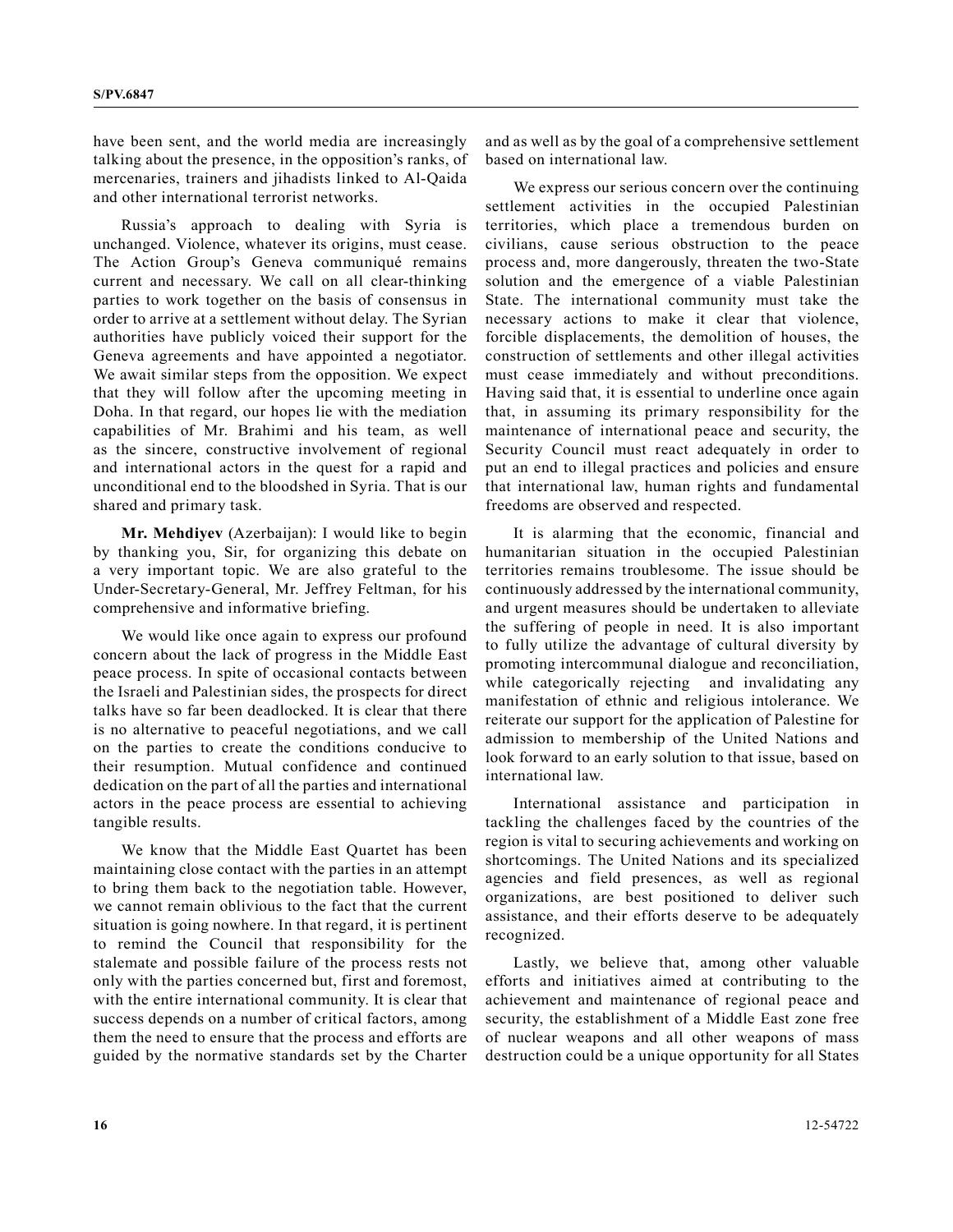of the region to take a collective stand on their security. In that regard, we welcome the initiatives aimed at generating relevant discussion and facilitating the work towards that objective.

**Mr. Osorio** (Colombia) (*spoke in Spanish*): At the outset, allow me to thank Mr. Jeffrey Feltman for his comprehensive briefing on the situation in the Middle East, including the Palestinian question.

Today's debate on the Middle East and the Palestinian question is not a mere ritual on the Security Council's agenda. In recent months, we have witnessed a process of political and social clamor in which citizens, particularly in the Arab world, have called for recognition of their fundamental rights and for an institutional change to pave the way for democratic practices and the strengthening of the rule of law. Although significant progress has been made, we also note that, in some countries, violence and repression have been imposed. In response to that dynamic, we believe that this discussion should serve to underline the increasingly urgent need to engage in dialogue and actions conducive to establishing peace in the region.

In the case of Syria, the high level of violence and destruction and the constant flow of arms to all parties is disturbing. We believe that the militarization of the conflict is only aggravating the situation and putting civilians in ever more serious danger.

We regret the ongoing deterioration of the humanitarian situation, not only in Syria, but also in neighbouring countries, due to the impact of the thousands of terrorized refugees fleeing the violence. Despite the appeals of the international community, Syrian forces continue to attack densely populated areas and to make indiscriminate use of heavy weapons, tanks and air assets against civilians, while the opposition undertakes actions that deepen hostilities.

We maintain our position of support for a political solution to the situation in Syria, and we therefore reiterate our support for the work of the Joint Special Representative of the United Nations and the League of Arab States for Syria, Mr. Lakhdar Brahimi, to put an immediate end to the violence and to obtain humanitarian access in order to facilitate a transition to a democratic and plural political system, in accordance with the six-point plan, resolutions 2042 (2012) and 2043 (2012), and the 30 June final communiqué of the Action Group on Syria (S/2012/522, annex) and with the support of the international community.

We call on the Government and opposition of Syria to cease their fire and allow for dialogue and reconciliation, as expressions of coexistence in search of a better future. This is even more urgent as we see the impact of the crisis leading to increased hostilities towards neighbouring countries. That must be immediately controlled in order to avoid the spread of disastrous consequences.

I would like to address the question of Palestine, since we believe that, due to the dramatic developments in the Middle East, it is urgent to achieve progress in the peace process between Israel and Palestine. That is a concept that all members of the Security Council endorse. It is appalling that the guidelines established by the Quartet on 23 September 2011 have not yet been implemented. It is important that the parties resume meaningful talks with the support of the international community. We believe that the parties should make their best efforts to create an environment conducive to the resumption of direct negotiations for a two-State solution, with a viable Palestinian State living in peace alongside Israel within defined, secure and internationally recognized borders.

The fragility of the situation is clear. There have been repeated incidents, such as the firing of rockets from Gaza into Israel, some of which have been directed towards urban centres. Such indiscriminate attacks must absolutely cease. We insist that all settlement activity in the occupied Palestinian territories, including East Jerusalem, is contrary to international law. The status of Jerusalem requires a negotiated solution. There is an urgent need to find special arrangements that ensure full respect for all religious and cultural rights of the parties and for their holy sites.

From the institutional standpoint, the viability of a future Palestinian State requires continued international support for the efforts of the Palestinian Authority to strengthen its institutions and improve its serious financial situation in order to revitalize the Palestinian economy. We must also follow the Palestinian reconciliation process under the leadership of President Abbas, as a unified Palestinian Government is essential to achieving lasting peace.

The international community should contribute to the creation of a legitimate and balanced framework that facilitates a viable political process. We must understand that our efforts will lose credibility if we continue to fail to take the decisions necessary to enable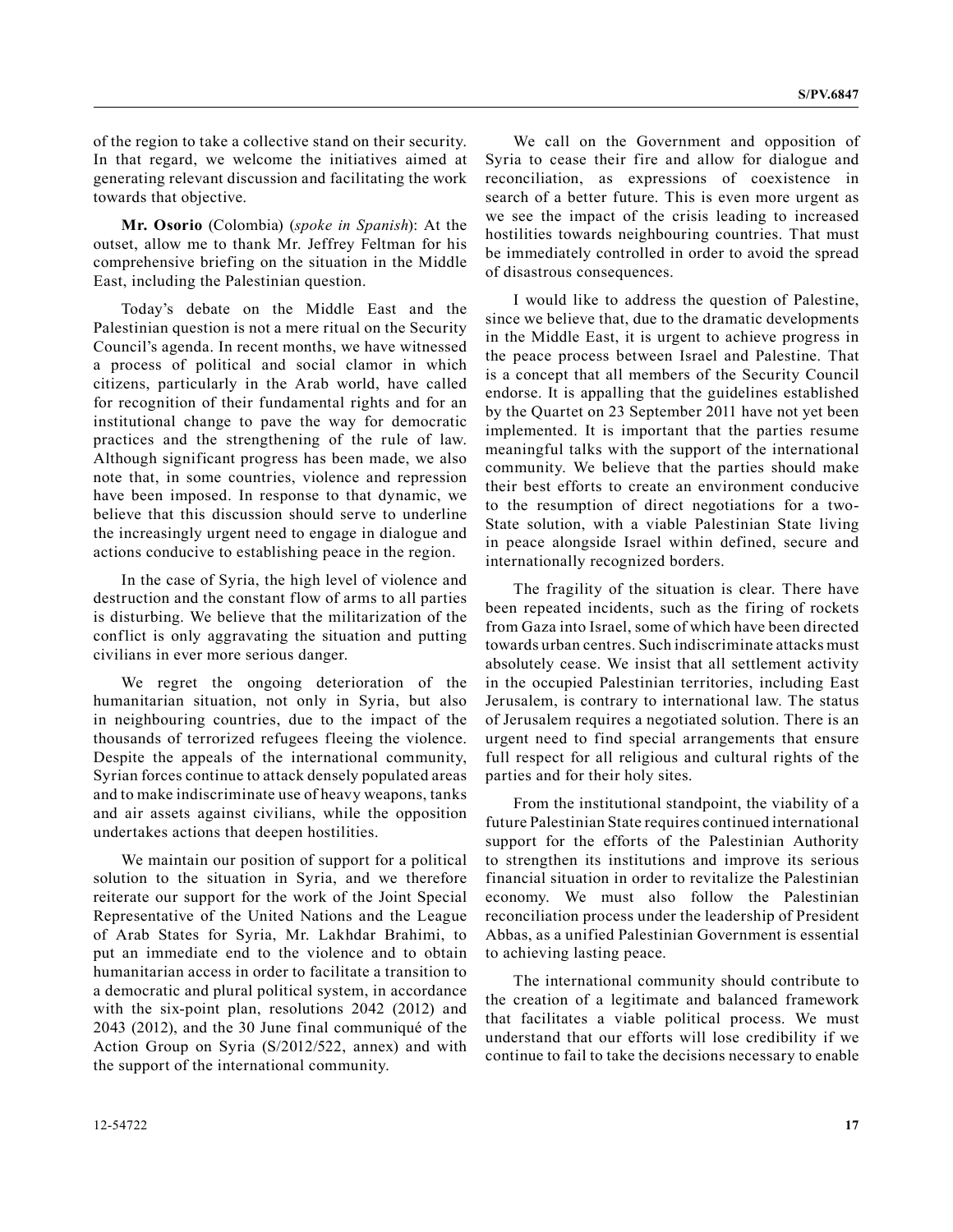an environment in which human rights and international humanitarian law serve as the basis for rebuilding confidence and facilitating serious engagement between the parties in order to move forward in the negotiations.

My delegation shares concern over rising tensions in Lebanon, the Syrian-Lebanese border incursions, dual-track arms trafficking and the increasingly frequent presence in Syrian territory of elements associated with Hizbullah. It is urgently necessary to adopt measures to prevent such practices as kidnapping and hostage-taking as a means of retaliation against certain communities in Lebanon.

We highlight the policy of President Sleiman to dissociate himself from the Syrian crisis, as well as the actions taken by his Government and other countries of the region assist the thousands of Syrians who have sought refuge in those countries. In that regard, we welcome the talks of the Special Coordinator of the Secretary-General for Lebanon, Mr. Derek Plumbly, with Prime Minister Mikati related to the support that the Lebanese Government provides to thousands of Syrian refugees who are currently on its territory.

In conclusion, we wish to express our concern over the recent increase in violence in Iraq, and we urge all Iraqis to commit themselves to a search for effective solutions of their differences through dialogue and reconciliation. In that context, we welcome the appointment of the members of the Board of Commissioners of the Independent High Electoral Commission, which will clear the way for the holding municipal elections.

We welcome the culmination of the process of relocating the residents of Camp Ashraf, as it paves the way for the camp's peaceful and definitive closure under the terms of the memorandum of understanding. We also thank the residents for their cooperation and the Government of Iraq for providing the guarantees necessary for their transfer to Camp Hurriya.

**Mr. Menan** (Togo) (*spoke in French*): I would like to start by thanking the Under-Secretary-General for Political Affairs, Mr. Feltman, for his briefing on the situation in the Middle East. I also thank the representatives of Palestine and of the State of Israel for their statements.

In this debate, I will address the Israeli-Palestinian conflict, the Syrian crisis and the situation in Lebanon.

As for the Israeli-Palestinian conflict, the situation on the ground has seen no tangible progress since the Council's last meeting to examine the issue. Concerns persist as the hope for a two-State solution — Israel and Palestine living side by side in peace and security — evaporates, due to ongoing unilateral initiatives and provocations by both parties.

On the one hand, settlement activities have not halted. Settlement construction and the expulsion of Palestinian families continue, as does the blockade of the Gaza Strip. On the other hand, rocket firing and other provocative acts from the Gaza Strip towards Israel have not ceased. While Palestinians fight to regain their confiscated land, Israel defends its legitimate right to its existence and to security.

My country believes that although both parties clearly have rights they wish to exercise, the only acceptable solution should be that of peace, mutual acceptance and coexistence. That is what the international community, including the Security Council, has worked towards for decades. However, given that the lack of success with regard to the two States is perceived as a failure on the part of the Council, the situation should prompt the Council now to review its many resolutions and the various initiatives by outside players and partners.

In that context, my country believes that the effective implementation of the Quartet road map and the Arab Peace Initiative should be firmly supported — indeed, demanded. At a time when it is important to relaunch the various initiatives, both parties equally must show unfailing political will to begin the negotiations necessary to achieve a lasting settlement of the question.

In that respect, the Togolese delegation welcomes the recent proposal by Minister Barak to dismantle dozens of Jewish settlements in the West Bank. Such an approach will certainly constitute the beginning of a disengagement, which my country strongly encourages. Here my country takes the opportunity to request that the Israeli authorities ensure an effective disengagement — in other words, not to free up one zone simply to occupy another in the West Bank.

Similarly, Togo encourages the continuation of informal meetings between the Palestinian Authority and Israel. It calls upon the Quartet to continue its efforts so as to make progress in the negotiations on issues that divide the parties. In our view, the resumption of negotiations is urgent, and any preconditions to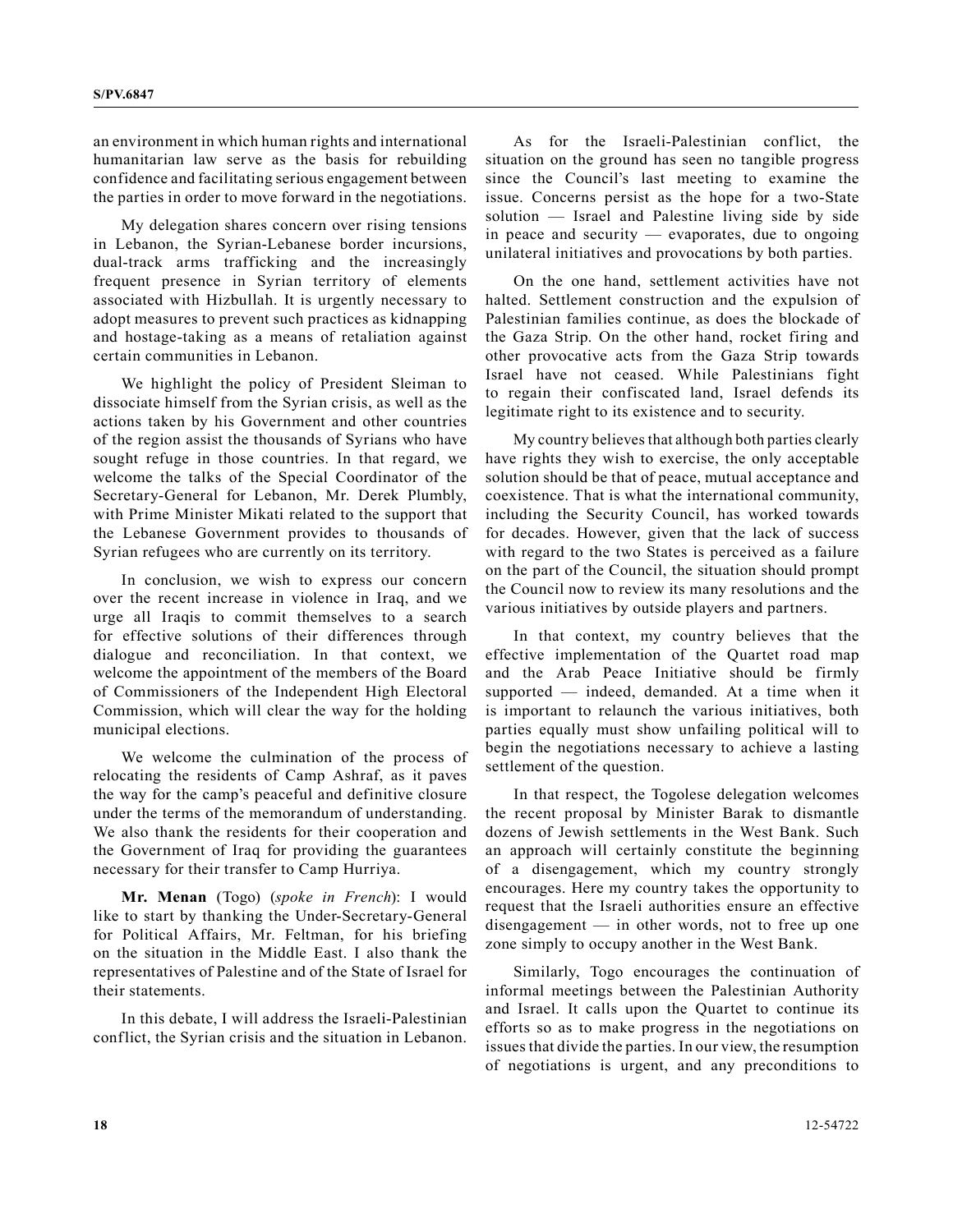resumption will only delay a settlement of the issue. We also believe that the negotiations should include all parties. That is why we call upon Hamas and associated groups to renounce violence and to work with the Palestinian Authority within the framework of direct negotiations.

Now I will take up the situation in Syria, which is on the cusp of setting off the entire region if the Security Council does not take the measures required by the level of danger. If the worst that all of us fears were to happen, our Council will have failed in its responsibilities as defined by the Charter of the United Nations.

The events of 3 October, including the bombing of the Turkish village of Akçakale, which claimed five victims, and the rapid and determined response of the Turkish authorities have strengthened our fear. The Council's firmness in condemning that bombing and other suicide car bombs in Aleppo are an encouraging sign, yet they are not enough to put an end to the determination of all parties to the conflict to use all violent means.

In the light of the scale of the war on the ground, Togo believes that the Security Council should use all means at its disposal to lead all parties to the conflict to effectively implement Kofi Annan's six-point plan and the Geneva Action Group for Syria communiqué (S/2012/523, annex), while awaiting new proposals to settle the crisis, which will be presented by the Joint Special Representative for Syria, Mr. Brahimi. For the time being, my country calls on all parties in Syria to halt without delay massacres and massive violations of human rights, briefly, violence of all types, as well as the destruction of their own country.

On the issue of refugees and displaced persons, my country expresses its gratitude to the donors and humanitarian organizations for their multiform and ongoing support. Faced with the continuing violence, the international community will need to further mobilize to increase the necessary humanitarian aid for refugees and displaced persons, whose numbers continue to increase each day.

As for Lebanon, we welcome the extension of the mandate of the United Nations Interim Force in Lebanon (UNIFIL), pursuant to resolution 2064 (2012), given the role of that Force in maintaining peace and security in the country. The continuing occupation of Ghajar by the Israelis and ongoing tensions along the

Blue Line justify that measure. I reiterate our gratitude to the countries contributing troops to UNIFIL and pay tribute to all of its military and civilian personnel for their efforts in the service of peace in southern Lebanon. We also wish to encourage them to work to strengthen their cooperation with the Lebanese armed forces and the Israel Defense Forces.

While Lebanon is experiencing internal problems that it is attempting to resolve through a national dialogue that is scheduled to resume on 12 November, the war in neighbouring Syria has exacerbated the situation, particularly with regard to security. The deadly clashes in August between Sunnis and Alawites in Tripoli demonstrated the real impact of the Syrian crisis on Lebanon. The flow of Syrian refugees, estimated by the United Nations High Commissioner for Refugees to be close to 80,000, is additional cause for serious concern, given the growing insecurity caused by the situation at a time when the Lebanese Government must face many other security situations in the south of the country, along its borders with Israel and in the zones where Hizbullah and other armed groups are carrying out all types of activity in total impunity.

My country congratulates the Lebanese authorities for the urgent steps they have taken to put an end to inter-communal violence in Tripoli and to address the flow of refugees into their country. We urge them to work to prevent violence and to further secure their border with Syria.

**Mr. Hardeep Singh Puri** (India): Let me begin by thanking Under-Secretary-General Jeffrey Feltman for his comprehensive briefing. I would also like to thank the Permanent Representative of Israel and the Permanent Observer of Palestine for their valuable statements.

The Arab world has been undergoing unprecedented transformation during the past two years. The democratic aspirations of people in several countries are being addressed through national political processes. However, it is regrettable that the Palestinian question and the related Arab-Israeli issues have remained largely unaddressed and resolved. Also, the Palestinian application for full membership of the United Nations, submitted more than a year ago, has not evinced any positive action from the Security Council despite the overwhelming support of States Members.

The issue of Palestine is facing the real danger of getting relegated to the sidelines. The current period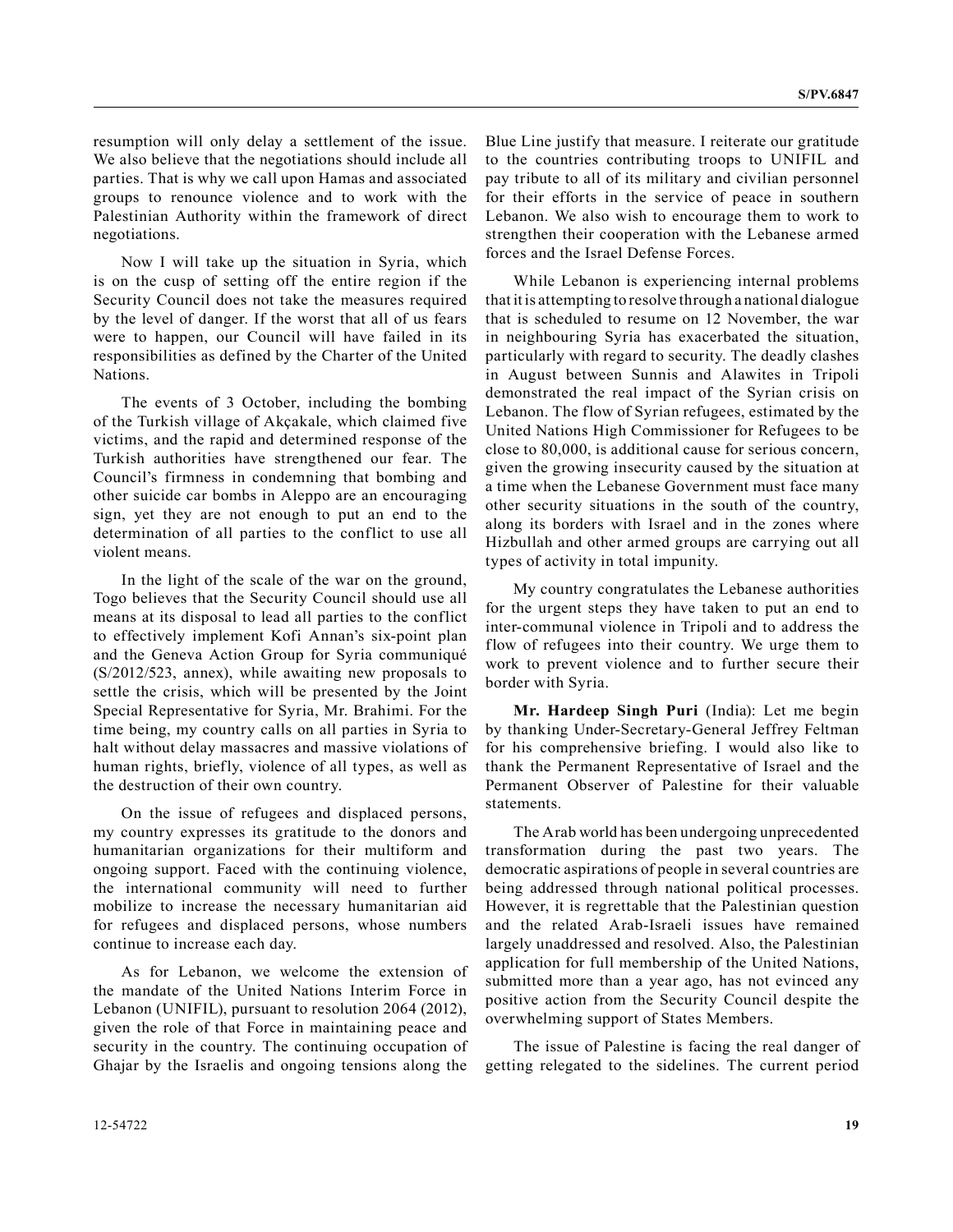of stalemate in the Middle East peace process is perhaps one of the longest since the signing of the Oslo Accords 19 years ago. The efforts of the Quartet can at best be described as feeble and have failed to break the stalemate. If the current situation continues, the international community will risk destabilization in the region.

We therefore call for serious efforts to arrest the trend. If there is one decision that can help revive the peace process, it is an end to settlement activity in the occupied Palestinian territories. The settlement activity in the West Bank and East Jerusalem is creating a new reality on the ground and threatens the very premise of a two-State solution. Settlements, roadblocks and the related infrastructure of occupation have also exacerbated the humanitarian problems of the Palestinian people and adversely affect the normal functioning of Palestinian State institutions. We join others in urging Israel to stop its settlement policy without further delay.

The blockade of Gaza has entered its sixth year and is causing severe hardship to the population. The humanitarian situation continues to deteriorate, and essential services, economic activities and infrastructure development have been disrupted. Israel should immediately lift the blockade and allow the resumption of normal socioeconomic activities in Gaza so that the Gazans can rebuild their lives and reduce their dependence on external assistance.

The recent measures taken by Israel — including the transfer of tax revenue, increase in work permits issued to the Palestinian populations, allowing visits of Palestinian families to Palestinian prisoners held in Israeli detention, and so on — are positive. However, those measures are inadequate to address the magnitude of the problems and need to be built upon to promote mutual trust and confidence between the parties. In that connection, it is important to avoid violence on all sides and ensure that the legitimate security interests of all parties are met.

We note the reconciliation process between the Palestinian factions, which is crucial. We hope that efforts taken towards the promotion of reconciliation will bear fruit soon, leading to the formation of a unity Government, the holding of elections, the reunification of Palestinian State institutions, and measures for the reconstruction and development of Palestinian society.

The financial crisis that the Palestinian Authority is currently facing is eroding the significant progress made by the Authority in building State institutions. There is an urgent need to support the Palestinian Authority to meet its budgetary shortfalls. In that regard, we welcome the commitment shown by the international community at the recently held meeting of the Ad Hoc Liaison Committee for the Coordination of International Assistance to Palestinians on 23 September.

On our part, India has continued to support the Palestinian State-building efforts. President Abbas visited India in September. During his visit, three agreements were signed for the establishment of an information and communications technology centre of excellence in Palestine, the provision of technical and vocational educational training equipment and services for the Palestinian Ministry of Labour, and the construction and equipping of two secondary schools. India will also contribution \$10 million to Palestine's budget for this year, as we have done in the two previous years.

During the visit of President Abbas, India reaffirmed its firm support for a sovereign, independent, viable and united State of Palestine, with East Jerusalem as its capital, living within secure and recognized borders side by side and at peace with Israel. We strongly support all efforts towards the realization of that objective, including Palestine's enhanced status in the Organization, as announced by President Abbas during the general debate of the sixty-seventh session of the General Assembly last month (see A/67/PV.12).

We remain seriously concerned at the deteriorating situation in Syria. We strongly condemn all violence and violations of human rights, irrespective of who their perpetrators are. We also condemn in the strongest terms the terrorist acts that have been and continue to be committed in Syria. We call upon all parties to dissociate themselves from terrorist groups and ensure that no space is provided for such groups. We urge all parties to cooperate with Joint Special Representative Mr. Lakhdar Brahimi to resolve the crisis without any further bloodshed through an inclusive Syrian-led political process that can meet the legitimate aspirations of the Syrian people.

Before I conclude, let me state that, while the Palestinian question remains at the centre of the Arab-Israeli conflict, there are other Arab lands under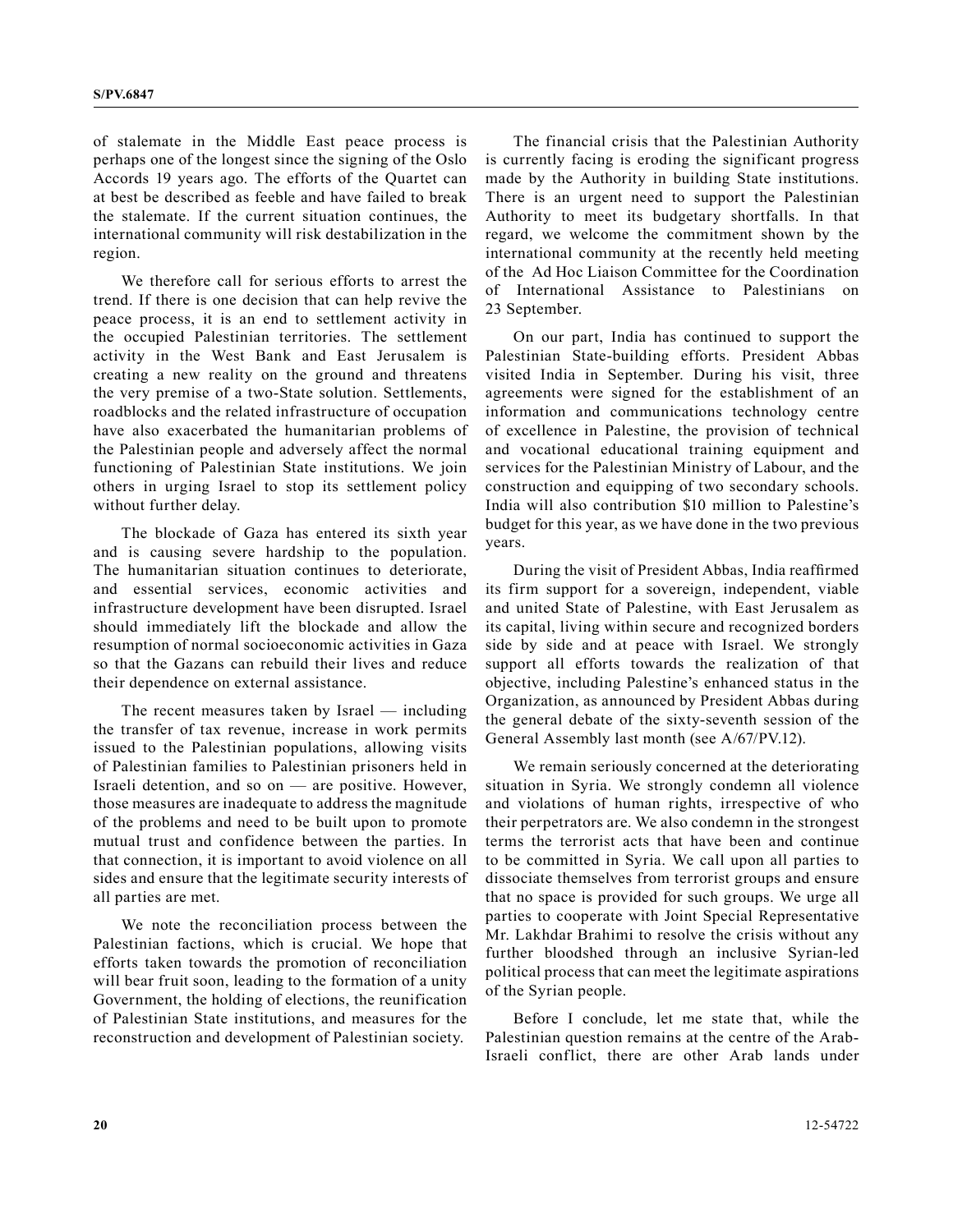occupation. A final and comprehensive settlement of all Arab-Israeli issues is necessary for enduring peace in the region. India stands ready to play its part in our collective endeavours to achieve a just and comprehensive peace in the Middle East.

**Mr. Mashabane** (South Africa): We would like to express our sincere gratitude to Mr. Jeffrey Feltman for his briefing to the Security Council. We would also like to thank the Ambassador of Israel and the Permanent Observer of Palestine for their statements.

Since joining the Council some 22 months ago, we have seen very little progress in the Middle East peace process, in particular the long-standing Israeli-Palestinian conflict. One year has now since passed since the Quartet committed to facilitating the resumption of the much-awaited direct negotiations between Israel and Palestine. That deadline has come and gone with no significant progress towards the resumption of talks. We welcome the ongoing quiet talks between the parties, which serve as a confidence-building measure that could help to soften their respective positions as they seek a window of opportunity to resume direct talks.

In the absence of any substantive progress in the peace process, we once again question the value and the credibility of the Quartet to which the United Nations has outsourced its responsibility. In our assessment, it has not proven its strategic worth. Therefore, let us urgently review the mechanism and either bolster, adjust or disband it. In reviewing the mechanism, we could focus, inter alia, on its composition, mandate and accountability.

There is an urgent need to focus on the plight of the Palestinians. They expect a lot from us. They deserve better, and we need not fail them. Political and economic events elsewhere in the world should be allowed to derail the peace process, which is by far a better solution than ongoing confrontation and violence.

The prospects of peace and a two-State solution are quickly diminishing. The recent reports of violence by Israeli forces using missiles, air strikes, artillery bombardment and drone missiles fired against Palestinians in Gaza are worrying and should be condemned in the strongest words possible. Equally, we condemn the indiscriminate firing of rockets from Gaza into southern Israel. In fact, the Security Council needs to speak out against those heinous acts of violence. Having said that, we must also point out that we are not so naive as to think that such a condemnation would quickly come out of the Council. We are well aware of the circumstances that may hinder the Council from doing that.

Israel continues its blockade of Gaza in blatant defiance of international law with impunity, as the Council has not been able to ensure compliance with its own decisions, including resolution 1860 (2009). The application by Israel of collective punishment on the population of Gaza is a grave violation of international human rights and humanitarian law, and should be denounced by the Council. The latest report of the United Nations country team in the occupied Palestinian territory, entitled "Gaza in 2020 — A liveable place?", states:

"The people of Gaza remain worse off than they were in the 1990s, despite increases in real gross domestic product per capita over the past three years. Unemployment is high and affects women and youth in particular ... The challenges will only become more acute, particularly if the current political status quo continues".

Given that reality, it is urgent that the blockade be lifted. Concerned about the humanitarian plight of the Palestinian people, South Africa has increased its donation to the United Nations Relief and Works Agency for Palestine Refugees in the Near East to \$2 million.

South Africa once again condemns the continued settlement construction, which violates international law and the resolutions of the Council. Those activities remain the foremost stumbling block to the resumption of the peace talks. Clearly, the continuation of the settlement greatly jeopardizes the realization of the two-State solution on the basis of the 4 June 1967 borders.

Israeli settlers continue their act of aggression against the Palestinians almost on a daily basis. The demolition of homes, mosques, churches and cemeteries cannot be tolerated. The destruction of agricultural projects, orchards and olive trees and setting fire to farm produce, which is the means of survival for the Palestinians, is deeply worrying. Recent evidence of such acts are the destruction of olive saplings and grape vines in the village of Al-Khader, near Bethlehem, and the burning of olive trees in the village of Beitillu, near Ramallah. Those acts of aggression take place with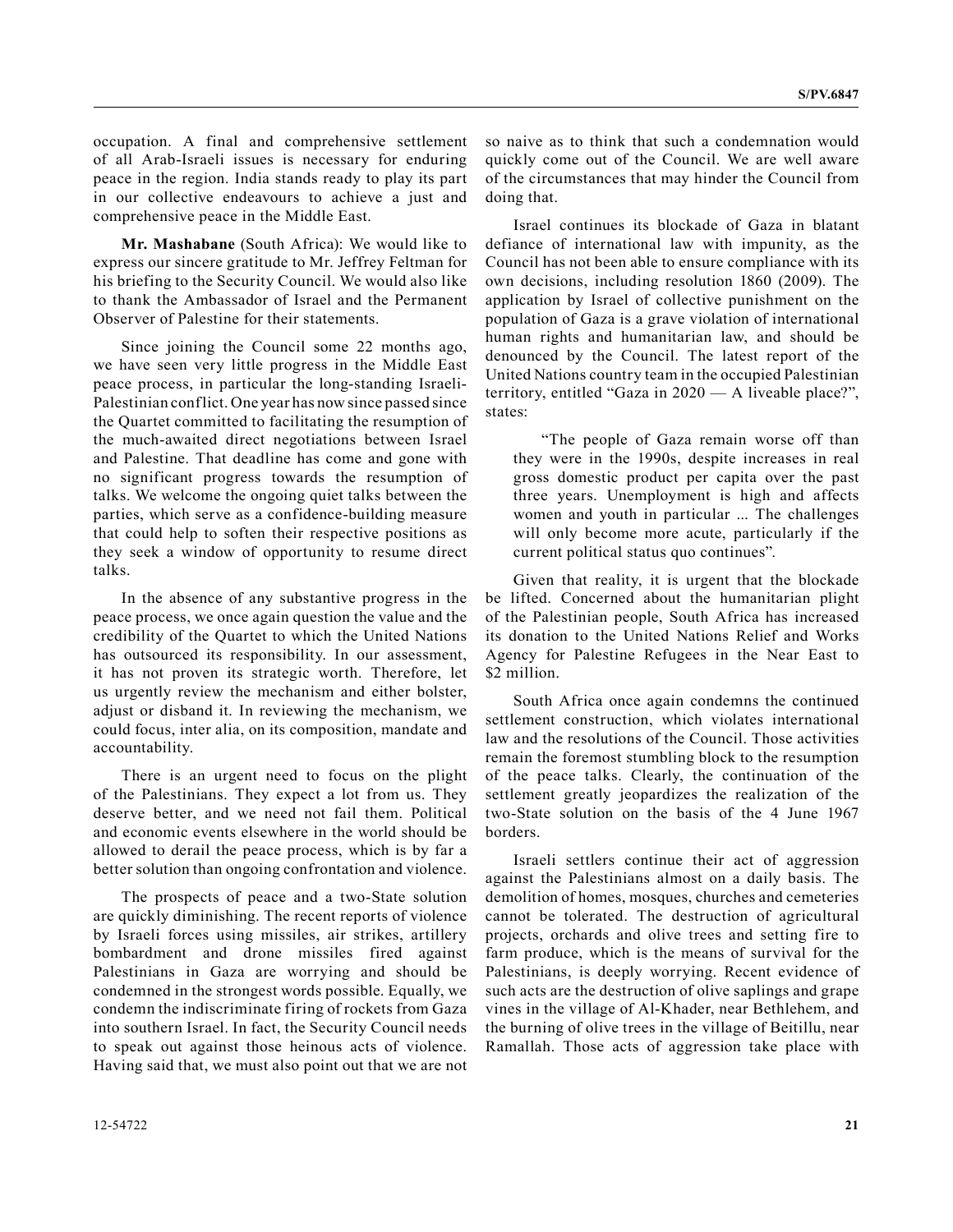impunity, as the Israeli Government seem unwilling to hold the settlers accountable.

South Africa regrets that Israel has reneged on its agreement to improve the living conditions of Palestinian prisoners in Israeli jails. We call on Israel to improve their living conditions in order to end the ensuing hunger strike. Palestinian prisoners have long lived in appalling conditions in Israeli jails, and the international community has not done much about their plight. It is time that meaningful pressure be brought to bear on the Israeli Government to fulfil its obligations under international human rights and humanitarian law with regard to all Palestinian political prisoners by ensuring their safety, allowing access to them by family members, and respecting their basic human rights.

The efforts of Egypt to reconcile the Palestinian parties are indeed commendable. We encourage the Palestinian parties to forge ahead with their reconciliation efforts in order to consolidate the Palestinian gains and to become a formidable and coherent political force that will robustly advocate for the permanent liberation of the people of Palestine.

South Africa supports Palestine's bid for United Nations membership and the announcement in the General Assembly a week ago by President Abbas of his intention to seek non-member State observer status. We call on the international community to provide support to a permanent and sustainable political solution, namely, the implementation of a two-State solution providing for the establishment of a viable Palestinian State, existing side by side in peace with Israel within internationally recognized borders, with East Jerusalem as its capital.

South Africa is concerned, however, about the critical financial challenges that the Palestinian Authority faces. Those challenges have the potential to reverse the gains made by Palestine in its institution-building project and to render the country unstable as service delivery declines. In that regard, we call on Israel to urgently lift all restrictions to allow for the development of the private sector, trade and other economic activities that could stimulate economic growth and address the Palestinian Authority's fiscal sustainability in the short to medium term.

On the situation in Syria, South Africa remains concerned about the ongoing violence in the country and pledges its support to Mr. Lakhdar Brahimi, Joint Special Representative of the United Nations and the

League of Arab States to Syria. We call on all parties to stop the violence that continues to claim civilian lives, including those of women and children, and has led to a sharp deterioration in Syria's relations with some of its neighbours.

In conclusion, South Africa calls on the international community, including the Security Council, to abandon the business-as-usual attitude and to design new intervention strategies regarding the Israeli-Palestinian crisis. We have waited too long; the time for further delays and double standards is a luxury that neither the international community nor the people of Palestine can afford. We need to act decisively and to do so now.

**Mr. Wittig** (Germany): Allow me to thank Under-Secretary-General Jeffrey Feltman for his insightful briefing.

Last month, the Council met for a high-level debate on peace and security in the Middle East. The Secretaries-General of the United Nations and of the League of Arab States both called for a fresh and united approach by the international community to a changing Middle East. In that spirit, we adopted a presidential statement encouraging closer cooperation between the United Nations and the Arab League  $(S/PRST/2012/20)$  — a joint commitment that must now be brought to life.

Above all else, we must together address two pressing issues: the crisis in Syria and the Israeli-Palestinian conflict.

Let me start with a few points on Syria. With the shelling of Akçakale, Turkey last week, the crisis there has reached yet another nadir. That was not the first time that Damascus has taken violence beyond its borders. But this time, the bombs not only killed an innocent Turkish woman and her four children, but they also violated the sovereignty and territorial integrity of our NATO partner. The Security Council unequivocally condemned the shelling in the strongest terms. Despite all divisions, the Council has sent a clear message that it will not tolerate Damascus threatening regional peace and security. We continue to hope that the Council will also soon find unity in supporting a political transition process to a new post-Al-Assad Syria.

Let me be clear. No matter how many letters the Syrian delegation sends to the Security Council, and no matter how much Damascus portrays itself as the innocent victim of external aggression and terrorism, its deadly action on the ground speaks for itself. We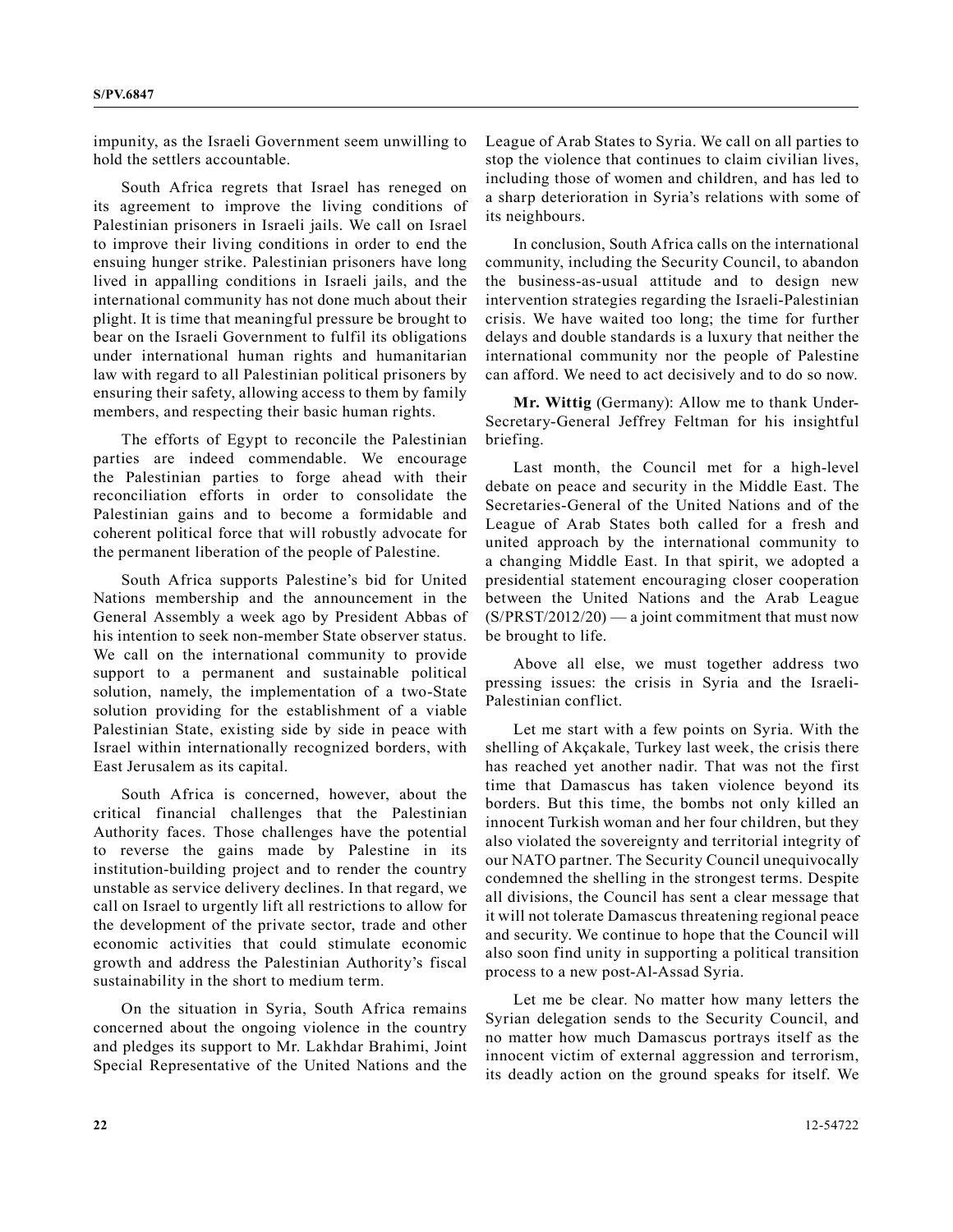also encourage the opposition in Syria and beyond to work towards a unified political platform.

On Friday, the Council met with the independent international commission of inquiry the Syrian Arab Republic. Its findings show a clear pattern of gross and systematic human rights violations committed by the Syrian authorities and orchestrated at the highest level. Abuses are also being committed by the anti-Government groups, although not comparably in scale and organization. It is my Government's firm conviction that accountability for such grave violations of human rights has to be ensured. The findings of the commission will provide a solid basis, including possible action by the International Criminal Court.

The Syrian people deserve our support. The crisis of internally displaced persons and refugee will worsen with the winter approaching, putting further strain on neighbouring countries. We welcome the efforts of the relevant United Nations agencies in neighbouring States in providing support to Syrian families in need. Germany will continue to be a reliable partner in providing humanitarian aid to alleviate the suffering.

These days, the Middle East process makes fewer headlines than most other events in the region. That is because the process is stalled, not because it is in any way less urgent. On the contrary, with every day that goes by, the concerns over the viability of a two-State solution become more acute. Mr. Feltman highlighted that in clear words in his briefing. The security and stability risks posed by the status quo should instil in everybody a sense of urgency.

Since the beginning of this month, dozens of rockets have been launched from Gaza against residential areas of southern Israel. Those are terror attacks which we condemn in the strongest terms. At the same time, we urge Israel to exercise its self-defence with utmost restraint.

On 20 October, Palestinians in the West Bank, except for East Jerusalem, will vote in local elections. That will be another step towards the consolidation of good governance and democracy in the future Palestinian State. Under current conditions however, the Palestinian authority has no resources to pay salaries or services for the rest of the year.

What is at stake here is more than a mere budget problem. The very achievements of a successful State-building process under the leadership of President Abbas and Prime Minister Fayyad are at risk.

We therefore call on all donors to come through on their commitments of support. For its part, Germany will continue its significant level of assistance to the Palestinian Authority.

Beyond that immediate need, however, the financial crisis can only be overcome through economic development. Such development will not be possible without a political perspective. Above all, Palestinians must be able to move freely on their land and have access to Area C. We need to see increased control by the Palestinian authorities over those areas, in line with the Oslo Agreements and the road map. We call on Israel to work with the Palestinian Authority towards realizing that objective.

During the general debate of the General Assembly this year, both Prime Minister Netanyahu and President Abbas reaffirmed their support for a two-State solution and their willingness to reach it through negotiations (see A/67/PV.12). Negotiations are the only way to get the process back on track. We strongly encourage the Middle East Quartet to expand its efforts to frame and support the process.

We strongly believe that progress on the Middle East peace process would contribute to regional stability and offer new opportunities for the region as a whole. Ten years ago, the League of Arab States showed foresight and courage in adopting the Arab Peace Initiative. In this time of transformation in the region, Israelis and Palestinians must now prove their will to shape their national destinies.

**Mr. Moraes Cabral** (Portugal): I would like to thank Under-Secretary-General Jeffrey Feltman for his very comprehensive and sobering briefing, as well as the Permanent Representative of Israel and the Permanent Observer of Palestine for their statements.

Portugal naturally aligns itself with the contents of the statement to be delivered later by the Observer of the European Union.

Let me first address Syria. As the conflict continues to spiral out of control at an intensified pace, so does the enormous human cost it entails. Last Friday, at an Arria Formula meeting, Security Council members heard a chilling account from the Independent Commission of Inquiry of the horrific human tragedy that is taking place in Syria. The death toll rises every day, and an already dire humanitarian situation is worsening continuously. Sectarian tensions are increasing dramatically and threatening the fabric of the country. Widespread and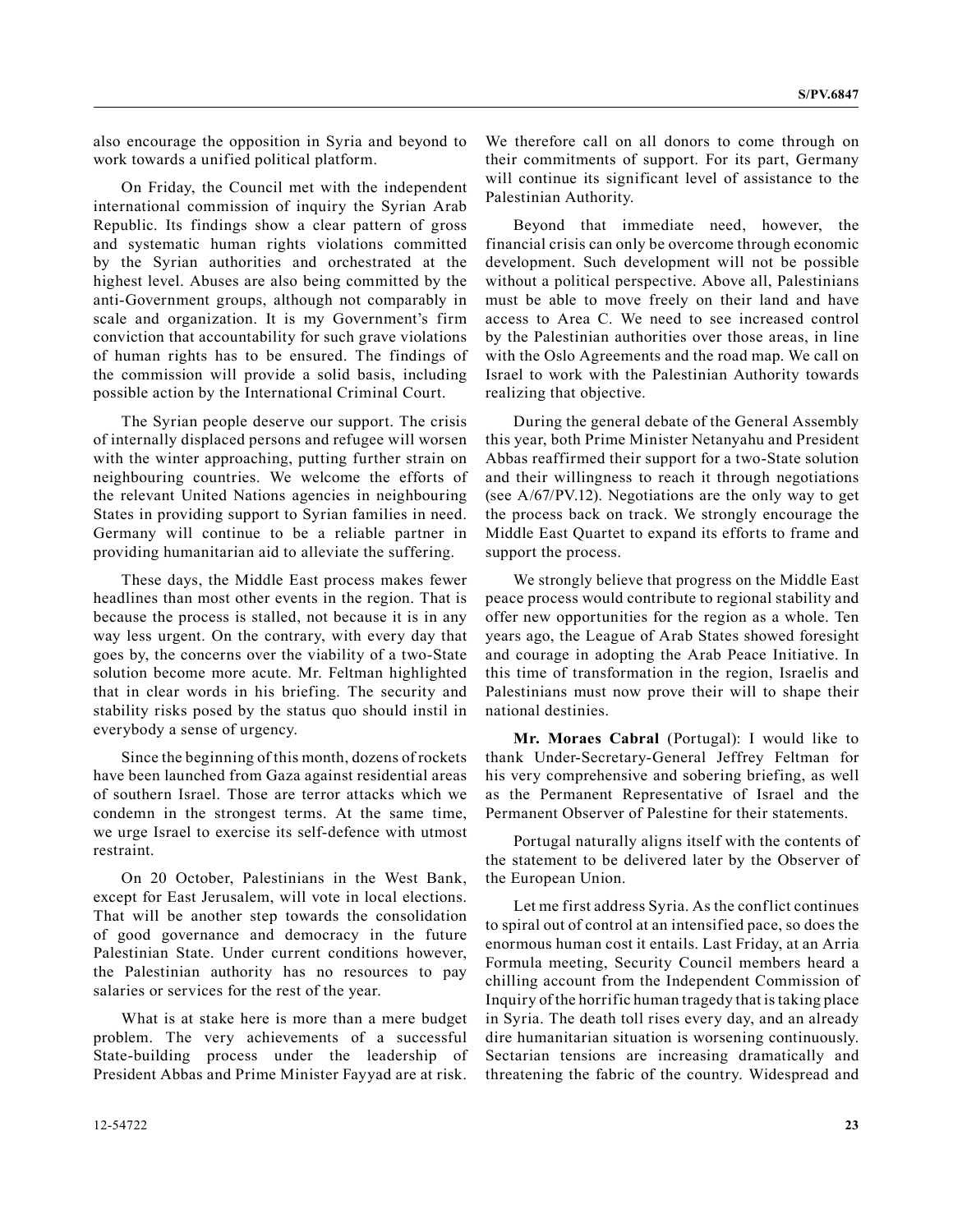systematic gross violations of human rights proceed unabated and with total impunity.

Let me once again reiterate that this situation is totally unacceptable and that all violations of human rights, war crimes and crimes against humanity must be investigated and that their perpetrators will be brought to justice.

The shelling by the Syrian armed forces of Turkish territory has once again demonstrated the serious threats the Syrian crisis poses to regional peace and security. Portugal has condemned those actions in unequivocal terms. Such violations of international law, which furthermore victimize innocent civilians, are simply unacceptable. They must cease immediately, and the Syrian Government must fully respect the sovereignty and territorial integrity of all its neighbours, who already bear the brunt of assisting many thousands of Syrian refugees.

As I have often stated in the Chamber, there is no alternative to a political solution in Syria. Further militarization would lead to no end, except to yet more human suffering. Even if one side were to eventually vanquish the other, long-lasting peace in Syria will only thrive if based on a political agreement that gathers support from all segments of Syrian society. The intent to pursue a military option will only deepen sectarian rifts, radicalize positions and threaten the unity and territorial integrity of Syria, while eroding the conditions of sustainable peace and regional stability.

The violence must stop if the necessary political space for a genuine inclusive and representative political tradition that meets the legitimate aspirations of all Syrian regardless of their affiliation religion or belief is to be created. As we have often repeated, we stand firmly behind the efforts of the Joint Special Representative of the United Nations and League of Arab States. Portugal once again calls on the parties to view the appointment of Mr. Lakhdar Brahimi as an opportunity for them to rethink their options, end the violence and engage seriously in a peaceful political resolution to the conflict.

But if the Joint Special Representative is to succeed, the Council has to exert united, sustained and effective pressure on all sides, and on the Syrian authorities in particular, in the light of their primary responsibilities, and place itself at a centre of efficient, sustainable and legitimate action by the international community.

As we continue to strive to bring an end to the bloodshed in Syria and support the democratic transitions under way in the Arab world, we must not lose sight of the Palestinian question, as my German colleague just resolved — an issue that remains the core of the Arab-Israeli conflict. Indeed, no comprehensive and enduring regional peace in the Middle East will be possible as long as Palestinians are deprived of their freedom and sovereign State. That is both their inalienable right and a matter of justice for the Palestinian people.

Nevertheless, it seems that the two-State solution, which had become the stated objective of the parties themselves, not the international community, is drifting ever further away. Indeed, Israel's illegal and intensified settlement activities are eroding the territorial basis of such an objective — the very land on which a contiguous and viable independent Palestinian State is expected to emerge.

Moreover, settlements and unpunished settler violence, which has spared not even religious sites or places of worship, evictions of Palestinians from their homes, the demolition of their property and destruction of their livelihoods, as we heard from Under-Secretary-General Feltman, are not only condemnable, but are also exacerbating tensions and undermining confidence in a peaceful process and solution, as well as weakening moderate voices.

The Security Council cannot continue to shy away from its responsibilities in this context and remain impassive while the prospects for a Palestinian State living in peace and security with Israel are rapidly withering away and long-adopted Security Council resolutions continue to be systematically ignored.

The Council must urgently renew efforts with a view to the swift resumption of meaningful direct talks based on the relevant Security Council resolutions, the Madrid principles, the road map and the agreements previously reached by the parties. Such talks need to be completed within a reliable time frame, as the Palestinian people need a political horizon for the establishment of their State.

Palestinian achievements in preparing for statehood are also today at risk due to the Palestinian Authority's fiscal crisis and the insufficient easing of Israeli restrictions. Portugal welcomes the positive steps Israel has taken in that regard, which have been alluded to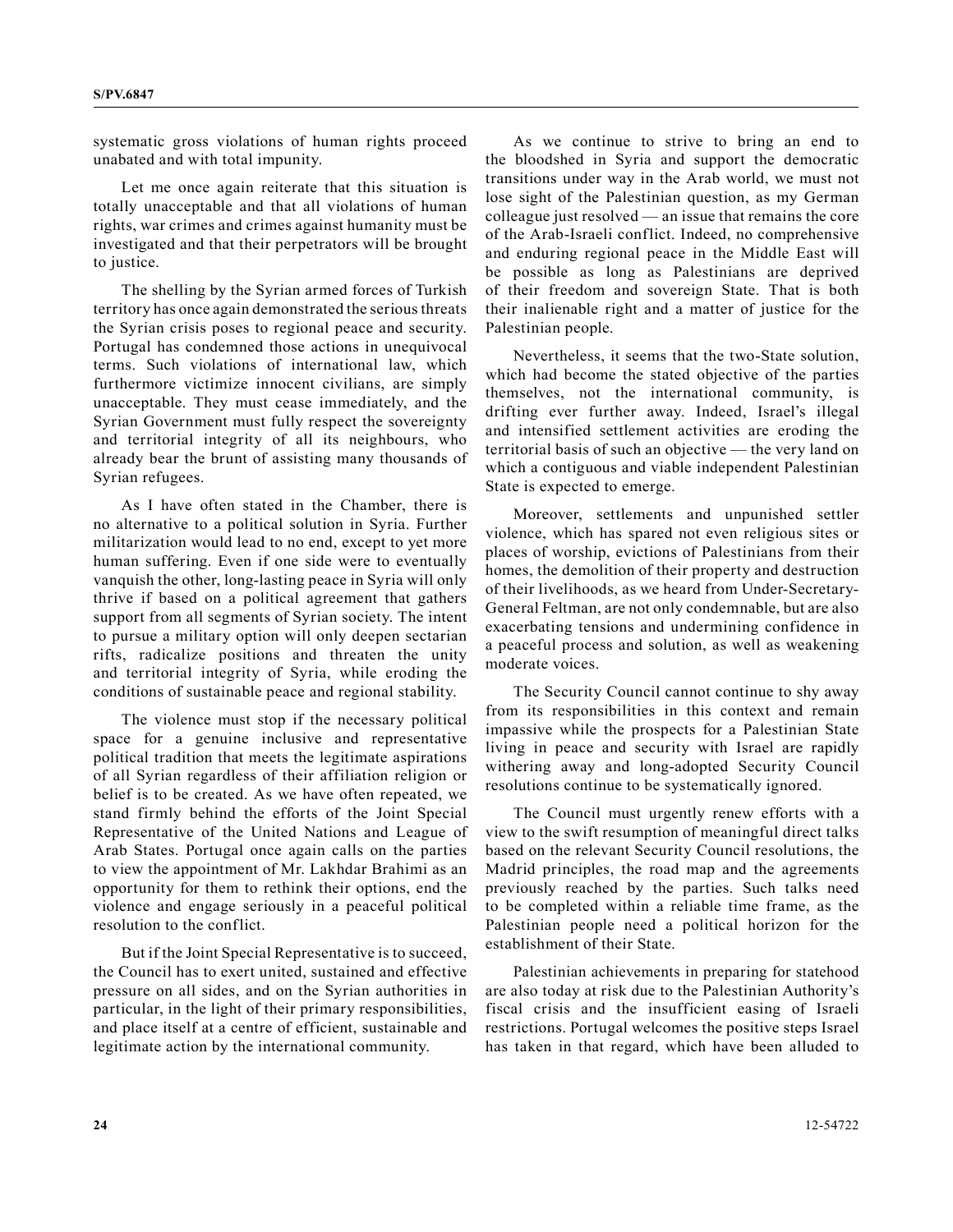this morning, but more must be done, as others have already underlined today.

In the most immediate term, our priorities should be to ensure that the achievements, for which the Palestinians have so diligently worked, are not reversed. I can assure the Israeli Ambassador that Portuguese taxpayers will carry on, in the framework of the European Union, to do their share.

However, we cannot ignore that the problem remains a political one — a continued occupation that curtails the development of a sustainable Palestinian economy, thus forcing Palestinians to be donordependent. Palestinians must be able to explore their resources, including in Area C, without which there can be no viable Palestinian State.

Portugal fully understands and supports Israel's legitimate security concerns and recognizes its right to self-defence, consistent with international law. We once again vehemently condemn the rocket attacks from Gaza, which must stop immediately.

The security of Israel remains a key aspect of any sustainable peaceful settlement. This is a matter to which we must all — Palestinians, Israelis, their neighbhours and the international community — seriously commit in the framework of a comprehensive settlement.

There is only one way to fully ensure Israel's longterm security, and that is by ending the occupation, settling all core issues and claims between the parties, and fully normalizing diplomatic, political and economic relations between Israel and the Arab and Muslim world, as foreseen in the Arab Peace Initiative.

In conclusion, the Middle East is living in a time of change and uncertainty, of opportunity but also of danger. Israelis and Palestinians must seize the opportunity to engage diligently and truthfully with each other in order to bring about a sustainable and comprehensive peace in the region. There is no alternative to a political solution, as Under-Secretary-General Feltman rightly underlined.

**Mr. Khan** (Pakistan): Since this is the first time I am taking the floor in the Security Council, I convey my warm greetings to you, Sir, and the other Permanent Representatives in the Council. I look forward to working closely with all of you. It is a privilege for Pakistan and for me to be part of this eminent body of diplomats and statesmen, who focus all the time on the pressing issues of peace and security.

I thank you, Mr. President, for convening today's debate. I also thank Under-Secretary-General Jeffrey Feltman for his useful briefing.

We align ourselves with the two statements to be delivered later by the Permanent Representatives of Iran and Kazakhstan, respectively, on behalf of the Non-Aligned Movement and the Organization of Islamic Cooperation.

The debate here today, along with the attention to the issue of Palestine in the General Assembly, shows that the discourse on Palestine is not completely frozen. The Council itself, at its high-level meeting last month (S/PV.6841), heard world leaders speak about the compelling reasons to address the Palestinian issue. Yet there has been no movement towards resumption of the suspended peace process. In the meantime, the human rights and humanitarian situation of Palestinians living under occupation continues to deteriorate.

The Quartet's inability to meet on the sidelines of the General Assembly has been seen as a setback. The global consensus on the goal of the two-State solution reflects the wisdom and maturity of the international community. But that goal remains elusive and empty without constant engagement and practical steps towards its achievement. Pakistan supports the rights of the Palestinian people and an independent Palestinian State and favours the admission of Palestine as a full member of the United Nations. In the interim, we endorse the Palestinian Authority's initiative to achieve non-member State observer status. We respect the Authority's decision about the exact timing of that initiative.

The Secretary-General's report pursuant to General Assembly resolution 66/17 states that there has been little progress in the past year. That is disappointing. He is of the view that the current impasse in the peace process is undermining the viability of a two-State solution. The Secretary-General expresses his concern that "we are increasingly moving away from a two-State solution into a one-State reality" (*S/2012/701, para.50*). The Committee on the Exercise of the Inalienable Rights of the Palestinian People reached a similar conclusion in its annual report (A/66/35), which stated that the status quo may usher in a one-State reality with unpredictable consequences. Nobody wants such a drift or such an outcome. There is evidence that the illegal Israeli settlement policy has remained the biggest roadblock to the resumption of the Middle East peace process.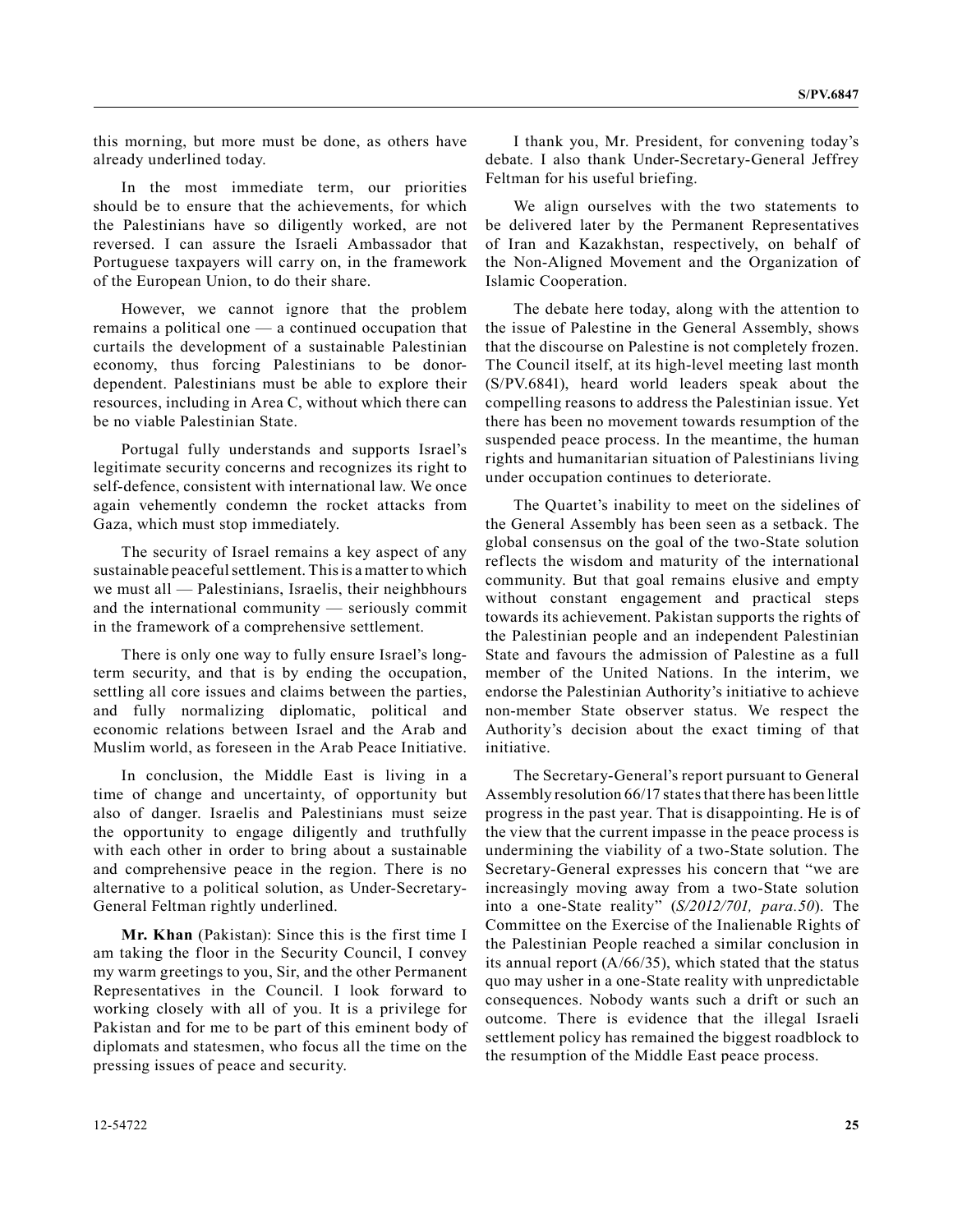The United Nations country team in Gaza presents, in its latest report, an extremely bleak picture. The illegal blockade of the territory and the collective punishment being meted out to the population of Gaza must cease. Recent intensification of the military bombardment of the Gaza Strip threatens to destabilize the situation further. The lack of political perspective for Palestinian youth and the continuing settler attacks on Muslim and Christian Holy sites are fuelling violence. The Security Council must take note of that growing threat.

On a broader plane, the Security Council must ensure and monitor implementation of resolution 1860 (2009) and its other resolutions on the subject. As we have said before, the Secretariat should provide the Council with a matrix of the implementation status of the resolutions adopted by the Council on the question of Palestine.

The State-building efforts of the Palestinian Authority have been widely applauded. The Secretary-General has said that the steps taken by Palestinian Authority to build robust State institutions and revive the economy have brought security and economic improvements. The admission of Palestine into UNESCO as a member last year is yet another recognition of the success of those efforts.

Core issues and questions must be addressed for a lasting peace. We call for a solution of the question of Palestine in accordance with the relevant Security Council resolutions, the Arab Peace Initiative, the Madrid terms of reference and the Quartet road map. The resolution of the final status issues should lead to the establishment of an independent and viable State of Palestine on the basis of the pre-1967 borders, with Al-Quds Al-Sharif as its capital. Pakistan has been a consistent supporter of the Palestinian cause for more than six decades. We support lasting peace for all in the Middle East. Israel should withdraw from all occupied lands, including those of Lebanon and the Syrian Golan.

Despite other important developments in the region, the Palestinian issue must retain its primacy. It should not be allowed to be eclipsed or sidelined. The Secretary-General has said that peace and Palestinian statehood are long overdue. To achieve those overriding objectives, the following steps ought to be taken with a high sense of urgency. First, the international community, led by the Quartet, should re-engage and refocus on the Palestinian issue. Secondly, direct and meaningful negotiations should resume. Thirdly, the cycle of violence should be stopped. Fourthly, efforts should be intensified to stem and address the grave humanitarian situations in Gaza, East Jerusalem and the West Bank. Fifthly, the Security Council may re-energize itself with a view to maintaining peace and security in that sensitive region. Such a path starts with monitoring the implementation of its own resolutions.

The crisis in Syria continues to be a matter of serious concern to the international community and the Council. An early, peaceful solution to the situation in Syria, with full respect for its sovereignty and territorial integrity, is in the best interests of the people of Syria and of peace and stability in the region. We support the efforts of the Secretary-General and Joint Special Representative Lakhdar Brahimi. The first priority is to bring about an immediate ceasefire and to create an environment amenable to promoting diplomatic efforts. We call on all sides in Syria and all external stakeholders to extend their full and genuine cooperation to the Special Representative. Violence should not spin out of control. Conflict should not expand. And, above all, diplomacy must prevail.

**Mr. Araud** (France) (*spoke in French*): I thank Under-Secretary-General for Political Affairs Jeffrey Feltman for his briefing on the situation in the Middle East and the Permanent Representative of Israel and the Permanent Observer of Palestine for their statements.

I will first address the situation in Syria and its consequences for international peace and security, and then I will turn to the urgency of relaunching the peace process. First, on the subject of Syria, three months ago in this Chamber I denounced the victimization of 19,000 civilians in the Syrian crisis. Now the tragic death toll is over 30,000. Syria is descending into civil war, with the situation exacerbated daily by the Syrian regime's policy of systematically violating human rights and flouting their humanitarian obligations. Last week, the Syrian regime once again rejected the Secretary-General and Joint Special Representative's call for a unilateral ceasefire. On the contrary, the use of heavy weaponry by the regime has only increased since July, along with the systematic use of air assets and increased indiscriminate bombardment of the civilian population in Aleppo and Homs and on the outskirts of Damascus. France reiterates that those responsible for the most serious crimes, in particular crimes against humanity, must be held accountable for their actions before the International Criminal Court.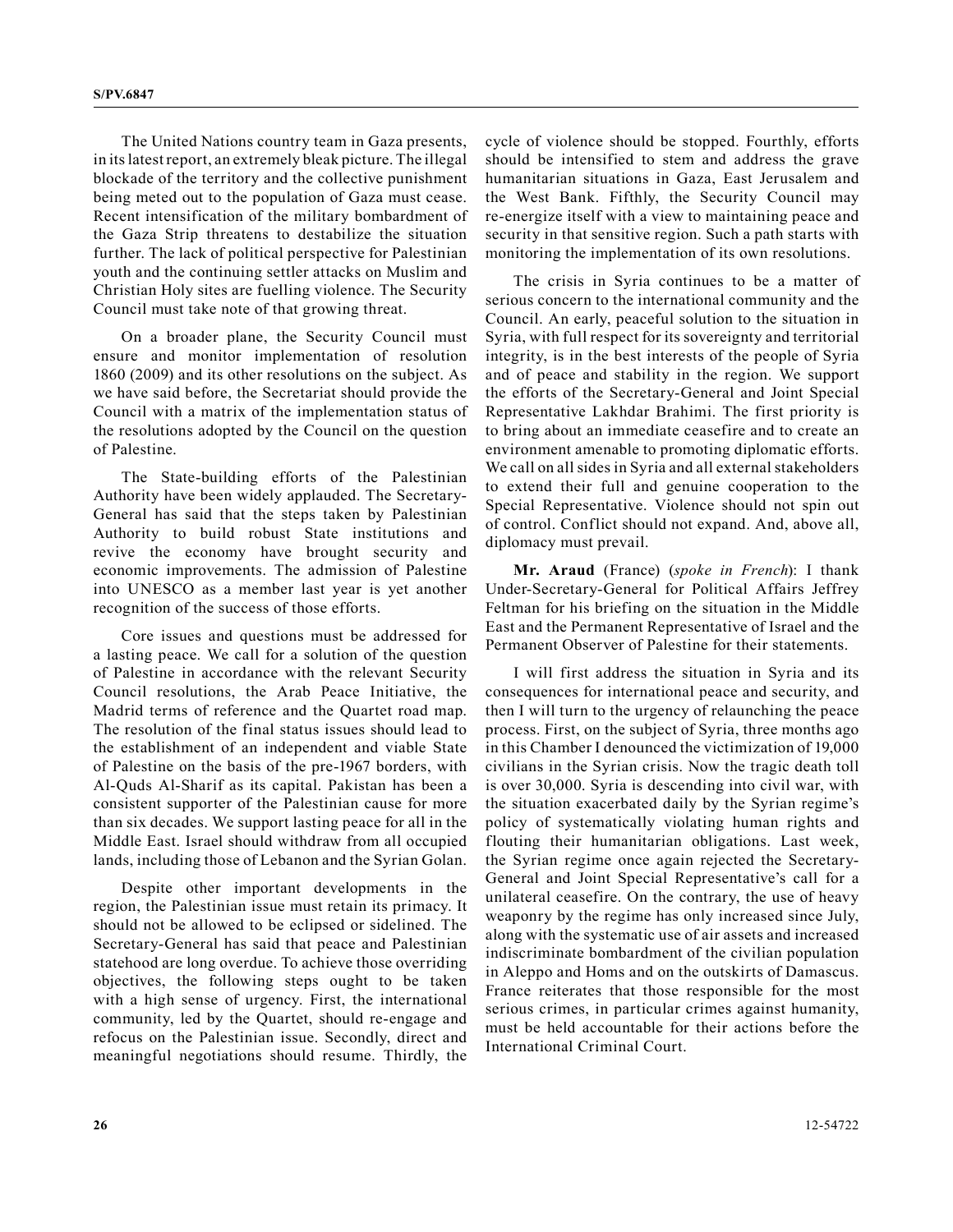The Syrian crisis threatens the security and stability of the region. The Council reiterated on 5 October that the Syrian authorities have an obligation to respect the sovereignty and territorial integrity of neighbouring States. We unreservedly condemn the Syrian military firing on Turkish territory and their incursions into and bombardments of Lebanese territory. The Council demanded at that time that the Syrian regime put an immediate end to its violations of international law. Likewise, in the Golan, the violations of the areas of limitation must come to an end.

In that context, we welcome the restraint shown by Syria's neighbouring countries and their generosity in receiving their Syrian brothers. France would like to express its solidarity with its ally Turkey. We also welcome the responsible attitude shown by the Lebanese Armed Forces and the entirety of the political class, who have shown their desire to preserve stability in Lebanon. We will not tolerate a return to political assassinations, which would undermine the stability there. We encourage all political actors in Lebanon to continue to invest in the process of national dialogue relaunched by President Sleiman.

Syria and the region must prioritize a political transition that reflects the aspirations of the Syrian people, in particular their demand to be led by a leader who does not have the blood of the people on his hands. France supports Mr. Brahimi's efforts to move towards that transition and calls on the other members of the Security Council to give the Joint Special Representative the tools he needs to succeed despite the intransigence of Damascus.

France is working to encourage that process. We support the opposition forces' efforts to unite and prepare for the transition. At the local level, the support that we provide to the civilian revolutionary councils, in particular the liberated areas, will enable those councils to lay the foundation for local civilian governance and to respond to the daily needs of the civilian population. At the national level, the President of France made a commitment before the General Assembly to recognize a provisional Government that is representative of the new Syria as soon as it is formed. He also recalled that that process will require that guarantees to be made to the various Syrian communities so that their security can be ensured.

There is also an urgent need for an international humanitarian response that is up to the task of meeting the needs of those suffering in Syria and that can match the generosity of Syria's neighbouring countries. International donors should mobilize to extend the funds called for by the United Nations, as winter threatens the most vulnerable civilians. Full access to all humanitarian actors must be agreed to by the Syrian authorities. It is particularly intolerable that medical infrastructure and personnel have been targeted and that the wounded are denied access to care because they are from combat zones.

I would now like to mention the Middle East peace process. The tragic situation in Syria should not cause us to forget the current impasse in the peace process. A year after the Quartet reiterated the basis for a process that should produce, by the end of 2012, a final agreement and the creation of a Palestinian State, side by side with Israel, we are further than ever from that goal. Two months from the deadline, it is the two-State solution itself that is threatened. Continued settlement policies by Israel in violation of international law weaken every day the physical viability of a future Palestinian State that is contiguous. They also threaten the political viability of such an entity. Each new settlement makes it more difficult to establish the climate of trust that is necessary for the return to dialogue. They also threaten its economic viability, as the structural restraints on the Palestinian economy, in particular in Area C, are the result of the settlement policy.

In that context, the Palestinian Authority finds itself threatened both financially and politically. The reforms that have prepared the way for a functioning State in Palestine are being undermined by an unprecedented financial crisis. Europe alone has maintained its financial support for the Palestinian Authority. France has just provided  $€10$  million in additional budgetary support, but we cannot shoulder alone the responsibilities of the international community. While the recent facilitations agreed to by Israel, in particular regarding tax collection, are welcome, they do not reflect the structural needs of the Palestinian Authority.

Undermining those who advocate peace, as we find happening today, opens the door to those who advocate violence. We condemn without reservation the indiscriminate firing of rockets from Gaza into Israel, but we also condemn the violence committed by the settlers against the Palestinian people and the holy sites on an ongoing basis.

It has taken this long for all of the actors to recognize the two-State solution. The international community cannot remain indifferent to the ongoing undermining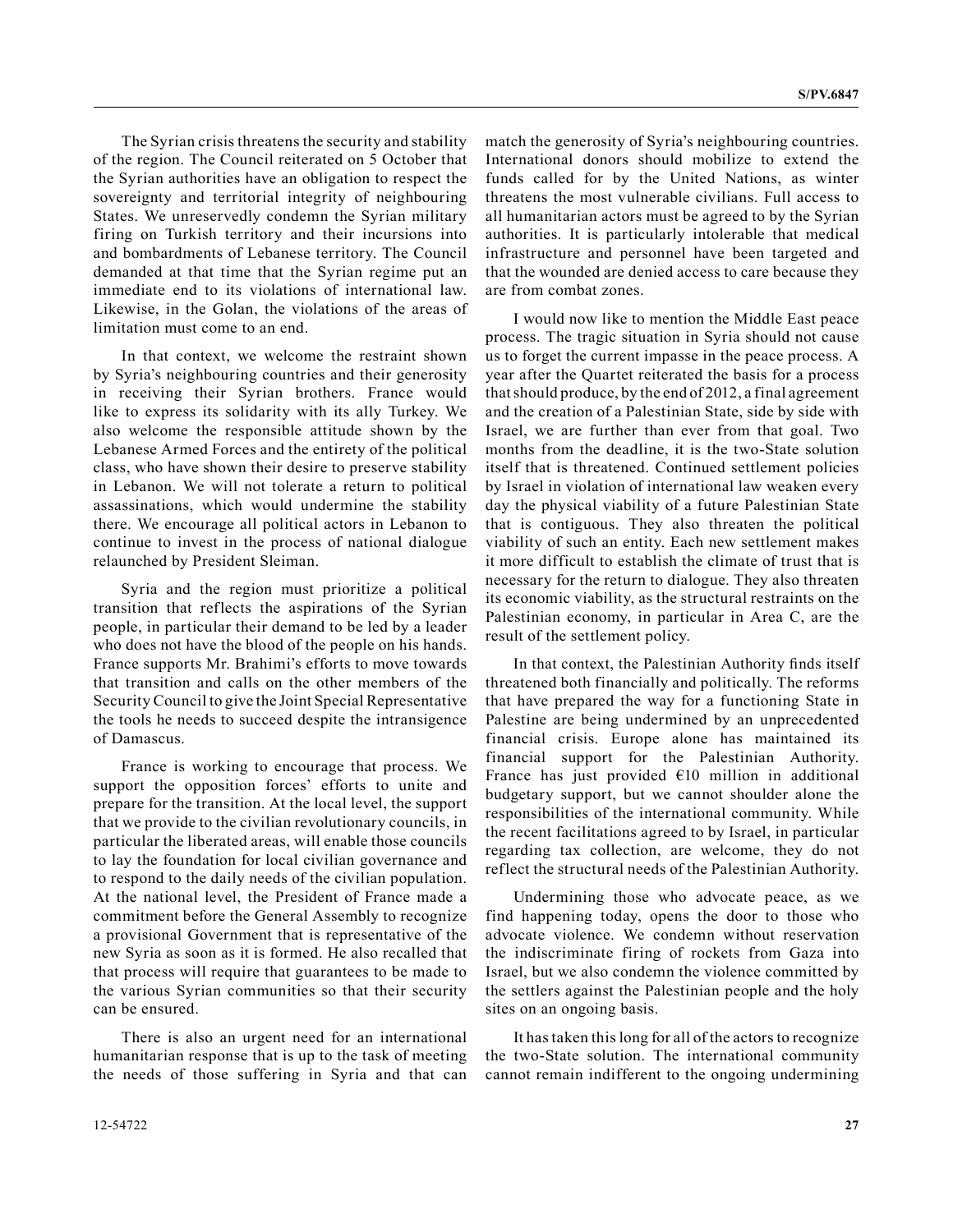of that process on the ground. We must act, but how? The solution is well known, but it must be implemented. We must first define, based on United Nations resolutions and previous negotiations, a framework of parameters that allows for credible negotiations between the parties. Europe has already made its contribution in that regard. On that basis, the parties should be brought to make the necessary compromises with the needed support of the international community.

We must react, but when? We cannot wait any longer. The situation I have outlined does not allow us to. It also requires a clear timetable along with those parameters.

Who should react? The Quartet has failed. We must revisit the use of the Security Council, which remains the natural forum for bringing together the efforts of the international community that are necessary, given the scope of the task.

To conclude, I should like to return to the words of President Abbas to the General Assembly. This is perhaps our last chance, he said. Yes, it is perhaps our last chance to implement the two-State solution. It is perhaps also our last chance to change the bloody trajectory on which the Syrian authorities are dragging their people and the region. In both cases, it would be irresponsible to not seize this last opportunity, and the Council should contribute to those efforts.

**Mr. Loulichki** (Morocco) (*spoke in Arabic*): At the outset, I would like to extend my thanks to Mr. Jeffrey Feltman for his comprehensive briefing on the developments in the Middle East, including Palestine. I am also pleased to welcome my colleague and friend, Ambassador Masood Khan, the Permanent Representative of Pakistan, to the Council and to wish him every success.

While the world is attentively following the changes in the Arab region, which is at a crucial stage that is paving the way for the construction of democratic societies in which citizens will enjoy decent lives and freedom, the peace process in the Middle East is in an unprecedented and dangerous stalemate. That constitutes a serious threat and is of concern to us all.

In the midst of those changes and events, the Palestinian territories are still being subjected to intensive and expanded settlement activities designed to destroy the geographical unity of the West Bank and annex additional land, which will undermine the two-State vision. Al-Quds continues to be the target of numerous practices and procedures aimed at diluting its Arab identity and preventing it from being a city of tolerance and coexistence among religions and peoples.

We followed with concern the recurrent attacks against the Al-Aqsa Mosque, in Al-Quds Al-Sharif, by settlers under the protection of the Israeli police, who attacked unarmed worshipers who were defending the mosque against the attacks. The attacks against those holy sites constitute for all Muslims new and dangerous acts of provocation that could, in combination with the continuing and systematic attempts to Judaize occupied East Jerusalem and obliterate its spiritual and cultural character, give rise to a very volatile situation.

Israel's unceasing attempts to change the religious, cultural, demographic and architectural characteristics of the old city include the destruction of Bab al-Maghariba, the scaling up of archaeological excavations under and around the Al-Aqsa Mosque, and the desecration of holy sites. I would like here to recall the statement made by His Royal Highness the Chair of the Al-Quds Committee before the General Assembly:

"The Kingdom of Morocco looks forward to seeing the international community reconsider its methods of intervention and its modus operandi so as to halt the Judaization of Al-Quds Al-Sharif".

All peace initiatives and terms of reference, in particular the decisions and resolutions of the United Nations, as well as the Arab Peace Initiative, the Quartet road map and the Madrid principles, have acknowledged the legitimate right of the Palestinians to an independent State, within the borders of 4 June 1967, living side by side with Israel.

In response to international appeals, the Palestinian side has made many concessions to demonstrate its resolve to achieve peace through negotiations. However, those concessions have not sufficed to induce Israel to reciprocate with a view to ensuring the success of peace efforts. On the contrary, the flexibility of the Palestinian side has been met only with Israel's intransigence and its continuous blockade of Gaza, using all international and regional attempts to strengthen the occupation so as to make a final, internationally agreed resolution impossible.

The Kingdom of Morocco welcomes the fact that the Palestinian side has opted for negotiations and for achieving peace on the basis of international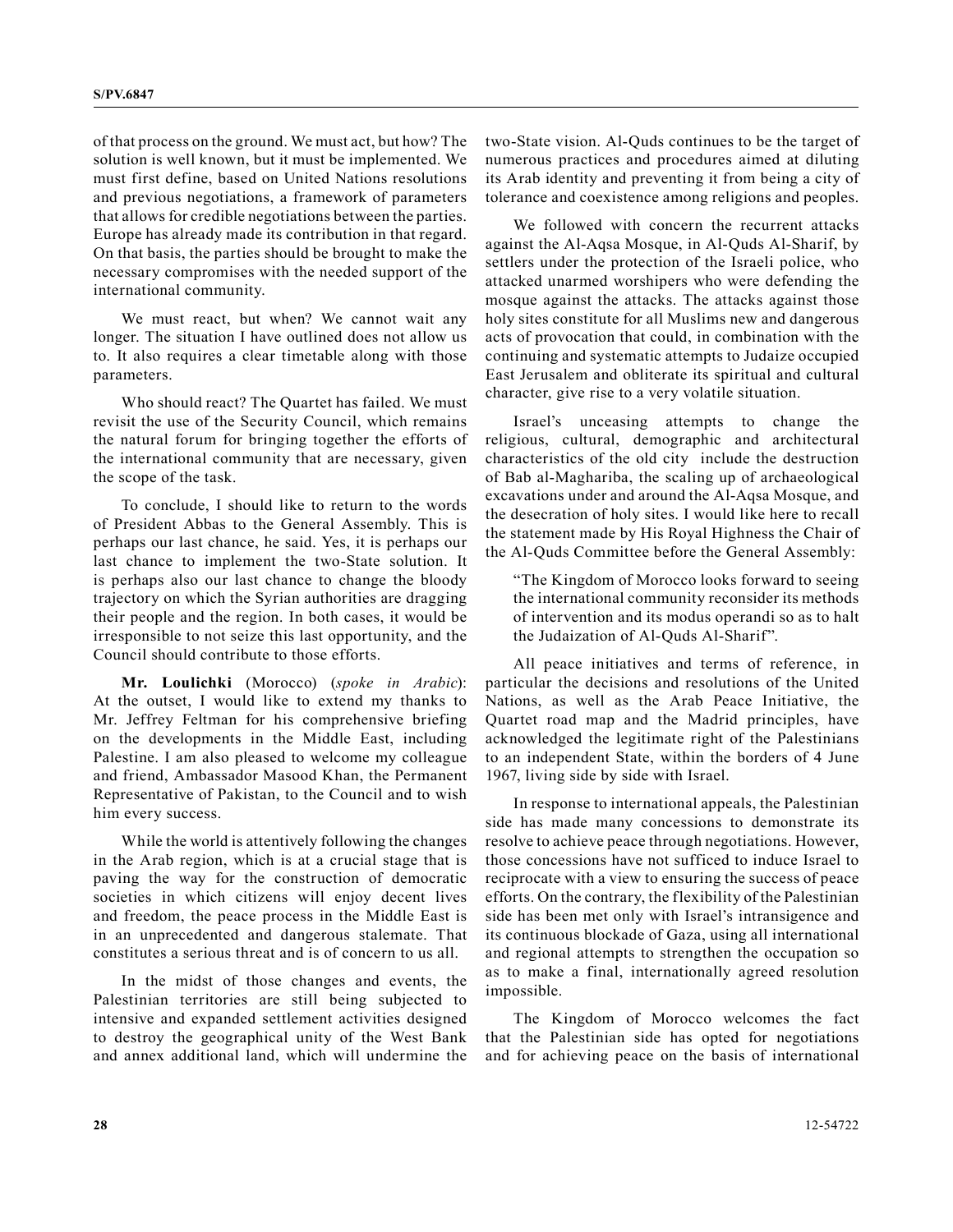legitimacy and the inalienable rights of the Palestinian people. We reiterate once again our support for the legitimate right of the Palestinian people to establish its independent State, with Al-Quds as its capital — a State that is recognized by the international community and contributes, along with other Member States, to the achievement of the goals of our Organization.

We commend the Palestinian side for its strong spirit of responsibility in continuing negotiations with interested international parties aimed at discussing the form of the Palestinian request that is to be submitted to the General Assembly to enable it to gain full membership in this international Organization.

The policy of blockade imposed by the occupying authorities on Gaza since 2006 has led to untold suffering, as witnessed by international governmental and non-governmental organizations. We would warn that an escalating humanitarian crisis of unprecedented proportions is developing in the Gaza Strip and that the Council and all influential and powerful States must work to ensure the lifting of that inhuman and unjust blockade. Despite the innumerable decisions, resolutions and stances taken by the Council, the Quartet and the General Assembly and its Committees, the Israeli occupation continues, as does the suffering of the Palestinian people and the inability of the international community to find a feasible solution that is achievable, ready and documented.

We are not alone in our conviction that there is not much time left before the two-State solution becomes inapplicable or impossible, given Israeli policies on the ground. It is necessary, in the coming few months, to accelerate the revitalization of the peace process, bring pressure to bear on Israel to cease its settlement activities, remove all obstacles and end all practices that stand in the way of negotiations, contribute to helping the Palestinians achieve a viable and independent State, with East Jerusalem as its capital, and ensuring the restoration of the Lebanese and Syrian territory.

Failure to resolve the question of Palestine will fuel prolong the Arab-Israeli conflict and fuel tension and violence in the region, which is witnessing a crisis to which Syrians of all constituencies have fallen victim in the past two years; neighbouring States are suffering as well. We look to the Joint Special Representative, Mr. Brahimi, to convince the parties in Syria to stop the violence, even temporarily, with a view to creating circumstances conducive to ending the infighting and the indiscriminate destruction of homes and places of worship and to pave the way for inclusive and comprehensive political dialogue, with a view to ensuring the State's independence, unity, sovereignty and territorial integrity and building a democratic society that respects all the rights and freedoms of the Syrian people.

Future generations, and history, will not judge us on the basis of rhetoric or even good-faith efforts, but, rather, on the basis of actions that reflect a genuine desire to conduct constructive negotiations and take courageous decisions, particularly in terms of putting an end to settlement activities and occupation by Israel, with a view to achieving a just and comprehensive peace.

We sincerely hope that the coming weeks will bring a glimmer of hope for the Palestinians that their tragedy is coming to an end and that they are on the road to peace, which will enable them to realize their dream – and ours – of achieving a safe, cooperative and peaceful Middle East.

**Mr. Parham** (United Kingdom): Many thanks to Under-Secretary-General Feltman for his briefing, and I join others in welcoming the new Permanent Representative of Pakistan.

The bloodshed in Syria has now entered its twentieth month. The facts and figures cited by other Council members on the human cost of the conflict have sadly become all too familiar. In July, we again warned about the consequences of continued inaction by the Council (see S/PV.6816). We said that if the Council did not act, there would be further violence and bloodshed and that the deteriorating situation would spill over the borders, drawing in the region and clearly posing a threat to international peace and security.

That, of course, is exactly what we are now seeing. In particular among recent developments, we strongly condemn the Syrian shelling across the border into Turkey. The Security Council press statement of 4 October responding to that outrage (SC/10783) was welcome, but that alone, of course, has not stopped the activity, and is unlikely to stop the regime from pursuing its murderous path.

We are deeply concerned about the humanitarian impact of the conflict. As winter approaches, there is an urgent need for suitable shelter, fuel and warm blankets. We, the United Kingdom, are doing what we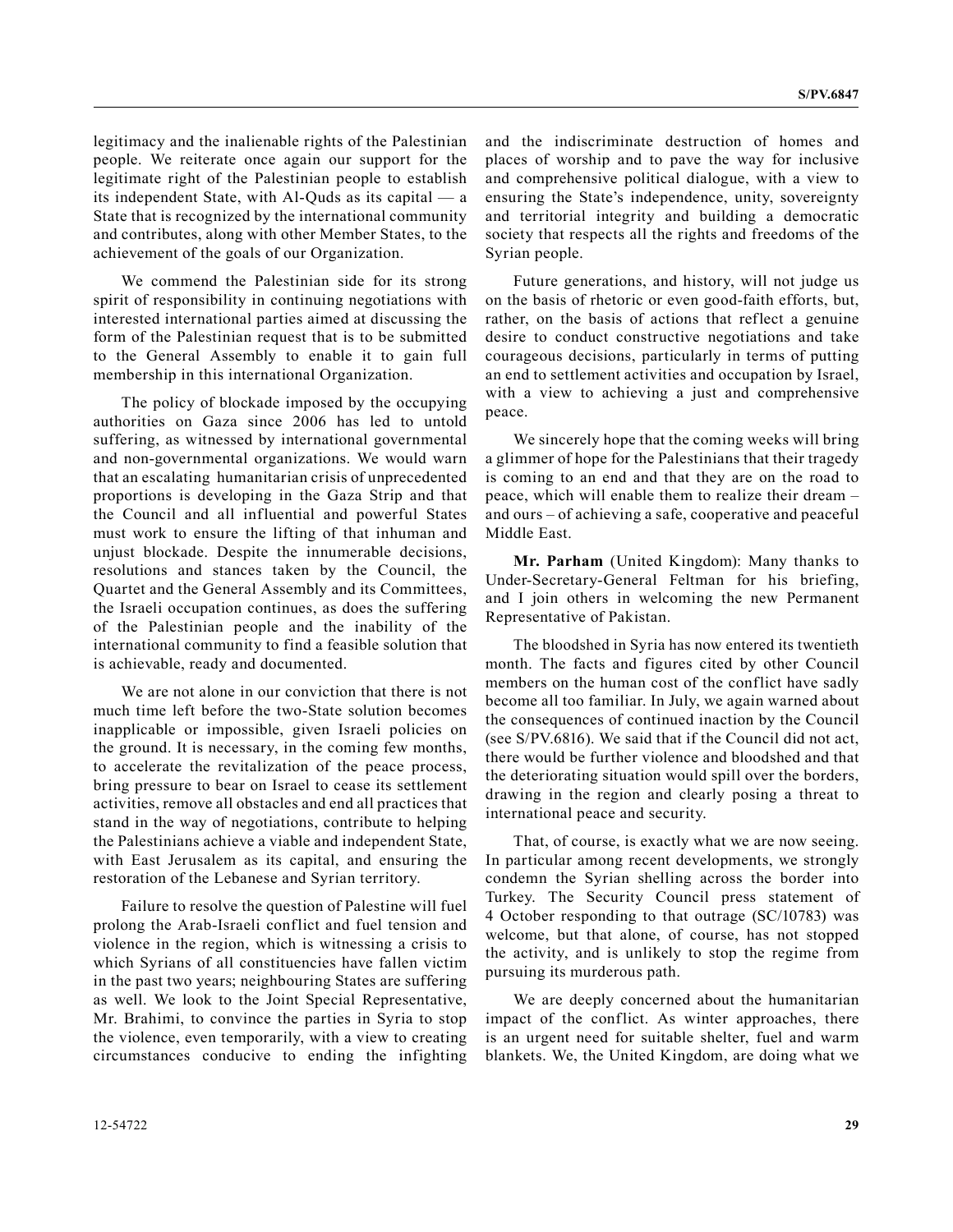can to address that. The United Kingdom is the second largest bilateral donor to the international humanitarian response, to date providing \$60 million for food, medical care, shelter and other essential support to the tens of thousands of people affected by the fighting in Syria and the refugees in Lebanon, Jordan, Turkey and Iraq. I echo Under-Secretary-General Feltman's appeal to Member States to contribute to the humanitarian assistance.

However, the overwhelming priority remains an end to the violence and full and unhindered access for humanitarian agencies so that civilians can escape the fighting and aid can get through to save lives in the worst affected areas. United Kingdom aid is making a difference and is helping to save lives, but we should be under no illusion about the difficulties involved in delivering such assistance. Civilians have been targeted and killed. Medical workers have been attacked and blocked from helping those in need.

There is evidence of atrocities committed by both the Government and the opposition in violation of international law but, as the independent international commission of inquiry on the Syrian Arab Republic makes clear in its report (A/HRC/19/69), the greater responsibility clearly lies with the regime. We urge all parties to comply with their obligations and to protect civilians from the scourge of conflict.

We should of course continue to work to assist those affected by the conflict. However, the Council has a moral imperative to work to address the causes of the conflict. We are all fully committed to supporting the Joint Special Representative of the United Nations and the League of Arab States for Syria, Mr. Lakhdar Brahimi, in his work towards a political settlement and a political transition.

As the Council, we have achieved a great deal over the past year on issues concerning Somalia, Yemen and the Sudan and South Sudan but, in each case, the Council was united in making clear that there would be serious consequences if one or other of the parties failed to meet its commitments. We need to apply that lesson to Syria. The brutal regime has been impervious to the repeated efforts of international actors, including some around this table, to persuade it to follow the route of dialogue. It has ignored its obligations to cease violence under the six-point plan pursuant to resolutions 2042 (2012) and 2043 (2012). Instead, the violence has escalated. The Council needs to apply the firm and consistent pressure that has so far been lacking.

In the meantime, it is notable that, in August, the General Assembly overwhelmingly voted in favour of a resolution that deplored the Security Council's failure to agree on measures to ensure the compliance of the Syrian authorities with its decisions. Resolution 66/253 B called on all Syrian parties to rapidly implement the Geneva communiqué (S/2012/522, annex) and encouraged Member States to support that implementation.

As our Foreign Secretary, William Hague, has said in a statement today, it is utterly unacceptable that the regime continues to attack its own people with brutality and without remorse. No country should shut its eyes to the horrors that we are witnessing. History and the Syrian people will judge it harshly if it does.

Grave as the situation in Syria is, we must not lose our focus on the unresolved Israeli-Palestinian conflict, whose resolution remains central to the stability of the region. The frequency with which that issue was raised during the general debate of the General Assembly last month underlined its continued importance. Our shared goal remains a negotiated two-State solution based on the 1967 lines, a fair solution for refugees and security arrangements that respect Palestinian sovereignty and protect Israeli security and Jerusalem as a joint capital.

A negotiated end to the occupation remains the best way to allow Palestinian aspirations to be met in reality and on the ground. A demonstration of political will and leadership is needed from both sides to break the current impasse. We have urged both sides to focus on dialogue, to avoid steps that could undermine the prospects for peace and to work towards the resumption of direct negotiations.

Israeli settlement activity remains the most serious threat to the two-State solution. Settlements are illegal under international law and undermine the very viability of a two-State solution. Any step that entrenches the presence of settlements in the West Bank risks sending the message that Israel is not serious in its support for a two-State solution. Like others, we also remain very concerned about the increasing number of incidents of settler violence and the fact that many such incidents appear to go unpunished.

As Under-Secretary-General Feltman reported, last month the Ad Hoc Liaison Committee on Assistance to the Palestinians highlighted the Palestinian Authority's continued State-building efforts. However, it also focused on the severe fiscal crisis that the Palestinian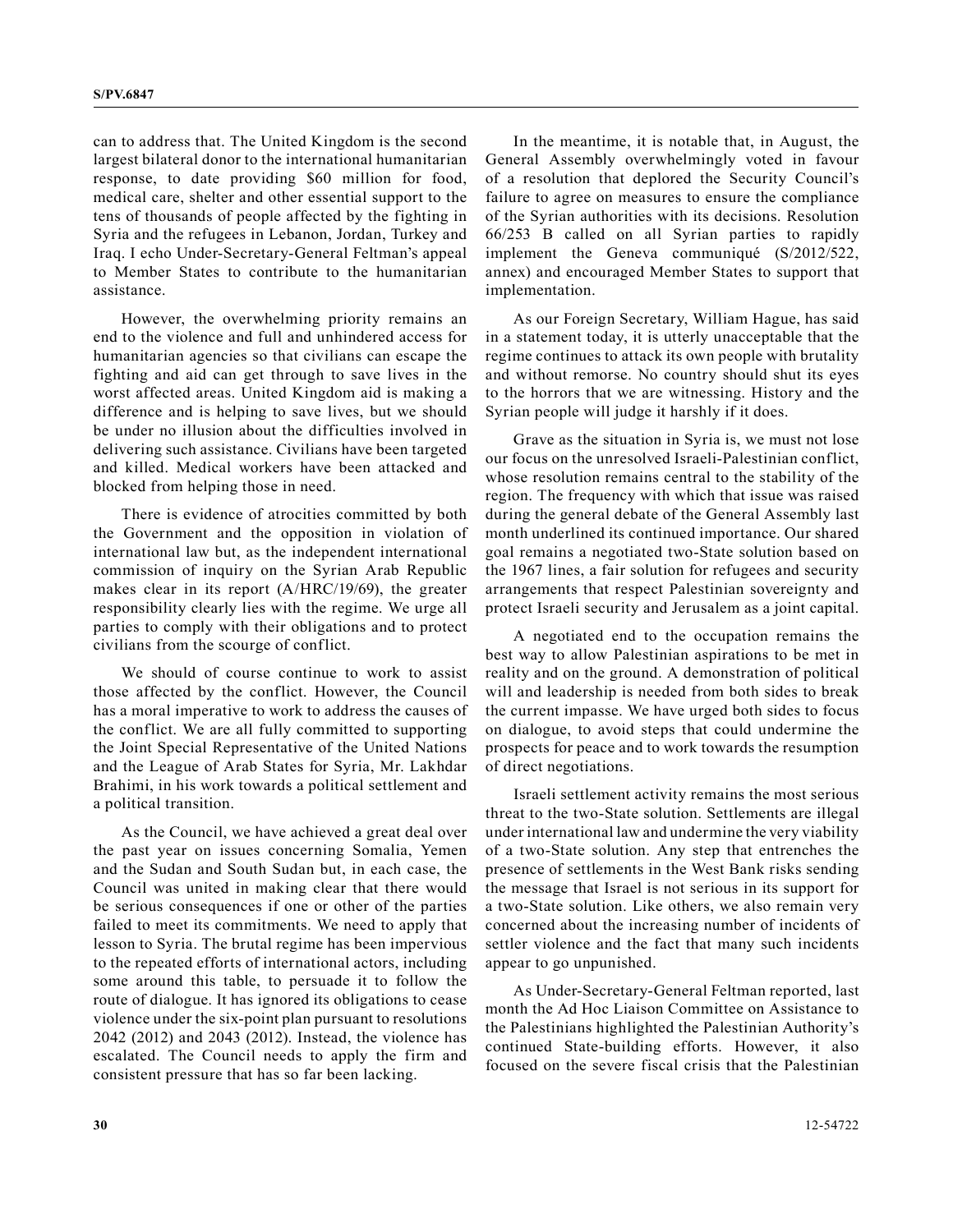Authority is now facing. The Palestinian Authority will continue to face regular and increasingly profound crises unless its finances are put on a more sustainable footing in the medium term. External factors severely constrain the Palestinian Authority's ability to help the private sector to develop, to promote Palestinian livelihoods and to address the fiscal gap.

The United Kingdom will continue to be one of the principle supporters of Palestinian State-building efforts, assisting it to tackle poverty, build institutions and boost its economy. However, a shift in the freedom of movement of goods and of people and in the framework for doing business across the Palestinian territories is also urgently needed.

With our European partners, we call upon Israel to halt the demolition of Palestinian housing and infrastructure in Area C of the West Bank and the subsequent forced transfer of the population, as well as to address humanitarian needs. We encourage Israel to accelerate the approval of Palestinian master plans and to simplify administrative procedures to obtain building permits for Area C. Without Palestinian control over that land, including planning, building and security, the viability of a future Palestinian State, and thus the two-State solution, is reduced.

We also remain concerned about the situation in Gaza and continue to press the Israeli Government to ease restrictions on movement and access. We will never underestimate Israel's security needs but, for any sustainable peace deal, there must be an economically viable Gaza.

Rocket attacks from Gaza must also stop. We continue to urge all parties to exercise restraint and to prevent civilian casualties and loss of life. The escalation of violence earlier this month only served to entrench the status quo.

The developments in the wider region underscore the importance of achieving a peaceful and lasting solution to the conflict that gives the Israeli people peace and security and the Palestinian people the State that they need and deserve. We will continue to urge both sides to show the political leadership and courage required to make progress towards that shared goal of a two-State solution.

**The President** (*spoke in Spanish*): I shall now make a statement in my national capacity. I will limit my remarks to two things. First, I thank Mr. Jeffrey Feltman for his briefing. Secondly, I would like to announce that I have requested the Secretariat to distribute the text of my statement in order to save some time. It is past 1 p.m. That is my small contribution to gaining a little bit of time.

I shall now give the floor to four delegations under rule 37 of the Council's provisional rules of procedure. I would like to remind all speakers to limit their statements to no more than four minutes in order to enable the Council to carry out its work expeditiously. Delegations with lengthy statements are kindly requested to circulate the texts in writing and to deliver a condensed variation when speaking in the Chamber.

I now give the floor to the representative of Lebanon.

**Mr. Salam** (Lebanon): Allow me, at the outset, to reiterate to the Council that my Government remains committed to the letter of resolution 1701 (2006) and looks forward to its implementation in its entirety. In that context, I would also like to say that all Lebanese parties, whether in the Government or the opposition, would like the Council to exercise its leadership in urging Israel to abide by its obligations under that resolution, that is, to bring a complete halt to its violations of Lebanese sovereignty, whether on land, sea or air, and to withdraw forthwith from any Lebanese territory that it continues to occupy.

For almost two years now, hundreds of thousands of young men and women across the entire Arab world have been taking to the streets, seeking freedom, dignity and good governance. That has laid waste to the idea of Arab exceptionalism, a pseudo theory advanced by some pundits to explain the so-called Arab resistance to democratization, whether based on the racist cliché that democracy is incompatible with Islam or inimical to Arab culture, or on the erroneous prejudice that Arabs are not yet ready for democracy or hold democratic values in lower esteem than other people. That pseudo theory of Arab exceptionalism has been swept away by the winds of change that have been blowing in our region.

Unfortunately, some other forms of exceptionalism continue to survive in our part of the world. While the day after tomorrow the Security Council will be holding an open debate on strengthening the rule of law in the maintenance of peace and security, it is important to keep in mind that one country in our region continues to challenge, with unquestioned impunity, the principles and norms of international law, and to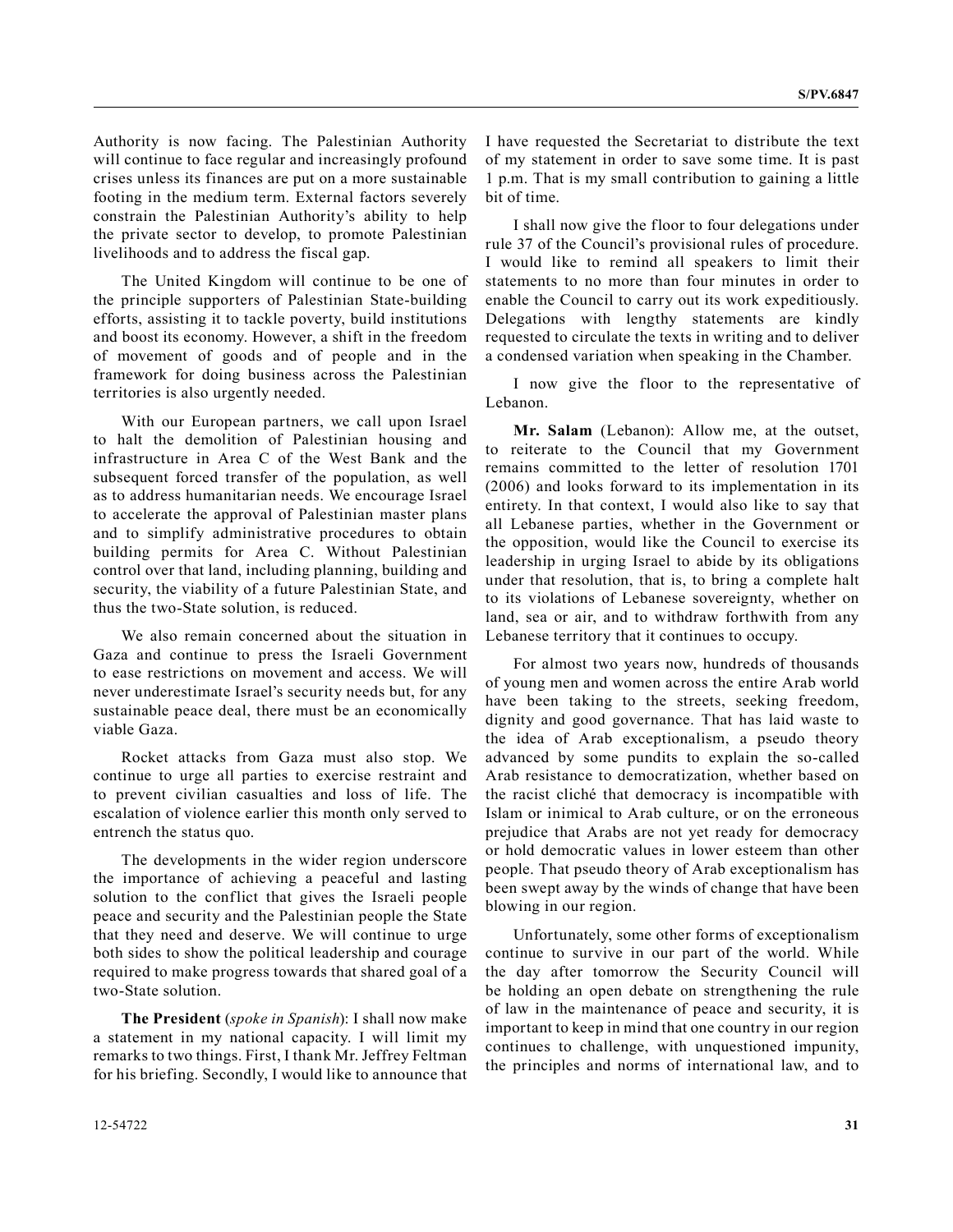ignore all resolutions adopted by the General Assembly and the Council on the situation in the Middle East and the question of Palestine.

As it happens, that exceptionalism is best illustrated by the fact that Israel has failed to withdraw from the Palestinian territories it occupied in 1967, as per its legal obligations under resolutions 242 (1967) and 338 (1973). It also continues to build settlements in the occupied territories, in violation of international law, international humanitarian law, General Assembly and Security Council resolutions and the advisory opinion of the International Court of Justice (see A/ES-10/273). Indeed, Israel's annexation of Jerusalem, its extension of the wall close to the Golan Heights and the erection of the wall itself also constitute similar violations. Similarly, the punitive blockade to which Gaza has been subjected represents collective punishment in a form that violates articles 33 and 55 of the Fourth Geneva Convention, which govern the conduct of an occupying Power in relation to a civilian population living under occupation.

Moreover, since 1967, Israel, as an occupying Power, has constantly and systematically violated its basic duties under international humanitarian law. Such violations have included the transfer of populations, the annexation of land, collective punishment, the punitive demolition of houses, the use of torture and political assassinations. In addition, Israel has been charged with grave violations of human rights and with a number of war crimes in its conduct of military operations in the occupied territories. Nonetheless, it continues to behave as if it were above the law.

Has the time not come to put an end to such exceptionalism and to hold Israel accountable for its international obligations? That is not a rhetorical question. Let me then repeat, has the time not come to put an end to such exceptionalism and to hold Israel accountable for its international obligations?

On 29 October, the Council will hold another open debate on resolution 1325 (2000), on women and peace and security. The Security Council is to be commended for having adopted a landmark resolution — resolution 1265 (1999) — by which it expresses its willingness to respond to situations of armed conflict where civilians are being targeted or humanitarian assistance to civilians is being deliberately obstructed. Since that time, the Council has begun to mainstream an approach based on the protection of civilians into its work, and has enhanced the role of its peacekeeping operations

to that effect in various country-specific situations. They include the Democratic Republic of the Congo, Somalia, Côte d'Ivoire, Chad, Haiti, Libya, Liberia and the Sudan.

But when it comes to the Arab-Israeli conflict, exceptionalism is king. The Security Council has dramatically failed to respond in any tangible manner to the offences it has voted to address, namely, the targeting of civilians in armed conflict, particularly Palestinian women and children, and the deliberate obstruction of humanitarian assistance, let alone even considering sanctions against the perpetrator — Israel, the occupying Power. Need I recall here that resolution 1325 (2000) called on all parties to armed conflict to fully respect international law applicable to the rights and protection of women and girls, especially as civilians? And yet, when it comes to Palestinian women, the Council exhibits paralysis, and is unable to take any concrete action to redress their dire situation.

Palestinian women are particularly vulnerable to the immediate effects of the Israeli occupation. The fact is that roadblocks, patrols, curfews, checkpoints and the construction of the wall all have a negative impact on the health, education and economic security of Palestinians in general, and women in particular. The restriction of movement created by such repressive measures has seriously impeded their access to health care, for example. People living in villages around East Jerusalem need so-called permits to enable them to reach hospitals. The Israeli human rights organization B'Tselem documents how such requirements are particularly problematic for pregnant women, who need to get to hospital in time to give birth, and how women have had to give birth at checkpoints because of the Israeli permit regime, leading to numerous infant deaths in the process.

Furthermore, according to a UN-Women publication entitled *Suspended Lives: Palestinian Female Prisoners in Israeli Prisons*, an estimated 10,000 Palestinian women have been arrested and/or detained under Israeli military orders since 1967. According to the Public Committee against Torture in Israel, the interrogation methods used by Israeli agents include

"beating; slapping; kicking; stepping on shackles; bending the interrogee and placing her in other painful positions; intentional tightening of shackles; violent shaking; sleep deprivation; prolonged shackling behind the back; cursing, humiliating and threatening the detainee; depriving the detainee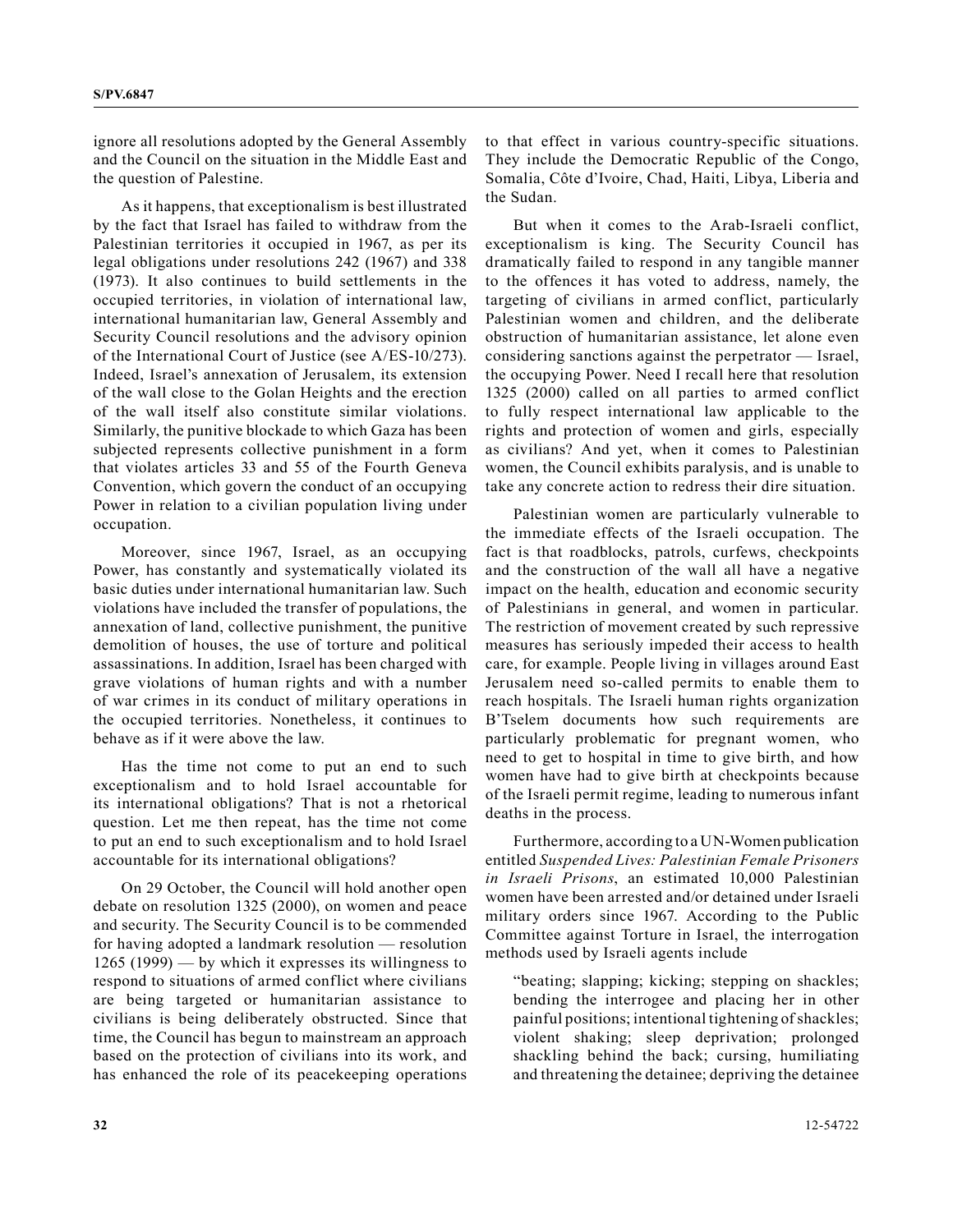of essential needs; exposing her to extreme heat or cold; isolation and secrecy; and imprisonment under inhumane conditions".

The Security Council is clearly failing to live up to its responsibility to sustain the relevant legal provisions applicable to the situation of Palestinian women; hence the survival of yet another form of Israeli exceptionalism. Unfortunately, the same can be said about the protection of children's rights. Need I further remind members that this Council has recognized the paramount importance of the protection of children in armed conflict, namely through its adoption of resolution 1261 (1999), followed by resolution 1612 (2005), in which the Security Council established a monitoring and reporting mechanism for grave violations committed against innocent girls and boys? But Palestinian children have been deprived of that elaborate protection system.

According to a recent UNICEF bulletin, of the total amount of killings and injuries perpetrated against Palestinian children, 84 per cent have been at the hands of the Israeli security forces. That bulletin addresses the illegal detention of children who are subjected to acts "tantamount to torture by the Israeli army and police" and who experienced being "hand-tied, blindfolded, strip searched, verbally abused, subjected to physical violence". In that regard as well, the Council is failing to live up to its responsibility to sustain the relevant provisions applicable to the situation of Palestinian children; hence the survival of yet another form of Israeli exceptionalism. In that context, advocating that international and humanitarian law has not applied to Palestine since it is not a State only adds insult to injury.

The time for ending all forms of Israeli exceptionalism is long overdue. The time for recognizing the State of Palestine and granting it full membership of our Organization is long overdue as well. An interim step in that direction would be to secure non-member State observer status for Palestine during this General Assembly session.

**The President** (*spoke in Spanish*): I wish to remind all speakers to limit their statements to no more than four minutes. I now give the floor to the representative of Egypt.

**Mr. Khalil** (Egypt) (*spoke in Arabic*): On behalf of the Arab Group, I would like to thank Mr. Jeffrey Feltman, Under-Secretary-General for Political Affairs, for his briefing today. The delegation of Egypt, on behalf of the Group of Arab States, would like to

add its voice to the statements to be delivered by the Permanent Representative of the Islamic Republic of Iran on behalf of the Non-Aligned Movement and by the Permanent Representative of Kazakhstan on behalf of the Organization of Islamic Cooperation.

Since the two statements will reflect the fundamentals of the Arab position with regard to the situation in the Middle East, including the Palestinian question, I shall briefly underline six points to be raised by the Group of Arab States.

First, the Group of Arab States deplores the ongoing Israeli violations against the Palestinian population in the occupied Palestinian territory, including the blockade and recurrent aerial bombardments of Gaza, the most recent of which took place yesterday. We also deplore the extrajudicial killings and note with concern the Israeli settlers' violence, which has reached unprecedented levels, and the desecration with impunity of Christian and Muslim shrines in the occupied territories, including written phrases inciting hatred of Jesus and opposing churches in the occupied lands, in addition to the storming of Al-Aqsa Mosque in Jerusalem this month by settlers and Israeli security forces. All of that deserves special attention. Undoubtedly, the recent Israeli threats to launch a full military land operation against Gaza are additional reminders of the intentions of the occupying Power. The Arab Group calls for the Security Council to take urgent measures before the situation deteriorates irremediably.

Secondly, peace efforts in the region are passing through one of the most difficult stages in years. That is due to the absence of any clear political horizon for the two-State solution. It is also due to the deliberate manipulative procrastination of the Israeli Government, which always uses insubstantial pretexts, such as the forthcoming elections and the expected change in Government, to avoid compliance with United Nations resolutions, despite the fact that Security Council resolutions and peace treaties are international obligations. This is despite the fact that Security Council resolutions, as well as the provisions of the peace treaties, are internationally binding, irrespective of Government changes or the holding of elections. The Middle East peace process has become a rote process dragging on for more than two decades without any real achievement towards its main goal, which is peace.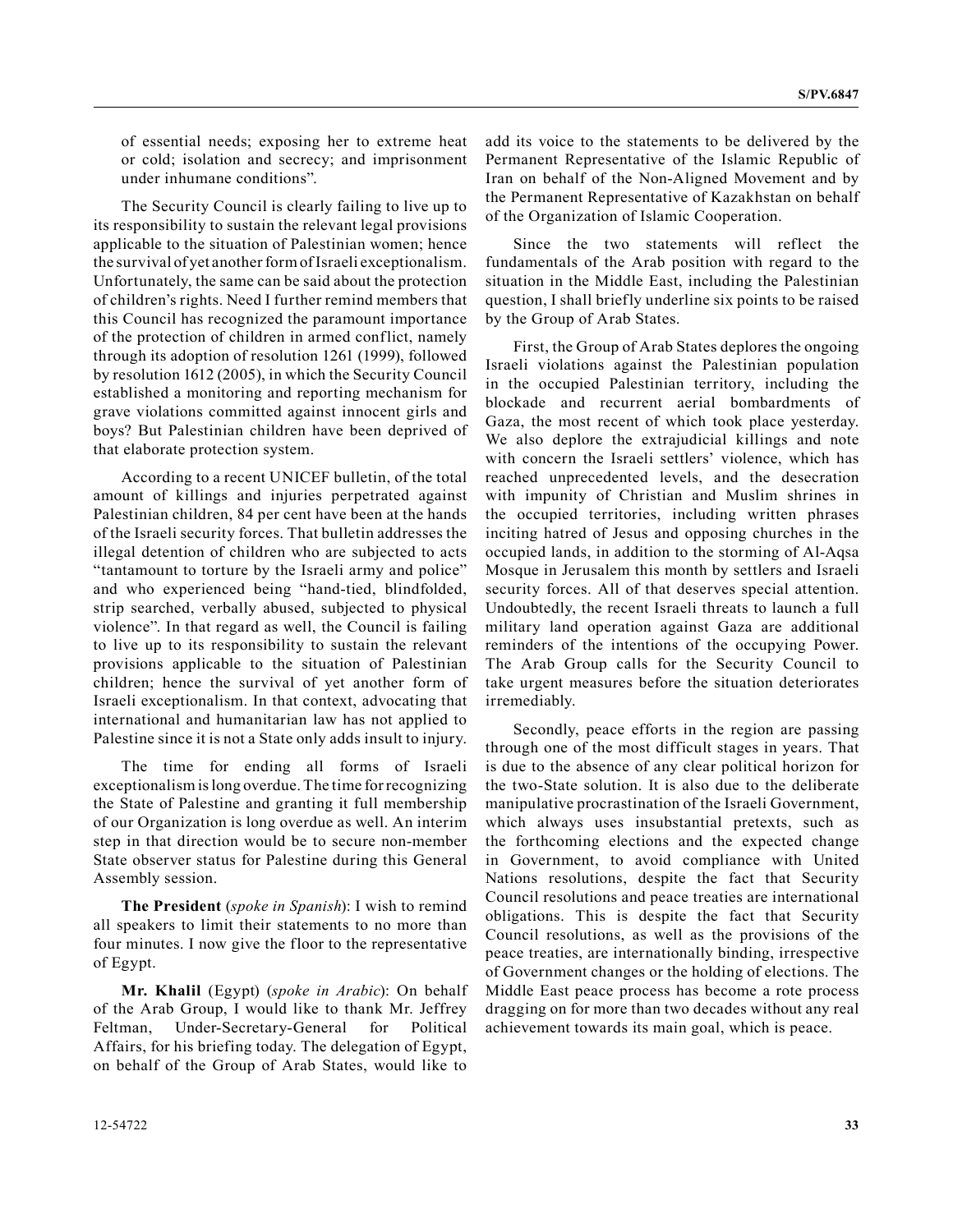Thirdly, the failure of the Quartet to meet at the ministerial level during the high-level segment of the General Assembly or even to issue a statement expressing its position requires a re-evaluation by the international community of the role of the Quartet and whether it should remain the key international player in the Middle East peace process or the question of Palestine.

Fourthly, Israel continues to claim that it is willing to consider incremental solutions that would block any final solution during the various phases of implementation. The international community has to set the parameters of the peace process on the basis of Security Council resolutions. The Group of Arab States calls upon the Security Council to assume its responsibilities to address the question of Palestine in earnest. That question has always been the main source of instability in the Middle East, threatening international peace and security. The Arab Group therefore calls upon the Security Council to adopt a clear-cut resolution that indicates the parameters of the final solution.

Fifthly, the Group of Arab States expresses its full support for all the steps taken by the Palestinian leadership to achieve the legitimate rights of the Palestinian people. We call upon all Member States to recognize the State of Palestine within the borders of 4 June 1967 and to support the Palestinian quest for full membership of the United Nations. We expect the General Assembly at least to adopt a resolution during its current session to upgrade the status of Palestine to that of a non-member observer State, as a first step towards achieving full membership. Such a resolution would confirm in practice that the United Nations organs are applying the principles of justice without politicization or double standards.

Sixthly, the Group of Arab States reiterates the decisions taken by the Ministerial Council of the Arab League with regard to the Syrian crisis, including its recent decision of 5 September in Cairo. The Group condemns the ongoing killings of brotherly civilians in Syria over the past 18 months. Those responsible for the atrocities have to be brought to international justice and should be held accountable for their crimes.

On the other hand, the Group of Arab States stresses the importance of focusing on the main topic of the monthly briefings on the Middle East in the Security Council which is the continued Israeli occupation of Arab lands.

The current situation in Syria should not be used as a pretext to turn a blind eye to the continued Israeli occupation of the the Syrian Golan.

The Arab Group requests that all monthly briefings to the Security Council by the Secretariat on the situation in the Middle East include a clear reference to the situation in the occupied Syrian Golan condemning Israel's continuous violation of resolution 497 (1981) and confirming the applicability of The Hague Convention of 1907 and the Fourth Geneva Convention of 1949 to the occupation of the Syrian Golan since 1967. A similar reference should also reaffirm the illegality of Israel's annexation and settlement activities and the application of Israeli legislation in the occupied Syrian Golan, as well as reaffirm that Israel must fully withdraw from the occupied Syrian Golan to the borders of June 1967.

**The President** (*spoke in Spanish*): I now give the floor to the representative of Brazil.

**Mrs. Ribeiro Viotti** (Brazil) (*spoke in Spanish*): I wish to reiterate Brazil's satisfaction at seeing Guatemala presiding over the work of the Security Council.

## (*spoke in English*)

In the interest of time, and heeding your appeal, Sir, I am going to read out a short version of my statement. The full text will be available in the Chamber.

Unfortunately, the situation in the region continues to deteriorate since the Council last discussed the Middle East in this open format, three months ago (see S/PV.6816).

We are witnesses, on a daily basis, to the unfolding crisis of the most serious consequences for the Syrian people. The losses and injuries of Turkish nationals added to the horrifying statistics of civilian casualties.

Brazil associates itself with the press statement by the Security Council and condemns in the strongest terms the shelling of the town of Akçakale. We also express our heartfelt condolences to the families of the victims and the Government of Turkey. As the dangers of a regional spillover have become manifest, Brazil calls for restraint. The escalation of the conflict serves the interests of no one, in particular not those of innocent civilians on both sides of the border.

Our sympathy and solidarity now also go to those who have been victimized by heinous terrorist attacks in Aleppo. As stated by the Council, such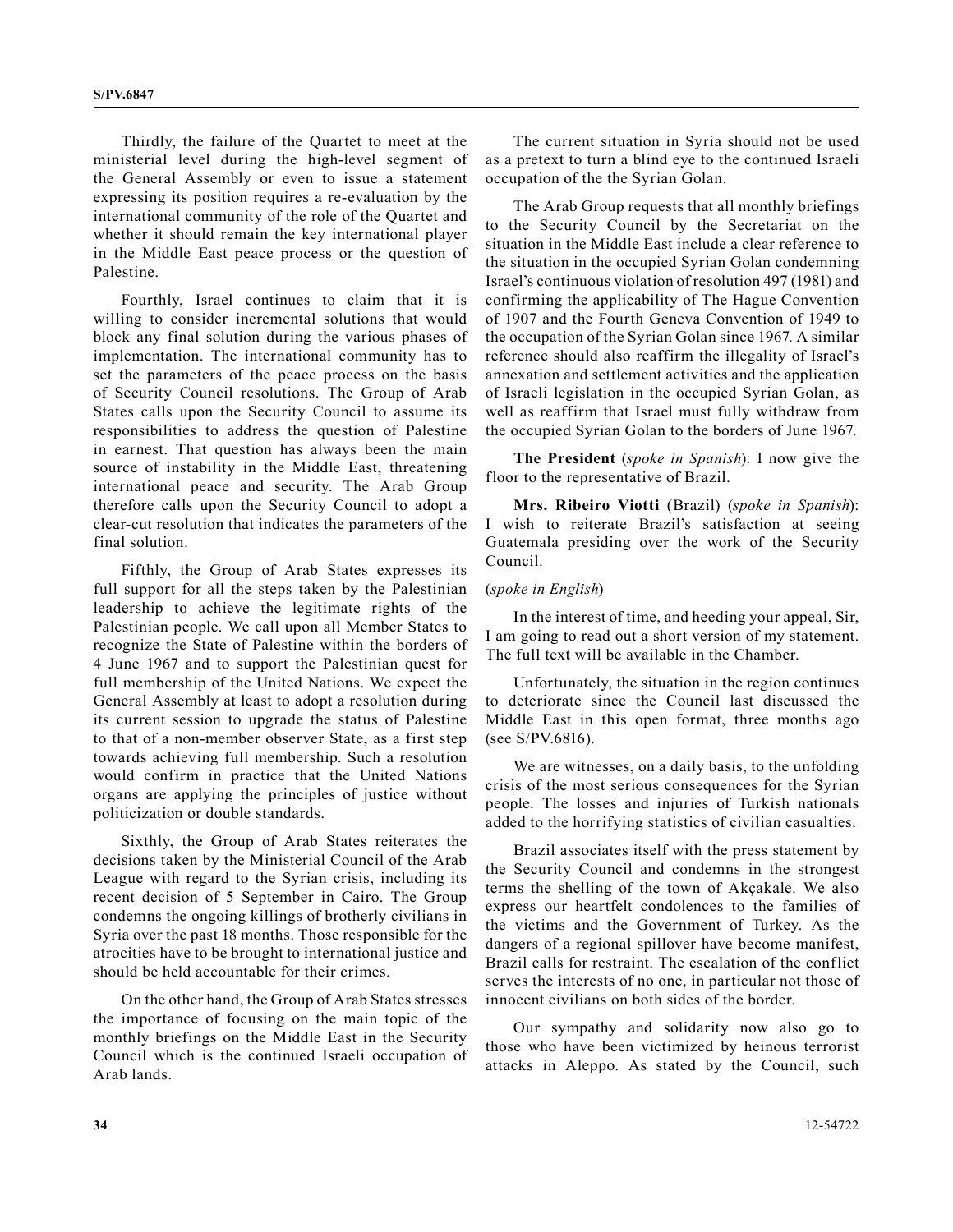acts are criminal and unjustifiable, regardless of their motivation, wherever, whenever and by whomever committed.

Although the situation in Syria continues to defy the best efforts of engaged actors, there is no alternative but to deepen and strengthen diplomatic efforts towards a political solution. We all know there is no military solution to the conflict.

As stated by President Dilma Rousseff in the general debate (see A/67/PV.6), diplomacy and dialogue are not just our best option, they are the only option. We reiterate our condemnation of all violence and our firm call on the parties to lay down their weapons and engage in the mediation efforts being undertaken by the Joint Special Representative of the United Nations and the League of Arab States, who must be supported not only in words but also — especially — in deeds.

We reaffirm our support for the legitimate aspirations of the Syrian people and reiterate that the largest share of the responsibility for the violence we have seen so far lies with the Syrian Government.

As we call for an immediate ceasefire and a cessation of all violence, we recall the primary responsibility of the Syrian authorities in committing to the process. Armed opposition groups, especially those that increasingly rely on foreign military and logistical support, have only added to the scope of the Syrian tragedy.

Our serious concerns regarding Syria do not allow us to overlook the increasingly worrisome situation in the occupied Palestinian territories. The peace process remains at a dangerous stalemate.

Despite overwhelming international condemnation, unabated Israeli settlement of the territories, including East Jerusalem, is turning the prospect of a two-State solution into an ever more elusive goal, in contravention of consensus decisions by the Council.

The serious financial constraints now facing the Palestinian Authority not only pose further threats to stability but also reveal the clear limits of social, economic and institutional development under Israeli occupation.

Violence from elements in the Palestinian side must also be rejected. Peace and a future of stability and prosperity will not be served by shelling and other acts of that kind. Negotiations are the way forward and the

only way to ensure that the conflict, which has lasted for much too long, will be overcome.

This body must not abdicate its primary responsibilities under the Charter of the United Nations. We reiterate our call on the Quartet, which, unfortunately, has become inoperative, to establish regular reporting procedures to the Council on its activities. Peace in the Middle East concerns the whole of the United Nations and cannot be outsourced.

Brazil is convinced that only a free and sovereign Palestine will be able to meet Israel's legitimate security needs and fulfil our collective goals of peace and political stability in the region. In that context, we reiterate our support for the admission of Palestine as a full Member of the United Nations. As an interim step, we will be certain to extend our support to upgrading the Palestinian status to that of an observer State.

As I address the Council, the Brazilian Minister of Foreign Relations is paying a visit to the region. He was in Israel on Saturday and Sunday and is currently in Palestine. The message he conveys, as the leading diplomat of a country where Jews and Arabs, Syrians and Lebanese live together in harmony, is a message of peace, based on respect for international law, through dialogue and diplomacy.

Allow me some brief words on Lebanon. Brazil commends the Lebanese Government and the political leadership for their efforts to maintain stability in the country despite regional turmoil.

Lebanon deserves our active support and encouragement. In that regard, Brazil reaffirms its intention to continue to participate in the United Nations Interim Force in Lebanon Maritime Task Force.

**The President** (*spoke in Spanish*): I now give the floor to the representative of the Syrian Arab Republic.

**Mr. Ja'afari** (Syrian Arab Republic) (*spoke in Arabic*): Allow me, at the outset, to welcome to the Council the representative of Pakistan, who has just been appointed as an Ambassador to the United Nations. I would also like to associate myself with the statement to be made by the Ambassador of the Islamic Repblic of Iran, who will speak on behalf of the Non-Aligned Movement.

More than 60 years have passed since Israel occupied the Palestinian territories. That occupation has caused more than 5 million Palestinian refugees,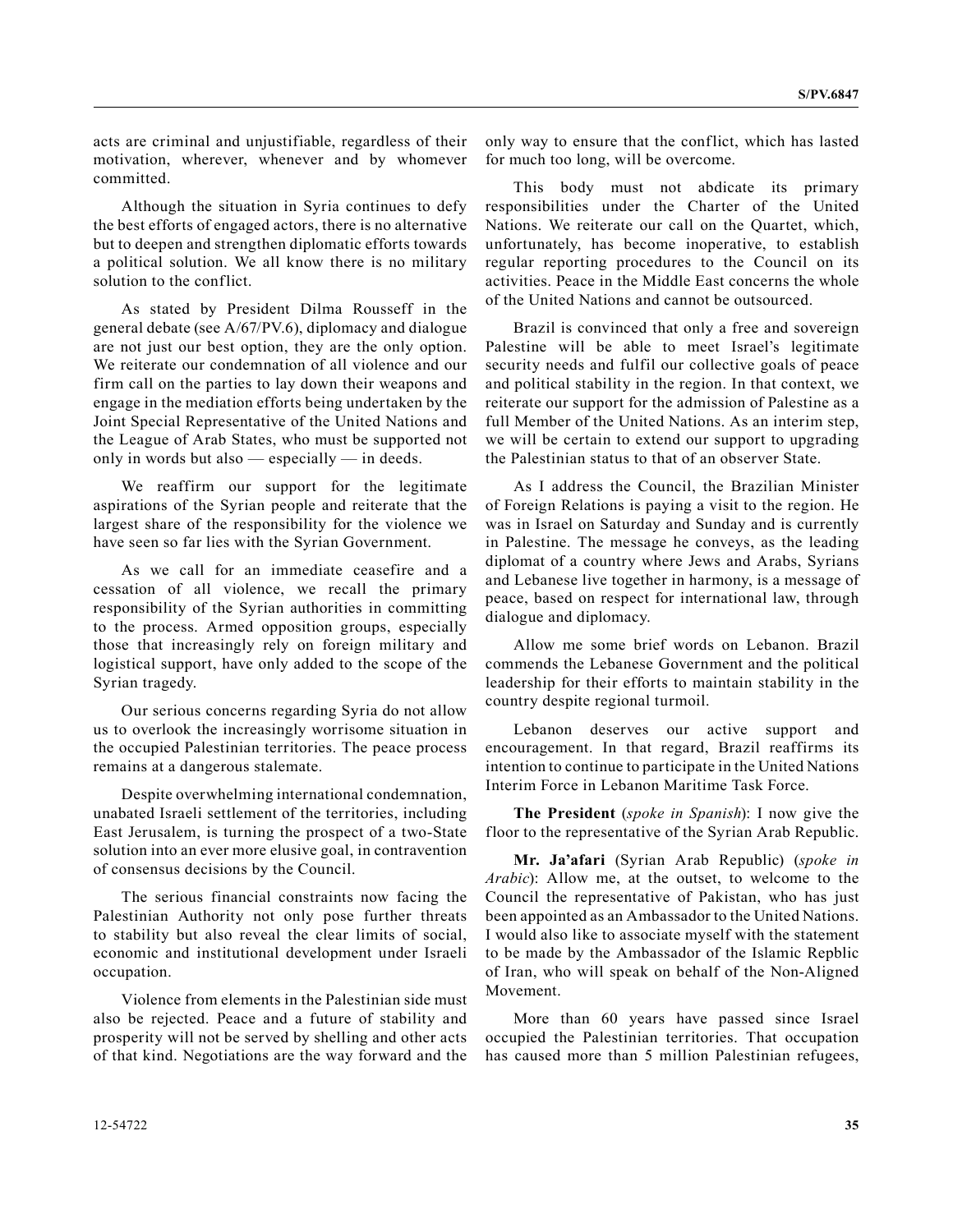who were chased from their land and had their houses and property stolen from them. There are those who want to control their present and their future. As I said, there have been more than six decades of systematic settlement activities and grave violations committed by Israel on a huge scale, including violations of the human rights of those who are living and those who have passed away. Violations of our land, of international humanitarian law and of every existing international legal standard and code of ethical conduct have been carried out in the occupied Arab territories.

For more than six decades, the Palestinian people have awaited the opportunity to exercise their most basic right, namely, the establishment of a free, independent sovereign State on the land of their ancestors.

For more than six decades, Israel has defied international legitimacy, arrogantly carrying out its aggressive policies in order to impede any opportunity for achieving peace in the region. That situation has continued due to the direct assistance provided to it by a number of powerful countries that can be found here in the Council, as well as others, of course, outside of the Council.

Despite all of that, some are still in an inquiring mode, posing naive questions to the international community in an attempt to determine the parameters of the Israeli-Palestinian conflict and the Palestinian issue. Their naivety is quite similar to the attempts during the Middle Ages to determine the gender of angels.

My questions for the Council, therefore, are the following. How many more decades will Arab lands have to spend under Israeli occupation until some States finally admit that there is a need for serious action to end that reprehensible occupation? How many more innocent Palestinian, Syrian, Lebanese and other victims will have to die before those States finally become convinced that this genuine tragedy must come an end? How many more settlements in occupied Arab lands will have to be built? How many separation apartheid walls will have to be erected in our occupied lands? And how many Islamic and Christian holy sites will have to be desecrated before those same States finally wake up and put an end to Israel's crimes? Were all the reports submitted after dozens of investigative committees, fact-finding missions and panels of wise men to the Security Council, the General Assembly, the Human Rights Council and the specialized agencies of the United Nations during the

decades-long Israeli occupation not enough to make the world aware of the scale of the aggression and terror wrought by Israel upon the States and peoples of the region? More than 1,000 resolutions have been adopted by the Organization and its specialized agencies calling for an end to Israel's occupation and condemning its serious and systematic violations of human rights. Was all that not sufficient to make those States feel some unease about their provision of unlimited military, economic and political support or to make them put an end to their illegal assistance to Israel, enabling it to continue its crimes against the occupied Arab lands? All of those questions are levelled at those States that back Israel and claim night and day that they wish to see international law implemented and that they wish to fight against terrorism and maintain the credibility of the United Nations and the inviolability of human rights.

During the meeting this morning, we have heard a number of representatives of States backing Israel, explaining to us their countries' position concerning human rights laws, international law and peace in our region. Some of them did so to such an extent that they simply seemed to forget the agenda item that we are discussing here today.

The very bitter truth is that part of our land in the Syrian Golan, which we hold dear to our hearts, has been under occupation for 45 years now, despite the fact that the Security Council adopted by majority vote resolution 497 (1981), declaring Israel's annexation of the Syrian Golan, occupied in 1967, to be null and void and without legal basis. The Security Council must live up to its responsibility, embrace reality in a serious way and implement resolution 497 (1981) and other relevant resolutions it has adopted. We say that because not to do so and to have failed to do so for decades simply confirms the existence of selective and exceptional interpretations among some members of the Council when it comes to the implementation of resolutions concerning Israel.

The representatives of the Secretariat are first and foremost tasked with discharging their mandates by informing the Council in a regular, updated, transparent and fair way of violations committed by the occupying Power, Israel, in the occupied Syrian Arab Golan. We systematically provide information on such violations to the Secretary-General, most recently when we presented information to him on the kidnapping of Syrian citizens from the Syrian side of the ceasefire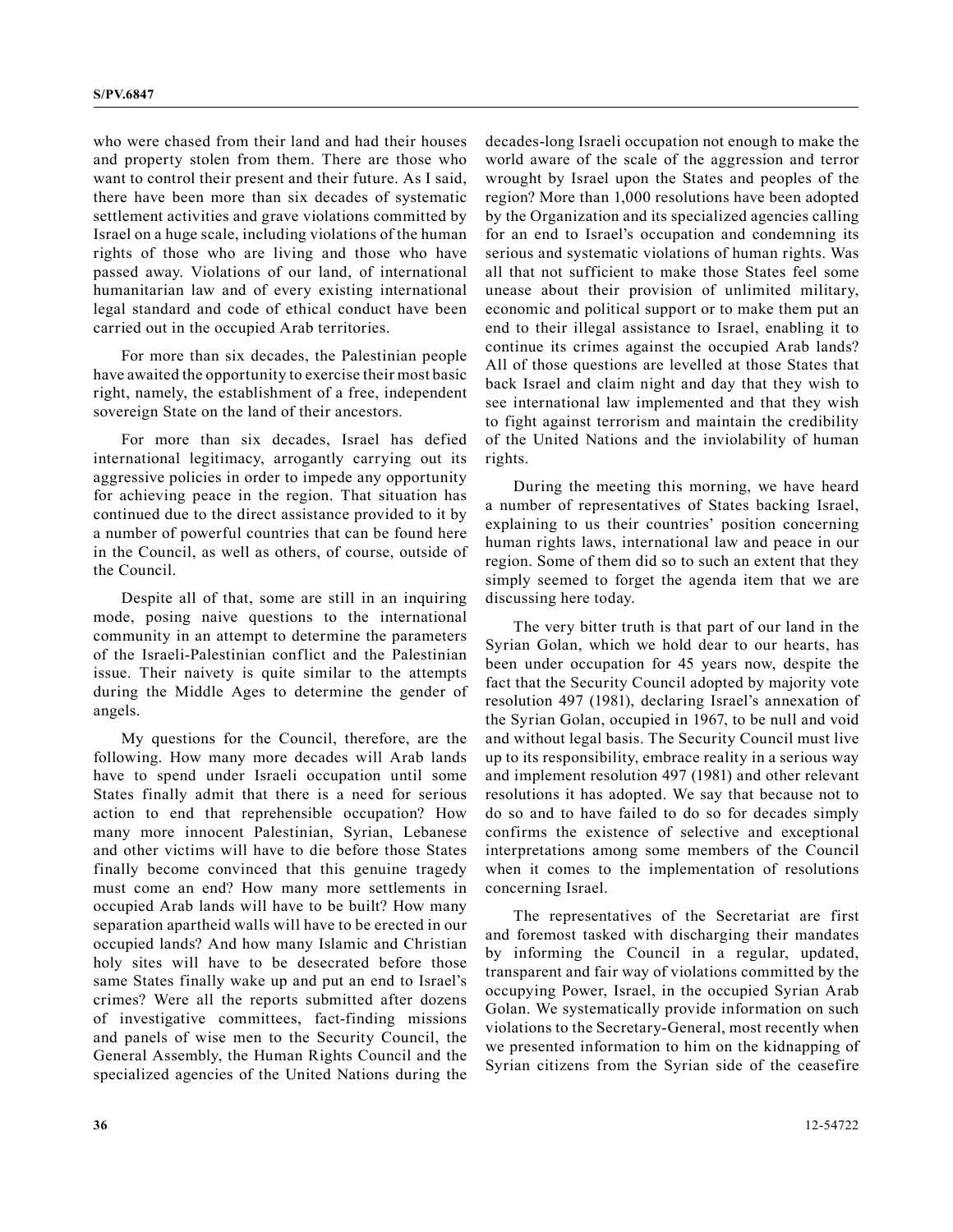line. In addition to that, Israel has conducted large-scale aggressive and offensive military manoeuvres in the Syrian Golan, similar to those that have taken place against Syria before.

The Council has just heard a clear threat by the representative of Israel that his country was preparing actively for war in the region. Those who claim hypocritically that they are concerned about the rights of the Syrian people during these difficult times cannot simply ignore that the Syrian people have a right to recover their occupied lands. They cannot pass over in silence the tragedy or the suffering of Syrians under the Israeli occupation of the Golan. Those who claim that they want to protect the Syrian people cannot pass over in silence the ongoing construction of settlements in the Syrian Golan or the erection of an apartheid wall to the east of the occupied city of Majdal Shams.

Israel's refusal to make maps of minefields available to international organizations is inexcusable because cluster munitions and mines that were laid by Israel in the Golan have claimed 726 Syrian lives, including those of 227 children. The last such death took place on 4 October, when two Syrian children, both under the age of 10, died as a result of injuries resulting from the explosion of a disused Israeli land mine in the Syrian Golan.

It is quite astonishing to see those who seek security and stability in the region simply disregard Israel's threat to regional and international peace and security by fanning the flames of war against countries of the region and its unbridled attempts to involve its allies in that war. How can some States simply remain silent in the light of Israel's acquisition of nuclear weapons and its decision to remain outside the framework of the Treaty on the Non-Proliferation of Nuclear Weapons?

Aware that Israel continues to refuse to participate in the international conference to be held next month to rid the Middle East of all types of weapons of mass destruction, we remind the Council that Syria continues to back the creation of such a nuclear-weapon-free zone. That support is a reflection of my country's initiative in 2003 — when we were members of the Security Council — to free the region of all types of weapons of mass destruction, first and foremost nuclear weapons. As the Council knows, those who prevented that initiative from succeeding are the very same countries that today refer with such hypocrisy to the dangers of weapons of mass destruction in the Middle East.

Finally, I am forced again to warn against the frenzied attempts of some delegations that back the continuation of Israeli occupation of Arab lands to weaken the well-known historic references of the agenda item on the Middle East by introducing other topics into the debate in order to move Security Coucil deliberations away from the main objective for which the item was created, namely, to put an end to Israeli occupation of Arab land, pursuant to Council resolutions 242 (1967), 338 (1973) and 497 (1981). Based on that, I am not going to respond to the false claims and allegations levelled at my country by some delegations during this meeting. I am not going to respond to the undiplomatic language used, which is not appropriate to use in this forum.

We must put an end to the implementation of agendas that we have warned Arabs and non-Arabs against and ensure that the Council does not get bogged down in manoeuvres that will reduce to nought the very essence of the the item under discussion. All of this would only serve the designs of Israel and those who protect it. We are aware that we have a great deal that we could say to refute those allegations, levelled by the same countries that have spared no effort to intensify the Syrian crisis and to thwart any peaceful resolution of it. In brazen violation of international law and of the Charter of the United Nations, and through the interference in Syrian domestic affairs, they have attempted to kidnap the rights of the Syrian people, to deprive them of their right to freely choose their future and their political system, and to put an end to all attempts at comprehensive national dialogue.

Flagrant foreign intervention in Syria's internal affairs prevents us from achieving national dialogue and reconciliation, which would enable us to build a Syria by all Syrians for all Syrians. Furthermore, the same countries undermine my country's sovereignty by encouraging terrorism and by supplying and providing all types of logistical, financial and political support to armed groups in Syria by providing them with arms and by recruiting terrorists, foreign terrorists, and facilitating their transit to Syria.

The greatest paradox here is that the Security Council has faced the situation in Mali in an appropriate way — and we thank the Security Council for that. All Council members agreed to confront the terrorism and extremism that rage in northern Mali today. However, some members of the Council have decided to deal with the same kind of terrorism — I am referring to that in